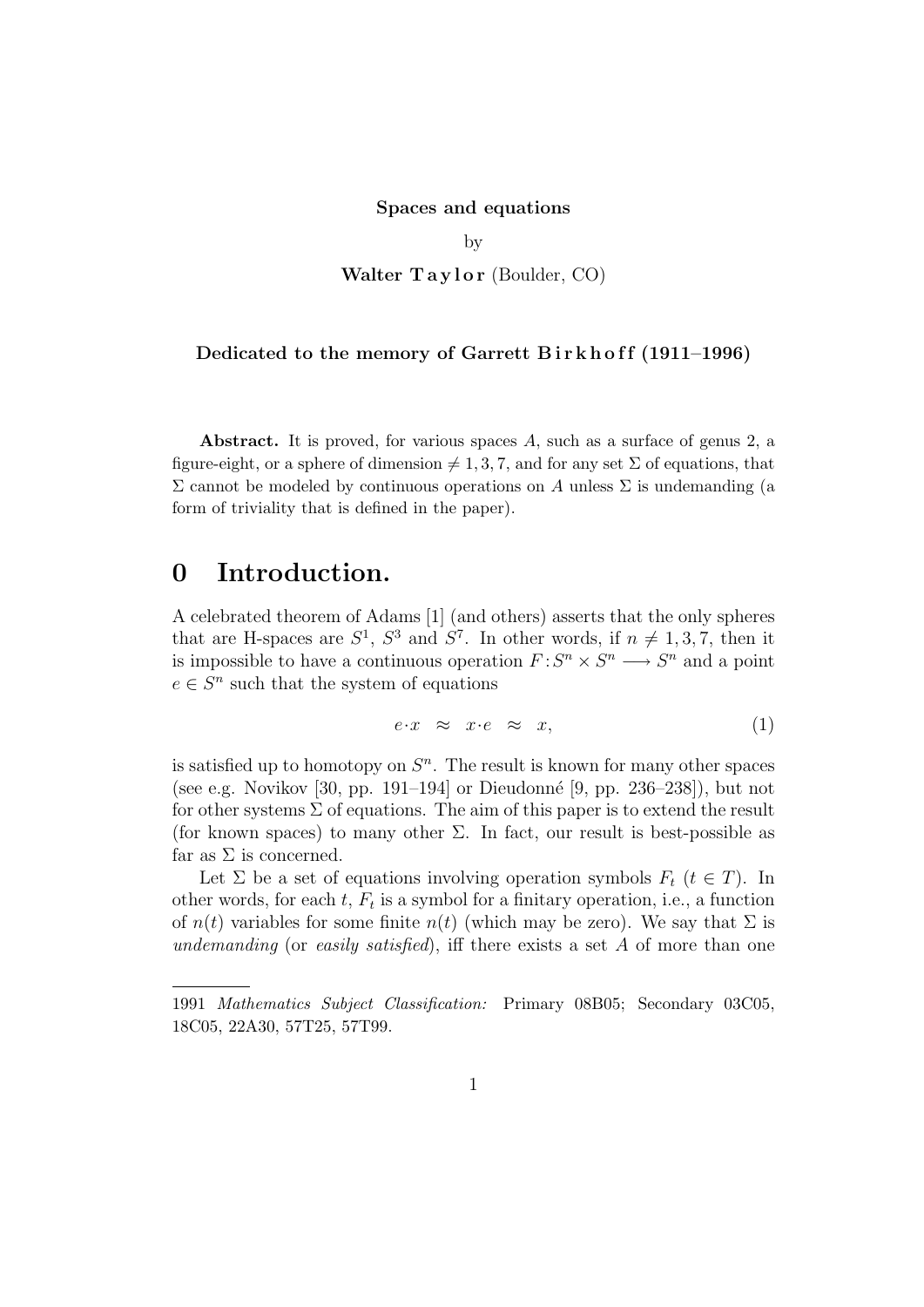element, and an interpretation of each  $F_t$  as either a constant function or a projection function (from  $A^{n(t)}$  to the  $k_t$ <sup>th</sup> factor, for some  $k_t \leq n(t)$ ), which satisfies the equations  $\Sigma$  on A. (Notice that for finite  $\Sigma$  there is a simple algorithm for checking if  $\Sigma$  is undemanding or not. Indeed it suffices to try the  $n(t) + 1$  interpretations of each  $F_t$  by projections or a constant.)

For example, if each equation in  $\Sigma$  has the form  $\sigma \approx \tau$ , with  $\sigma$  and  $\tau$  each a composite term (i.e., not a variable standing alone), then  $\Sigma$  is undemanding. That is, if we interpret all the  $F_t$  as constant operations with the same value, then the equations of  $\Sigma$  are obviously satisfied (albeit somewhat trivially). Clearly the theory of commutative semigroups (whose axioms are the associative and commutative laws) is in this category. For a second example, the theory of idempotent semigroups, axiomatized by this<sup>1</sup> Σ:

$$
x \cdot (y \cdot z) \quad \approx \quad (x \cdot y) \cdot z
$$

$$
x \cdot x \quad \approx \quad x,
$$

is also undemanding, by using projections (but not by using constants). In fact, in this example the product  $x \cdot y$  may be interpreted as either x (first co-ordinate projection) or as y (second co-ordinate projection).

On the other hand, if  $\Sigma$  is given by

$$
xx \approx x \tag{2}
$$

$$
xy \approx yx, \tag{3}
$$

then  $\Sigma$  is demanding. (Equation (2) rules out a constant for  $xy$ , and Equation (3) rules out both projections.) Thus the familiar theory of semilattices is also demanding, for its axioms contain Equations (2) and (3) along with the associative law. Along the same lines, it is easy to see that Equations  $(1)$ defining H-spaces — form a demanding set.

For a space A and operations  $\overline{F_t}: A^{n(t)} \longrightarrow A$  we say that the operations  $\overline{F_t}$  satisfy  $\Sigma$  and write

$$
(A,\overline{F}_t)_{t \in T} \models \Sigma,\tag{4}
$$

if for each equation  $\sigma \approx \tau$  in  $\Sigma$ , both  $\sigma$  and  $\tau$  evaluate to the same function when the operations  $\overline{F_t}$  are substituted for the symbols  $F_t$  appearing in  $\sigma$ 

<sup>&</sup>lt;sup>1</sup>In simple and familiar cases, we may dispense with the formal  $F_t(\cdot \cdot \cdot)$  notation. In this case we have  $T = \{0\}$ , and we write  $F_0(x, y)$  as  $x \cdot y$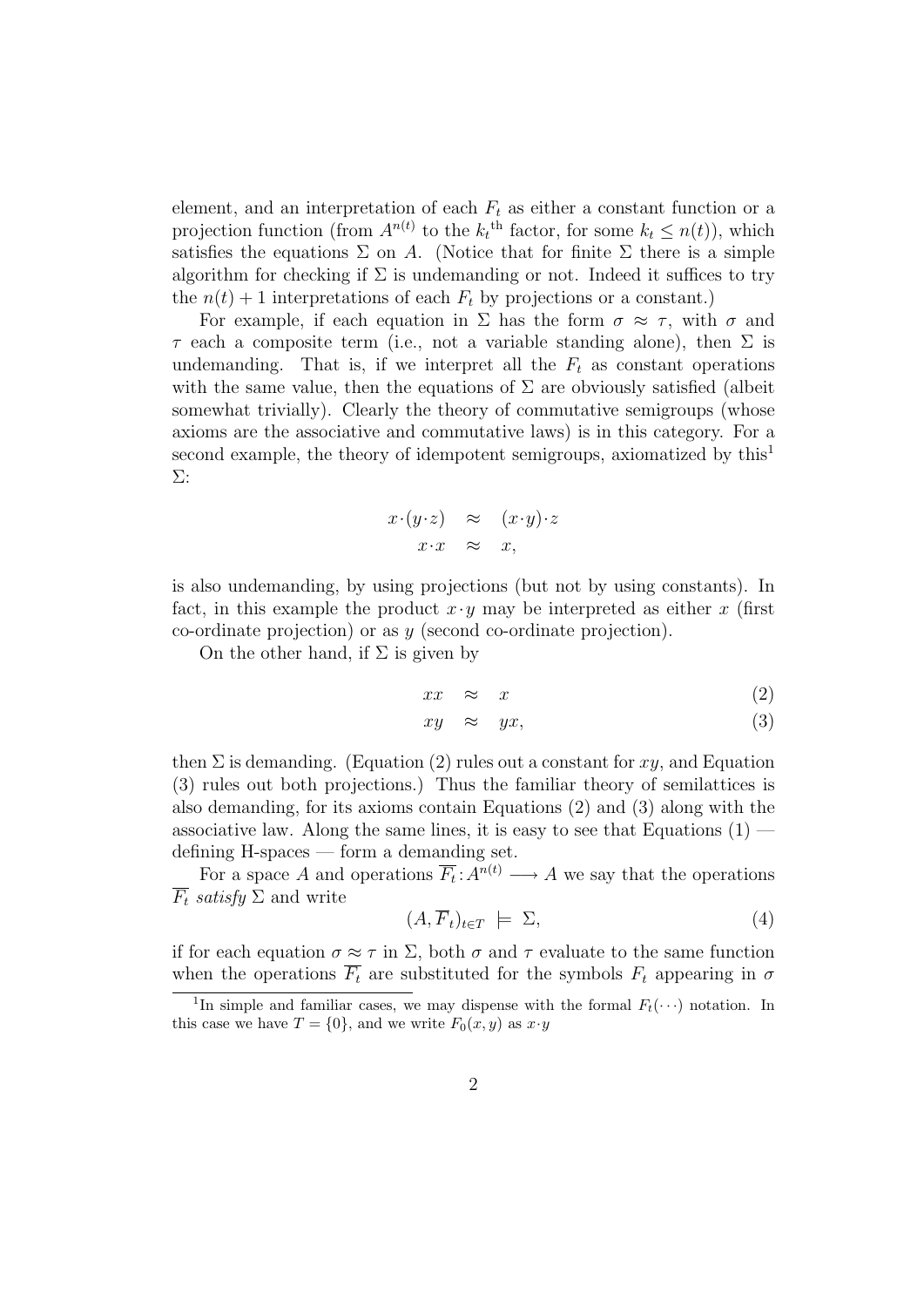and  $\tau$ . (For the sake of our proofs, this notion will be defined more precisely in §1.2.) Given a space A and a set of equations  $\Sigma$ , we write

$$
A \models \Sigma,\tag{5}
$$

and say that A and  $\Sigma$  are *compatible*, iff there exist *continuous* operations  $\overline{F_t}$  on A satisfying  $\Sigma$ . (It will be a consequence of Theorem 1 that  $\Sigma$  is undemanding iff it is compatible with every space — see  $\S 2.2$ .)

As we indicated at the start of this introduction, Adams' result actually ruled out the possibility of satisfaction of Equations (1) up to homotopy. Operations  $\overline{F_t}$  are said to satisfy an equation  $\sigma \approx \tau$  up to homotopy if, when we substitute  $\overline{F_t}$  for each  $F_t$ , the functions associated to  $\sigma$  and  $\tau$  are homotopic to each other (although not necessarily equal as functions). In a similar way, one speaks of *compatibility up to homotopy*, and so on. Theorem 1 will be stated and proved for satisfaction up to homotopy.

For example, it is an easy exercise that if  $\Sigma$  axiomatizes lattice theory, then  $\Sigma$  is compatible with an interval  $I = [a, b]$ , whereas the axioms of group theory are not compatible with  $I$ . Up to homotopy, of course, both theories are compatible with  $I$ . Further examples (mostly of incompatibility) are scattered in the mathematical literature; some of them have been collected in [39]. For an example of immediate concern to this paper, the equation-set (1), which defines H-spaces, is compatible with spheres  $S^1$ ,  $S^3$  and  $S^7$  (using multiplication of unimodular complex numbers, quaternions and Cayley numbers, respectively). According to the cited theorem of Adams, et al., however, (1) is *not* compatible with spheres  $S<sup>n</sup>$  ( $n \neq 1, 3, 7$ ), not even up to homotopy. Our main theorem, which we now state, has a similar conclusion for any demanding theory.

Theorem 1 Let A be a path-connected space satisfying one of the following seven hypotheses. If A is compatible with  $\Sigma$  up to homotopy, then  $\Sigma$  is undemanding.

- 1. A is homeomorphic to the sphere  $S^n$  ( $n \neq 1,3,7$ ).
- 2. A has fundamental group isomorphic to a non-Abelian free group of finite rank.
- 3. A has cohomology ring (over some field) isomorphic to the cohomology ring of an even-dimensional sphere.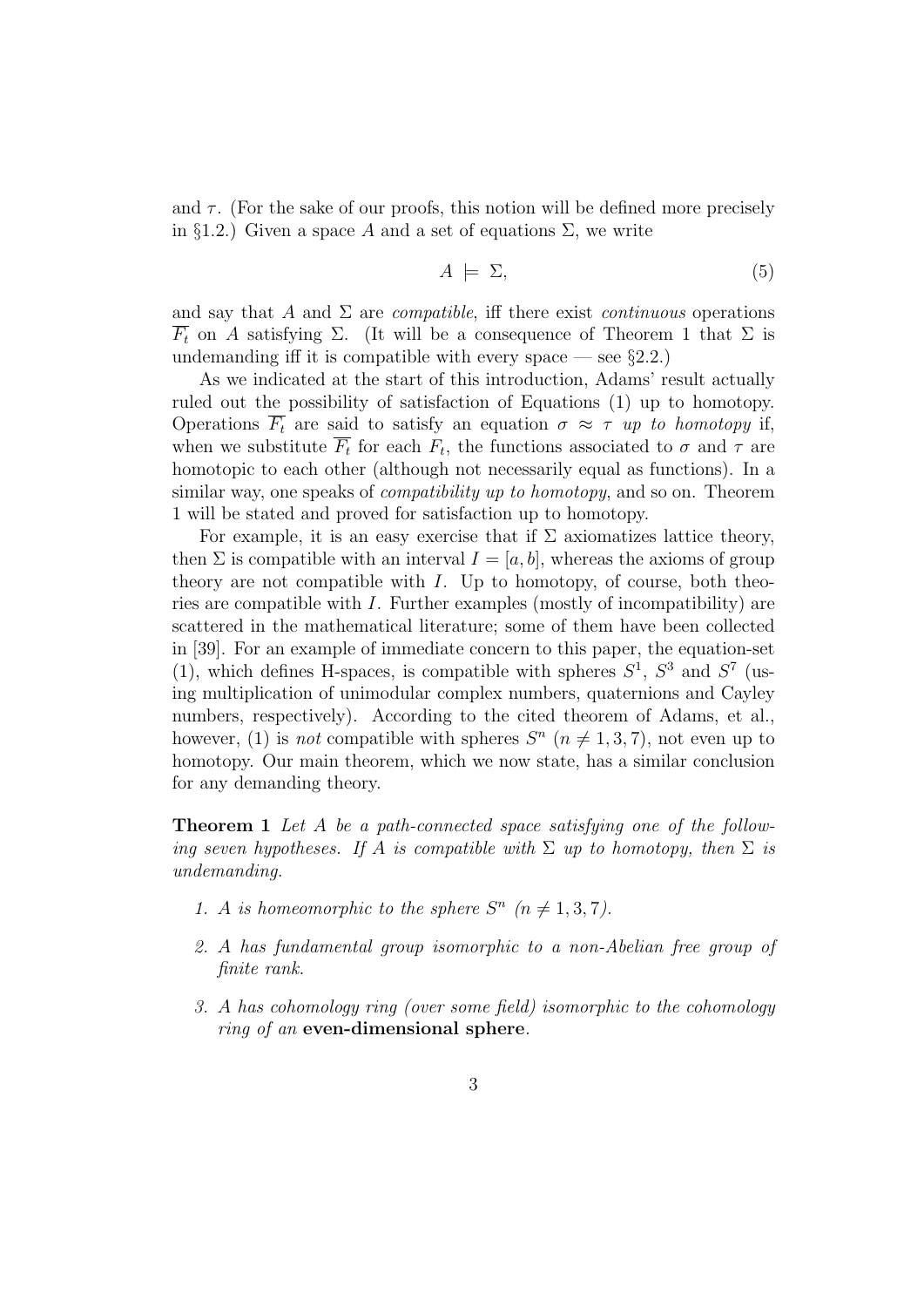- 4. A has cohomology ring (over some field) isomorphic to the cohomology ring of the orientable surface of genus 2.
- 5. A has cohomology ring (over the prime field of characteristic 2) isomorphic to the cohomology ring of the **Klein bottle**.
- 6. A has cohomology ring (over the prime field of characteristic 2) isomorphic to the cohomology ring of n-dimensional real projective space, with  $n+1$  not a power of 2.
- 7. A has cohomology ring (over a field of characteristic  $\neq 2$ ) isomorphic to the cohomology ring of the figure-eight space.

In referring to the part of this theorem that infers the conclusion from the  $k^{\text{th}}$  hypothesis, we will simply say "Part  $k$ ," without always mentioning the theorem itself. Some further theorems (variations on this one) will be stated in §2.3 and §11.3.

The rest of the paper is devoted mostly to the proofs of Theorem 1 and of Theorem 2 (of  $\S 2.3$ ). After a brief development of homotopy and free groups in  $\S$ §3–4, the proof of Part 2 of Theorem 1 is completed in §5. After a brief development of the cohomology ring in §6.3, the proofs of Parts 3–7 are completed in §7. After a brief development of degrees and the Hopf invariant in §8, the proof of Part 1 is completed in §9. The proof of Theorem 2 is sketched in §10.

It is our experience in speaking about this material that few mathematicians are conversant in both the requisite equational logic  $(\S1)$  and the requisite algebraic topology  $(\S3, \S6, \S8)$ . Those who are conversant in either of these subjects will find the corresponding sections elementary, and can obviously move on, after possibly learning our notation.

In spite of the requisite attention to detail, the main spirit of the paper is still categorical. We rely heavily on the functorial properties of the homotopy group and the cohomology ring. See also the final remarks in §11.2, where we give an alternate explication of our results in terms of abstract clone theory (algebraic theories), which is a branch of category theory.

The main results here were announced on web pages at Vanderbilt University (http://atlas.math.vanderbilt.edu/~ jsnow/universal algebra/) and at York University (http://at.yorku.ca/i/d/e/a/89.htm).

Acknowledgements. The author thanks the University of Colorado for their partial support of his sabbatical leave of 1997–98, during which time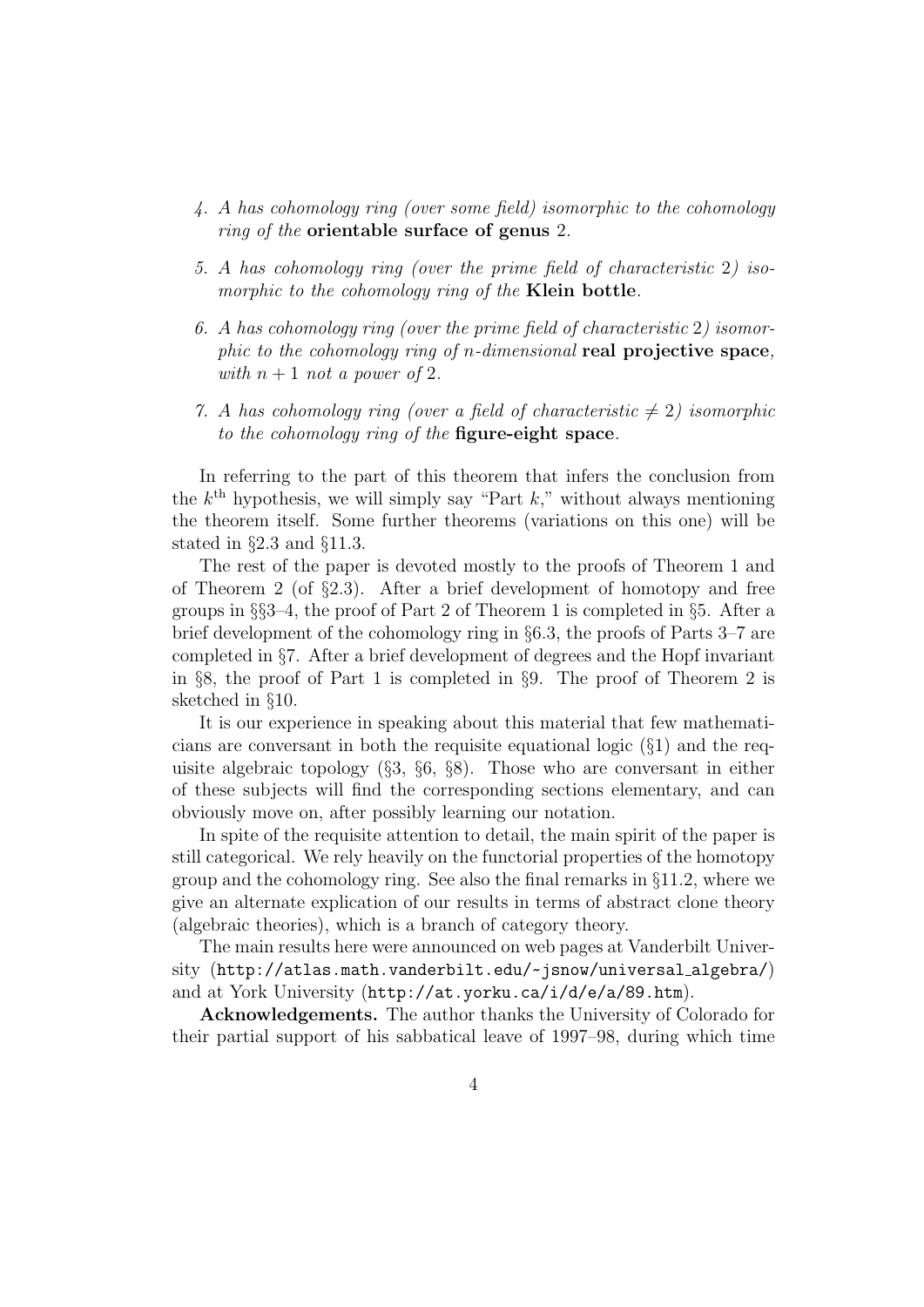some of this material was developed. Parts 2 and 3 of Theorem 1 were presented at the Garrett Birkhoff memorial conference at Harvard, April 1, 1997; the author is thankful for the opportunity to present and discuss this material there. He thanks the members of the University of Hawaii seminar in lattice theory and general algebra (especially Ralph Freese, William Lampe and J B Nation), who generously gave of their time in March of 1998 to hear a full proof of Part 3 of Theorem 1. He also thanks Bernhard Banaschewski for a careful reading; and George McNulty, Jan Mycielski and Stanisław Swierczkowski, who listened to full proofs of Parts 2 and 3 in October of 1998. ´ Jan Mycielski and the referee both gave much helpful advice on the writing. Finally, the author is grateful to Richard L. W. Brown, who introduced him around 1963 to the compatibility relation and its mysteries.

## 1 Terms, equations and satisfaction.

### 1.1 Terms and interpretations.

The material of §1.1 is elementary but subtle. In particular, we need to distinguish carefully between a term (symbolic composite operation)  $\tau$  and various composite operations such as  $\bar{\tau}$ ,  $\tau^*$  and  $\tau'$  that are patterned after  $\tau$ . The operations  $\overline{\tau}$  are essential to a precise understanding and a precise mathematical definition of the identical satisfaction relation (4); and the recursive construction of  $\overline{\tau}$ ,  $\tau^*$  and  $\tau'$  is essential to the inductive arguments that are needed in our proofs. The reader who is familiar with this material can read quickly, while pausing to take in our notation; although a little fussier than usual, it is essential to the remainder of the article.

As in §0, we begin with an indexed collection of operation symbols  $F_t$  $(t \in T)$ . Attached to each  $t \in T$  is a non-negative integer  $n(t)$  called the arity of  $F_t$ . An interpretation of  $F_t$  on a non-empty set A is an  $n(t)$ -ary operation on A, i.e., a function

$$
\overline{F_t}:A^{n(t)}\longrightarrow A.
$$

(Thus when we say "The operations  $\overline{F}_t$  interpret the function symbols  $F_t$ ," the only real assertion is that each  $\overline{F}_t$  has the correct domain  $A^{n(t)}$ .) In many cases of interest, there are only one or two operations  $F_t$ , having traditional designations like +,  $\cdot$ ,  $\wedge$ ,  $\vee$ , etc. We will use these familiar designations when they are available. Sometimes one omits the bar from  $\overline{F_t}$ , allowing the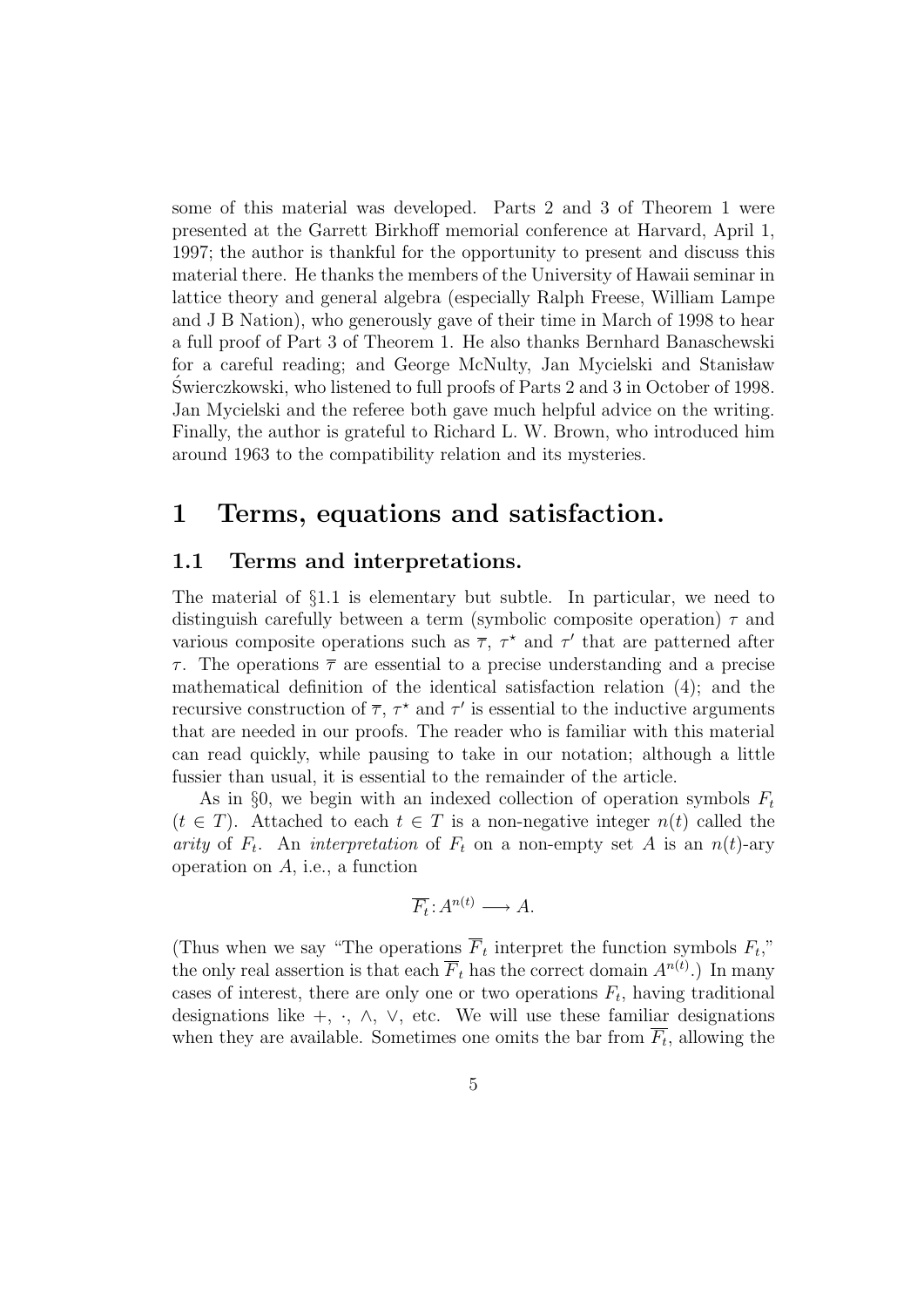context to differentiate the symbolic operation from the concrete operation; this practice is especially widespread in the case of  $+$ ,  $\wedge$ , etc.

A term is a symbolic expression that is recursively defined to be either a variable  $x_i$  (for some  $i = 0, 1, 2, \ldots$  ), or  $F_t(\tau_1, \ldots, \tau_{n(t)})$  for some  $t \in T$ and some simpler terms  $\tau_j$ . An *equation* is an ordered pair of terms  $(\sigma, \tau)$ . This pair is usually written  $\sigma \approx \tau$ , with the bent equal-sign emphasizing the role of equality in the interpretation of  $\sigma \approx \tau$ , which we describe presently. Nevertheless, it should be remembered that " $\sigma \approx \tau$ " merely symbolizes an equation as a linguistic entity; by itself it makes no assertion. On the other hand, " $\sigma = \tau$ " does make an assertion: it asserts that  $\sigma$  and  $\tau$  are precisely the same term.

Our proofs about terms are usually by induction. One way to say this is that we induct over the well-founded order defined on the set of all terms by always taking  $\tau_j$  to lie below  $F_t(\tau_1, \dots, \tau_{n(t)})$ . A more elementary plan — which we adopt — is to assume we have  $|\tau| \in \omega$  for every term  $\tau$ , with  $|\tau_j|$  always less than  $|F_t(\tau_1, \dots, \tau_{n(t)})|$ , and then to carry out an elementary inductive proof relative to the quantity  $|\tau|$ . There are many possible ways to define  $|\tau|$ , such as the number of function symbols in  $\tau$ .

If the operations  $\overline{F_t}$  interpret the symbols  $F_t$  on a set A, then every term  $\tau$  has an associated interpretation  $\overline{\tau}: A^{\omega} \longrightarrow A$  which is defined<sup>2</sup> recursively on A via

$$
\overline{x_i}(a) = a_i \tag{6}
$$

$$
\overline{\tau}(a) = \overline{F_t}(\overline{\tau_1}(a), \dots, \overline{\tau_{n(t)}}(a)) \tag{7}
$$

where

$$
\tau = F_t(\tau_1, \dots, \tau_{n(t)}) \tag{8}
$$

Notice that the bar notation is not essential to the construction described in Equations (6) and (7). In §3 we will interpret the function symbols  $F_t$  with operations  $F_t^*$ , and in §5 and §7 with function symbols  $F_t^*$  $t'$ . In those contexts, each term  $\tau$  will have corresponding interpretations  $\tau^*$  and  $\tau'$ .

In §7 we will need the N-restricted interpretation  $\overline{\tau}^N : A^N \longrightarrow A$ . This will be defined only when the variables appearing in  $\tau$  are among  $\{x_i : i < N\}$ . In fact  $\overline{\tau}^N$  is also defined by Equations (6–8) that define  $\overline{\tau}$ , but with the domain changed to  $A^N$ . In §7 it will be helpful to have Equation (7) recast

<sup>&</sup>lt;sup>2</sup>Recall that  $\omega = \{0, 1, 2, 3, ...\}$ . We adopt the convention that if  $a \in A^{\omega}$ , then  $a_i$ denotes the *i*<sup>th</sup> component of a. In other words,  $a = \langle a_0, a_1, a_2, \ldots \rangle$ .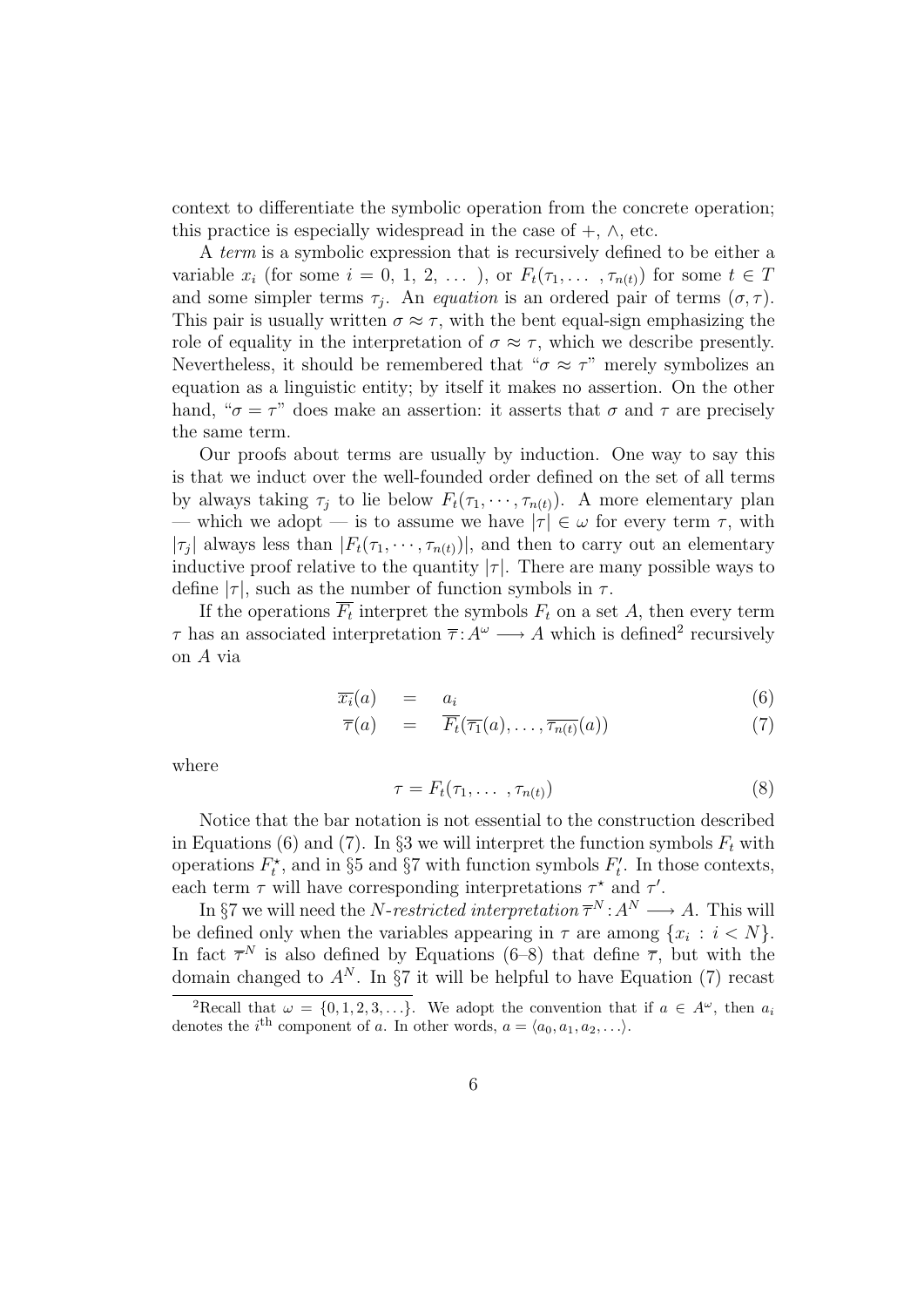as

$$
\overline{\tau}^N = \overline{F_t} \circ \widehat{\tau}^N \tag{9}
$$

where  $\hat{\tau}^N : A^N \longrightarrow A^{n(t)}$  is specified by the equations

$$
\pi_i^{n(t)} \circ \hat{\tau}^N = \overline{\tau_i}^N \tag{10}
$$

for  $1 \leq i \leq n(t)$ . (Where  $\pi_i^{n(t)}$  denotes the *i*<sup>th</sup> coordinate projection from  $A^{n(t)}$  onto A.)

It will also be useful to be able to compare  $\overline{\tau}^N$  and  $\overline{\tau}^M$  for  $M > N$ . For this purpose, we use the  $N$ -fold projection operations

$$
\Pi_N^M : A^M \longrightarrow A^N
$$

$$
\Pi_N : A^\omega \longrightarrow A^N
$$

which are defined by

$$
\begin{array}{rcl}\n\pi_i^N \circ \Pi_N & = & \pi_i \\
\pi_i^N \circ \Pi_N^M & = & \pi_i^M\n\end{array} \tag{11}
$$

for  $i < N$ . (In other words (11) says that the *i*<sup>th</sup> component of  $\Pi_N^M(a)$  is the  $i<sup>th</sup>$  component of a.) It seems obvious that

$$
\overline{\tau}^N \circ \Pi_N = \overline{\tau} \n\overline{\tau}^N \circ \Pi_N^M = \overline{\tau}^M
$$
\n(12)

for  $M > N$ , and moreover these equations have an easy inductive proof involving (9) (which we omit).

One easily proves by induction that  $\overline{\tau}(a)$  (or  $\overline{\tau}^N(a)$ ) depends only on the variables appearing in  $\tau$ , i.e., that  $\overline{\tau}(a) = \overline{\tau}(b)$  if  $a_i = b_i$  for each  $i \in \omega$  with  $x_i$  appearing in  $\tau$ . If these variables are  $x_{i_0}, x_{i_1}, \ldots$ , one sometimes writes  $\overline{\tau}(a_{i_0}, a_{i_1}, \ldots)$  in place of  $\overline{\tau}(a)$ .

### 1.2 Identical satisfaction.

An interpretation  $\overline{F_t}$   $(t \in T)$  on A is said to model or *identically satisfy* an equation  $\sigma \approx \tau$  iff  $\overline{\sigma} = \overline{\tau}$  (as functions defined on  $A^{\omega}$ ). (The word "identically" can be be omitted in a context such as this one, where identical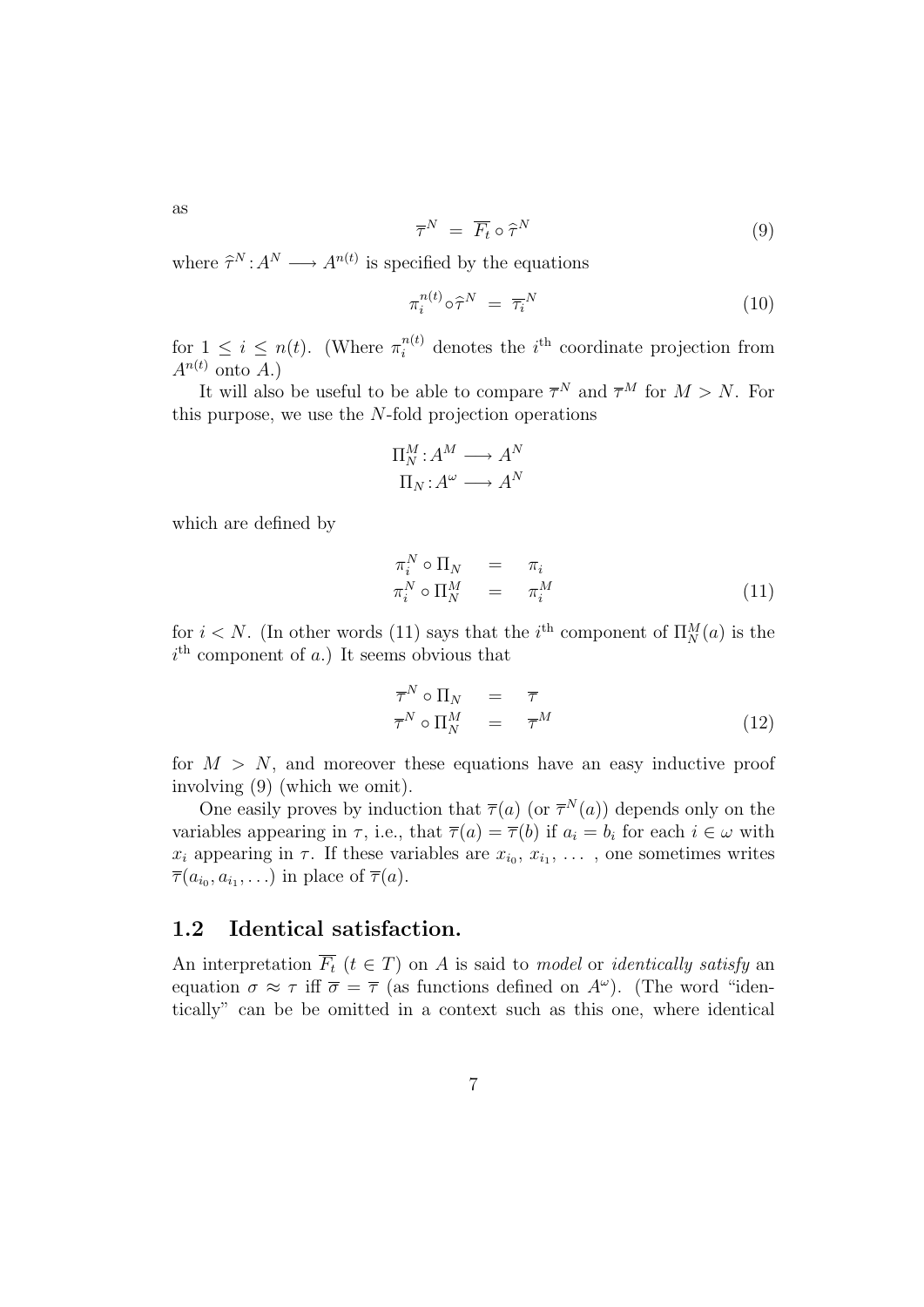satisfaction is the main topic. The reader is, however, advised that, in general, satisfaction is a more elaborate topic.) Satisfaction has the notation

$$
(A,\overline{F_t})_{t \in T} \models \sigma \approx \tau,\tag{13}
$$

which relates the set A, the operations  $\overline{F_t}$ , and the formal terms  $\sigma$  and  $\tau$ . Sometimes we say instead that  $\sigma \approx \tau$  is an identity of  $(A, \overline{F_t})_{t \in T}$ . If (13) holds for every equation  $\sigma \approx \tau$  in  $\Sigma$ , we write

$$
(A,\overline{F_t})_{t \in T} \models \Sigma,\tag{14}
$$

and say that the interpretation  $\overline{F_t}$   $(t \in T)$  models or *identically satisfies*  $\Sigma$ .

A tuple of the form  $(A, \overline{F_t})_{t \in T}$ , i.e., a set with operations, is an *algebra*, and so quite often one reads (14) as saying that the algebra  $(A, \overline{F_t})_{t \in T}$  models, or satisfies identically the equations  $\Sigma$ . That terminology is less useful in this paper, since our main point is to prove that *no* interpretation models  $\Sigma$ .

The notation (14) is of course still valid for A the underlying set of a topological space,<sup>3</sup> and this is the notation that we used in  $(4)$  of the introduction. As noted there, if in addition the operations  $\overline{F_t}: A^{n(t)} \longrightarrow A$  are continuous (with respect to the usual product topology on  $A^{n(t)}$ ), then we say that the operations  $\overline{F_t}$  model  $\Sigma$  continuously on A. (We may also say that  $(A, \overline{F_t})_{t \in \mathcal{T}}$  is a topological algebra satisfying  $\Sigma$ .) If there are any operations  $\overline{F_t}$ continuously modeling  $\Sigma$  on A, then we say that  $\Sigma$  is *continuously modelable* (satisfiable) on the space A, or that A supports  $\Sigma$ , or simply that A and  $\Sigma$ are compatible (as noted in the introduction).

An interpretation  $\overline{F_t}$  is said to model an equation  $\sigma \approx \tau$  up to homotopy if  $\overline{\sigma}$  and  $\overline{\tau}$  are homotopic (as functions  $A^{\omega} \longrightarrow A$ ). We say that A and  $\Sigma$  are compatible up to homotopy if there exist continuous operations  $\overline{F_t}$  on A such that each equation of  $\Sigma$  is satisfied up to homotopy. Until §11 we make no real distinction between compatibility and compatibility up to homotopy. In fact, all the topological tools that we use (the homotopy groupoid, the cohomology ring, degrees of maps) are homotopy invariants. Hence our proofs are automatically strong enough to accommodate satisfaction up to homotopy. The reader who chooses to disregard or de-emphasize homotopy in the statement of Theorem 1 will suffer very little loss of understanding.

Let us call an algebra  $(A, \overline{F_t})_{t \in T}$  trite<sup>4</sup> iff each  $\overline{F_t}$  is either a constant operation or a projection operation. To paraphrase what we said in the

<sup>&</sup>lt;sup>3</sup>In this article, we denote a space and its underlying set by the same letter.

<sup>4</sup>We thank B. Banaschewski for suggesting this terminology.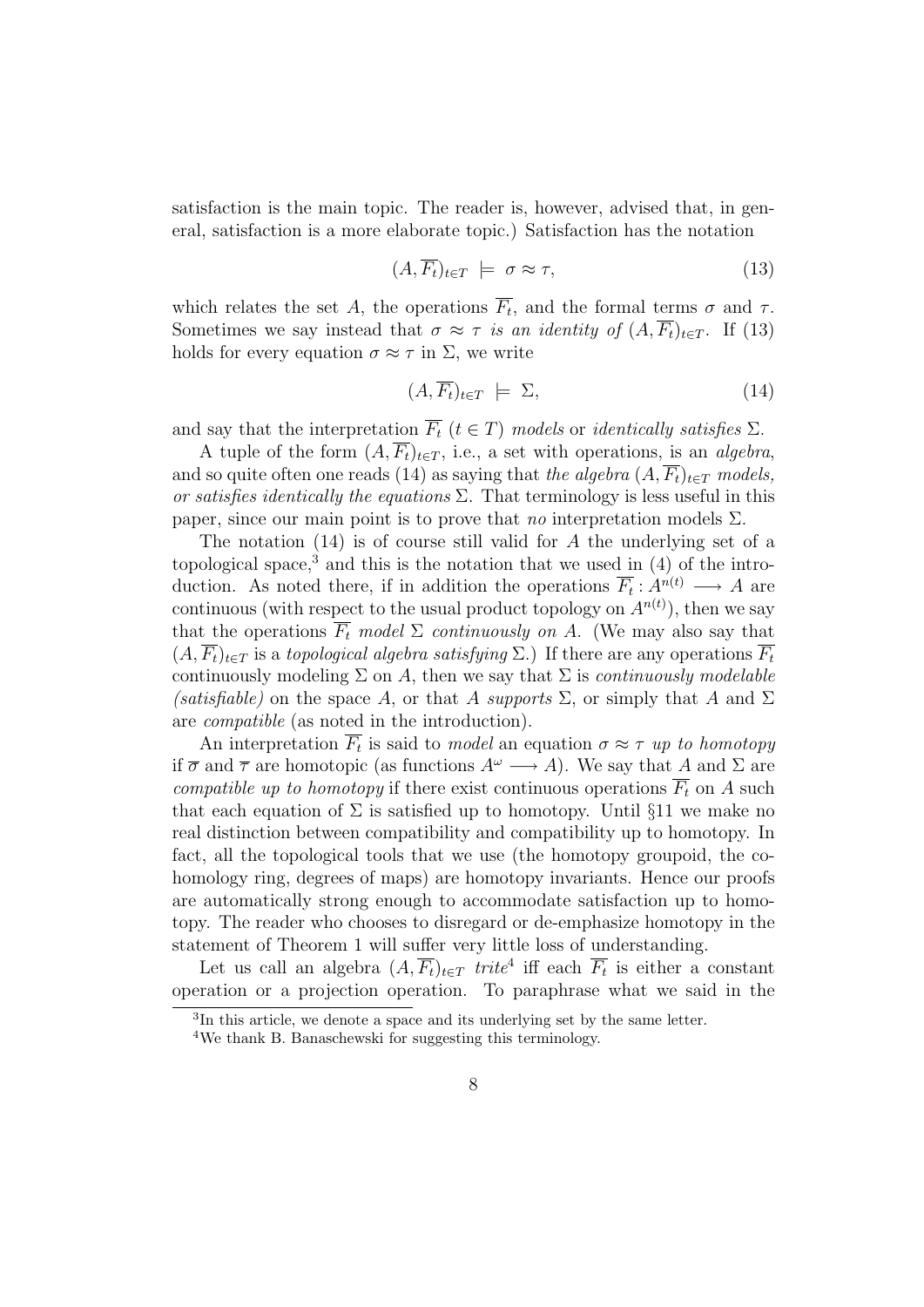introduction, a theory  $\Sigma$  is *undemanding* if it has a trite model based on a set B of more than one element. The reader may easily check that the set B itself is hardly relevant: if  $\Sigma$  is undemanding, then for *every* set  $B$ ,  $\Sigma$  has a trite model based on B.

(Equivalently,  $\Sigma$  is undemanding if it is possible to augment  $\Sigma$  with equations of the form

$$
F_t(x_1, \cdots, x_{n(t)}) \approx x_{k_t} \tag{15}
$$

or

$$
F_t(x_1, \cdots, x_{n(t)}) \approx c \tag{16}
$$

(one equation for each  $t \in T$ ) with a consistent outcome. This means that for each equation  $\sigma \approx \tau$  from  $\Sigma$ , if one reduces  $\sigma$  and  $\tau$  each to a variable or constant via Equations (15–16), then  $\sigma$  and  $\tau$  reduce both to the constant c or both to the same variable.)

Obviously, for finite  $\Sigma$ , it is easy in principle to check if  $\Sigma$  is demanding or not. One need only try all possible combinations of  $k_t$  and c (as in (15) and  $(16)$ , for t appearing in  $\Sigma$ . Jan Mycielski has shown [private communication] that the problem is NP-complete, and hence most likely the time needed to check whether  $\Sigma$  is demanding grows exponentially with the size of T.

It is easily checked that if each equation in  $\Gamma$  is a consequence of  $\Sigma$  denoted  $\Sigma \vdash \Gamma$  — then every space compatible with  $\Sigma$  is compatible with  $\Gamma$ . It follows readily that if  $\Sigma_1$  and  $\Sigma_2$  axiomatize the same equational theory, then  $\Sigma_1$  and  $\Sigma_2$  have exactly the same compatibilities. Clearly a similar situation holds for trite models of  $\Sigma$  and  $\Gamma$ , and hence if  $\Sigma_1$  and  $\Sigma_2$  axiomatize the same equational theory, then  $\Sigma_1$  is undemanding iff  $\Sigma_2$  is undemanding. These remarks should enhance one's understanding of the material, but are not needed in our proofs. Hence we omit any detailed treatment of the consequence relation. In this article, in fact, we work with formal equations  $\sigma \approx \tau$  in only one way: we invoke the definition of satisfaction to obtain  $\overline{\sigma} = \overline{\tau}$  (or  $\overline{\sigma}$  homotopic to  $\overline{\tau}$ ) for some interpretation  $\overline{F_t}$  ( $t \in T$ ).

## 2 The theorems.

Our main result, Theorem 1, was stated in the Introduction. Theorem 2 which gives a relatively straightforward extension to finite Cartesian powers of the spaces in Theorem  $1 -$  will be stated in §2.3. Four relatively straightforward results, Theorems 41, 42, 45, 46, will be stated and proved in §11.3.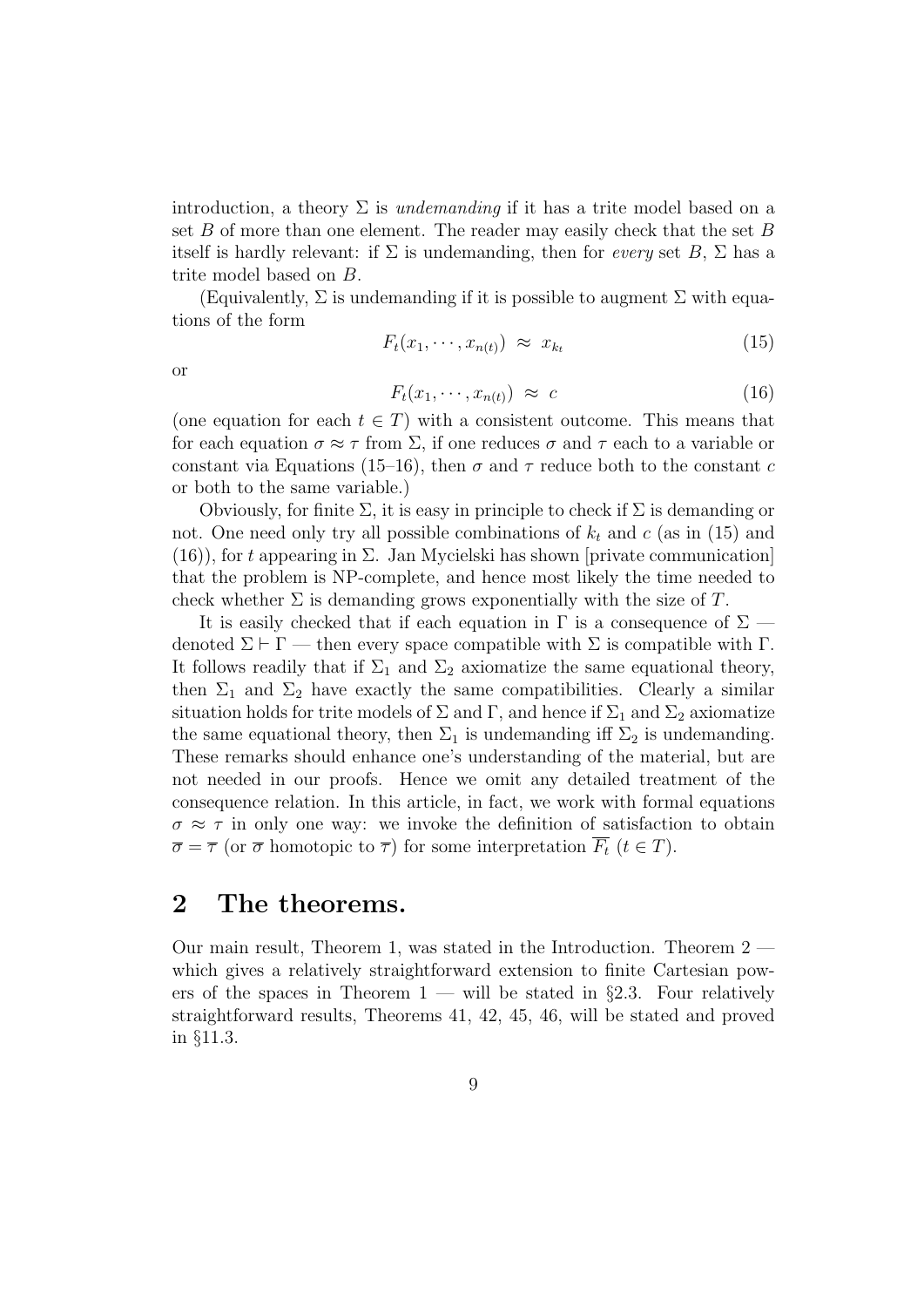### 2.1 Background to Theorem 1.

As we mentioned in the introduction, the specialization of Part 1 to the Equations (1) is an important classical result in algebraic topology, whose proof has a long and influential history. The classical result on H-spaces was easier to prove for some values of the dimension  $n$  than for certain other values. The most difficult cases  $(n = 2<sup>k</sup> - 1, k > 4)$  were completed by J. F. Adams around 1960 [1]. The classical proof, which will be outlined in §8, revolved around the notions of degree of a map and the Hopf invariant of a map. Our proof of Part 1 will also make essential use of these notions. As we shall see in  $\S 2.2$ , our Part 1 is the best possible extension<sup>5</sup> of the classical result to other theories.

We asked in  $1986$  — see page 38 of  $[39]$  — whether there is any simple space A for which the conclusion of Theorem 1 holds. (We knew about, but were not content with, the very complicated space of Cook that is mentioned in §2.2.) In particular, we asked whether Theorem 1 holds for A taken to be a figure-eight space or the 2-sphere  $S^2$ . (These two spaces stood out because they had no history of compatibility with any demanding  $\Sigma$ , and because they were known to be incompatible with many  $\Sigma$ 's.) Problem 9.4 on page 83 of [39] in fact pointed out that for almost any space  $(A, \mathcal{T})$  that one can name, it is open whether A is compatible (5) with any non-trivial<sup>6</sup>  $\Sigma$ . This article represents the first time that we can answer<sup>7</sup> the question negatively for any relatively simple space  $(A, \mathcal{T})$ .

Parts 1, 2 and 3 of Theorem 1 have long been known for idempotent  $\Sigma$ . (A set  $\Sigma$  of equations is called *idempotent* if the equation

$$
F_t(x,\ldots,x) = x
$$

is a consequence of  $\Sigma$  for each  $t \in T$ .) The idempotent specialization of Part 2 follows immediately from Theorems 3.1 and 5.1 of [37]; the idempotent specialization of Part 3 is a special case of Theorem 2.8 of [38]; the idempotent

<sup>5</sup>The reader should note that we are not offering a slick new general-algebra proof of a classical result. In fact, our proof of Part 1 applies the same deep methods of algebraic topology — notably Theorem 38 below — that were used for the H-spaces result.

<sup>6</sup>The concept of "undemanding" was not developed at that time.

<sup>&</sup>lt;sup>7</sup>I am happy to say also that Problem 9.1 [loc. cit.] has been solved affirmatively by Vera Trnková. There do exist spaces  $A$  and  $B$  that are the same at the first clone level, but whose clones satisfy different first-order sentences at higher levels. See recent articles by V. Trnková  $[41]$   $[42]$   $[43]$   $[44]$ , and by J. Sichler and V. Trnková  $[32]$ .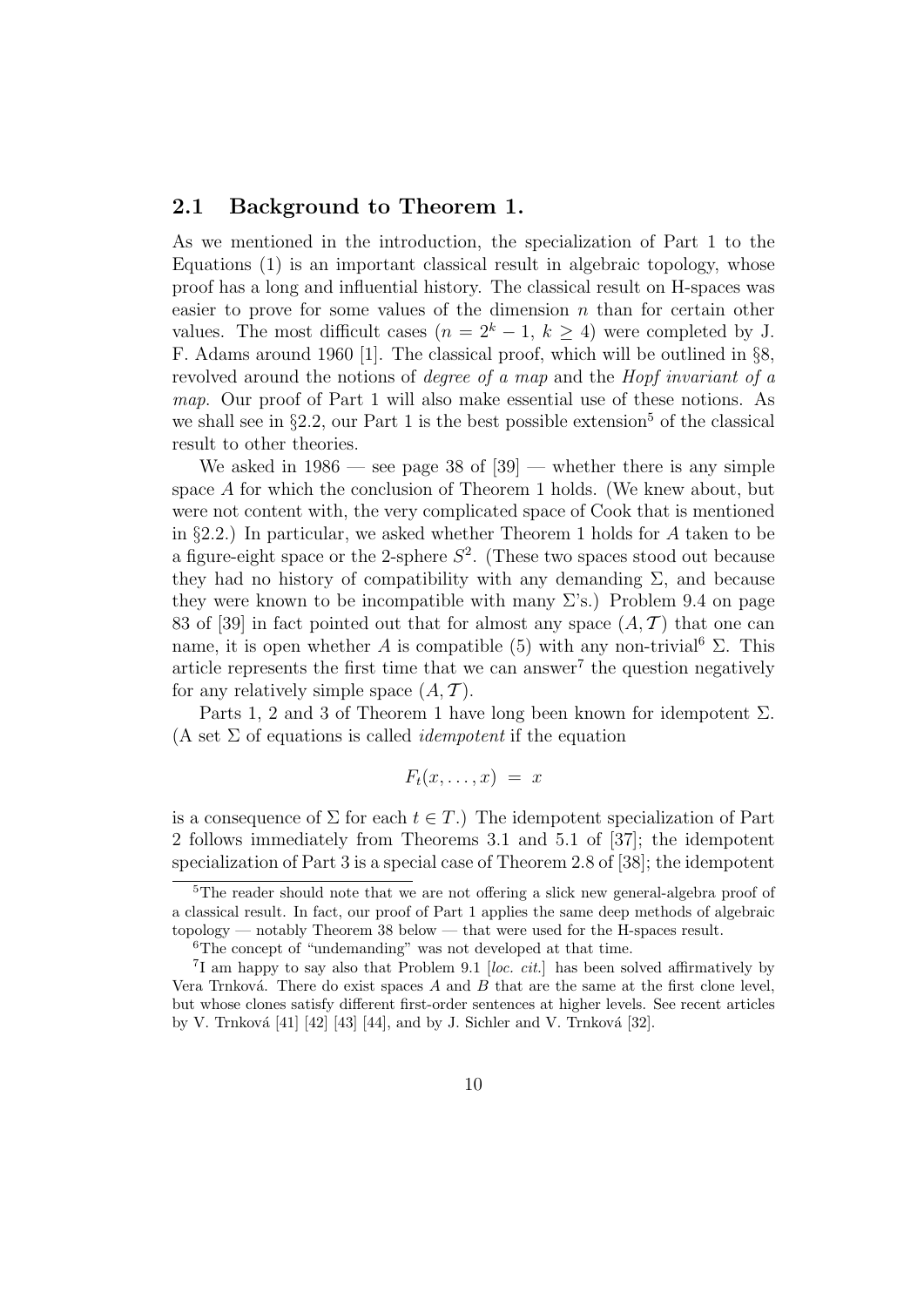specialization of Part 1 is a special case of Corollary 3.2 of [38]. (By the same token, the difficult and unmotivated tensor-algebra calculations on pages 80– 85 of [38] are outmoded by the easier calculations in this article.) At the homotopy level (Part 2), one methodological advance over the earlier paper [37] is in the use of the full homotopy groupoid (§3). (The homotopy group sufficed in the idempotent case.)

### 2.2 Remarks on Theorem 1.

Notice that Parts 1 and 3 of the theorem overlap, in that they both cover the even-dimensional spheres. However, Part 1 is obviously stronger, and Part 3 is more general, since its hypotheses are only about the cohomology ring of A. Similarly Parts 2 and 7 overlap on the figure-eight space.

Projection functions and constant functions are always continuous; hence a trite algebra (§1.2) can be topologized in any way one likes. One immediately sees that if  $\Sigma$  is undemanding, then  $\Sigma$  is compatible with every space A. As we mentioned in [39], the converse statement — if  $\Sigma$  is compatible with every space A, then  $\Sigma$  is undemanding — follows immediately from the existence of a space  $A$  with the extravagant property that *every* topological algebra based on  $A$  is trite. Such a space, the *continuum of Cook*,<sup>8</sup> has been known since 1967. It now seems (to the author) more intuitive and accessible to base the converse on Theorem 1: if  $\Sigma$  is compatible with every space, then  $\Sigma$  is compatible with each A in Theorem 1, and hence undemanding.

The preceding remarks make it clear that each part of Theorem 1 decides the question of compatibility for every  $\Sigma$ , and hence is a best-possible incompatibility result for its space  $A$ . From other perspectives, e.g. the perspective of fixing a consistent demanding theory  $\Sigma$  and characterizing those spaces compatible with  $\Sigma$ , there is nothing even close to a best-possible result.

It is important to realize that the conclusion to Theorem 1 is a conclusion about  $\Sigma$ , and not about any particular operations modeling  $\Sigma$  on A. For example, if  $\Sigma$  consists of the commutative law

$$
F(x, y) \approx F(y, x),
$$

then on the sphere  $S^2$  there are many ways to model  $\Sigma$  other than with a constant operation — e.g.,  $\overline{F}(x, y) = \phi(d(x, y))$ , where d represents Euclidean distance, and  $\phi$  is any continuous function from R to  $S^2$ . Part 3

<sup>8</sup>Constructed by H. Cook in a series of articles culminating in [8]; a self-contained exposition occupies a long appendix to [31].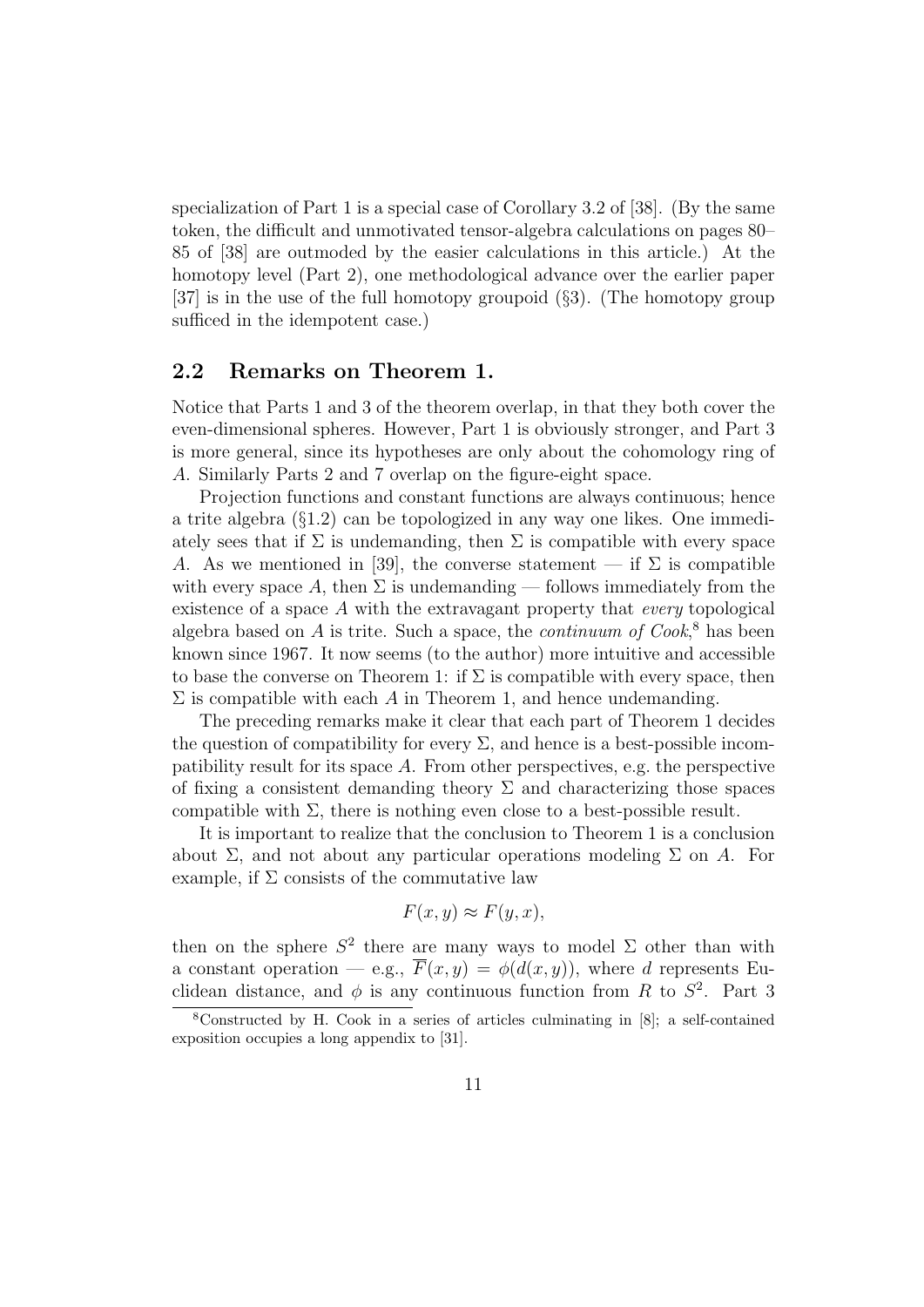obviously cannot preclude the existence of this  $\overline{F}$ . Rather, its proof will use the cohomology functor to construct a new operation  $F'$  from  $\overline{F}$ , in such a way that  $F'$  is either a projection or a constant, and  $F'$  also satisfies  $\Sigma$ . (In other words, Theorem 1 asserts the possibility of constructing a trite algebra from  $(S^2, \overline{F})$ , but does not assert that  $(S^2, \overline{F})$  itself must be trite.)

The results here work a little differently than those found in 1977 [37], in 1981 [38] or in 1986 [39]. In those earlier articles, some general properties of the space  $(A, \mathcal{T})$  (such as non-commutativity of its fundamental group) were used to rule out the compatibility relation (5) for certain  $\Sigma$ 's (such as  $\Sigma$  defining group theory). In this article, we narrow our focus down almost to a single space  $(A, \mathcal{T})$  (e.g. by specifying the isomorphism type of its fundamental group), and then prove that in this context (5) fails for all  $\Sigma$  (except for undemanding  $\Sigma$ ).

## 2.3 Extension of Theorem 1 to  $q^{\text{th}}$  powers.

Our second theorem requires a mild extension of the notion of an undemanding  $\Sigma$ . We call a set  $\Sigma$  of equations easily satisfied in  $q^{th}$  powers, or q-undemanding, iff there is a set A of more than one element, which is a  $q^{\text{th}}$ power (i.e.  $A = B<sup>q</sup>$  for some set B), and there are operations  $\overline{F_t}: A^{n(t)} \longrightarrow A$ , such that

$$
(A, F_t)_{t \in T} \models \Sigma
$$

and such that, for each  $t \in T$ , and for  $i = 1, \ldots, q$ , the composite map

$$
A^{n(t)} = B^{qn(t)} \xrightarrow{\overline{F_t}} A = B^q \xrightarrow{\pi_i} B
$$

is either a projection or a constant.

For an example, consider  $\Sigma$  consisting of the single equation

$$
F(F(x, y), F(y, x)) \approx y.
$$
\n<sup>(17)</sup>

Clearly Σ is demanding. Nevertheless Σ can be satisfied on  $A = B^2$  by defining<sup>9</sup>

$$
F((b_1, b_2), (b_3, b_4)) = (b_2, b_3),
$$

and so  $\Sigma$  is 2-undemanding.

<sup>9</sup>For an elementary, but very rich, exposition of some of the many possible ways to define operations on  $A = B<sup>q</sup>$  in terms of their components in B—and the associated varieties — see Evans  $[10]$ .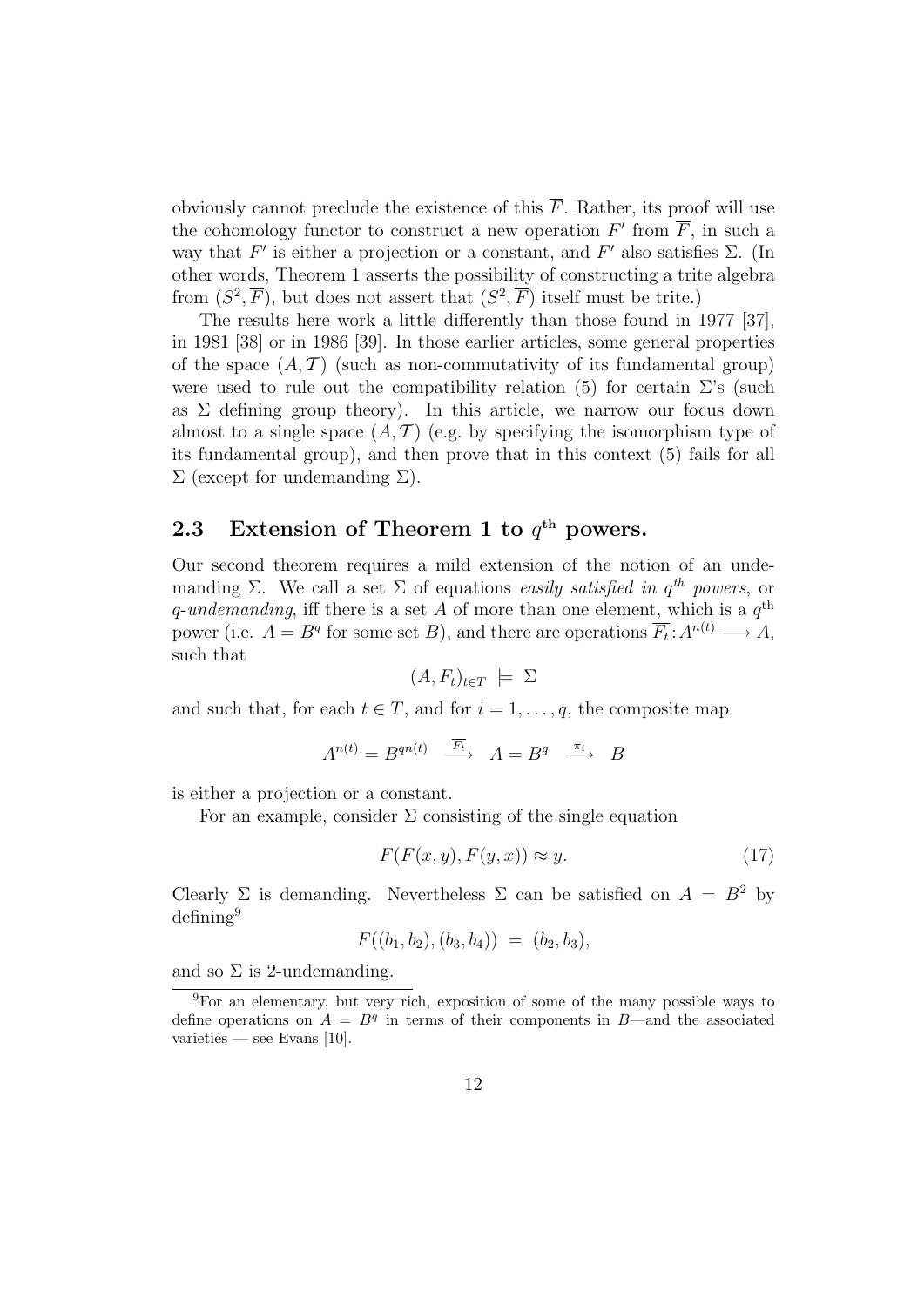One nice thing about interpretations of this type is that they respect the product topology on  $B<sup>q</sup>$ . That is, if B is a topological space, and A is given the q-fold product topology of  $B<sup>q</sup>$ , then (obviously)  $\overline{F_t}$  is a continuous operation on A. Thus, if  $\Sigma$  is q-undemanding, then  $\Sigma$  is compatible with every space A that is homeomorphic to a direct power  $B<sup>q</sup>$  (for any space B). The converse again follows from the existence of a Cook space: if B is a Cook space and  $A = B<sup>q</sup>$ , then all operations on A are of the desired type; hence any  $\Sigma$  compatible with A is q-undemanding. As in our earlier theorems, we here present simpler  $q$ -th power spaces that are compatible only with *q*-undemanding sets of equations.

**Theorem 2** If the space  $A = B^q$ ,  $1 \leq q < \omega$ , where B is as in Theorem 1, and if A is compatible with  $\Sigma$  up to homotopy, then  $\Sigma$  is q-undemanding.

### 2.4 A lemma for all parts of Theorem 1.

Although the topological methods vary, there is one simple lemma that unites our proofs for the seven parts of Theorem 1. In each case, given operations  $\overline{F}_t$  on A satisfying  $\Sigma$ , we will supply a construction (which depends on the situation) of a trite algebra  $(B, F_t')_{t \in T}$ . It will then be our job to show that the constructed algebra  $(B, F_t')_{t \in T}$  also satisfies  $\Sigma$ . That is the conclusion of Lemma 3.

Since we are discussing satisfaction, the lemma naturally refers to the term operations  $\overline{\tau}$  (built from the operations  $\overline{F_t}$ ) and  $\tau'$  (built from the operations  $F_t'$ י"<br>t

**Lemma 3** Given operations  $\overline{F}_t$  defined on A for  $t \in T$ , and operations  $F'_t$ t defined on B for  $t \in T$ . If it is possible to define each term operation  $\tau'$ :  $B^{\omega} \longrightarrow B$  directly from the term operation  $\overline{\tau} : A^{\omega} \longrightarrow A$  (i.e., without reference to the syntax of  $\tau$ ), and if the operations  $\overline{F}_t$  satisfy  $\Sigma$ , then the operations  $F'_t$  also satisfy  $\Sigma$ .

In the topological context, if it is possible to define each term operation  $\tau'$ directly from the homotopy class of the term operation  $\overline{\tau}$ , and if the operations  $\overline{F}_t$  satisfy  $\Sigma$  up to homotopy, then the operations  $F'_t$  also satisfy  $\Sigma$ .

The same conclusions hold if there is an algorithm defining  $\tau'$  directly from  $\overline{\tau}^N$  (or its homotopy class) whenever N is bigger than the subscript of any variable appearing in  $\tau$ .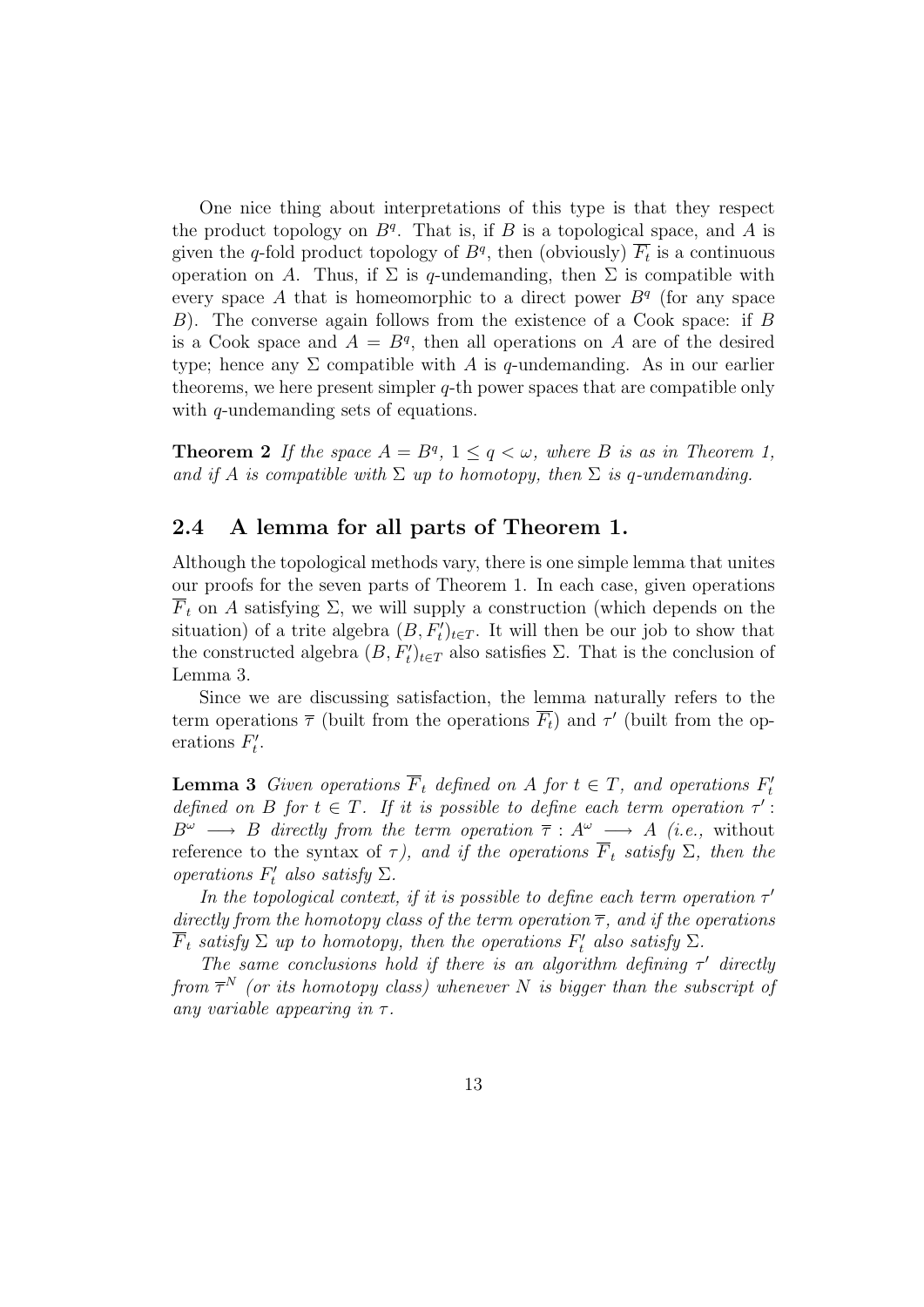*Proof.* (We prove the first assertion only.) Consider an equation  $\sigma \approx \tau$ from Σ. Since the operations  $\overline{F}_t$  satisfy  $\sigma \approx \tau$ , the term operations  $\overline{\sigma}$  and  $\overline{\tau}$ are identical (as operations defined on  $A^{\omega}$ ). It follows from our hypothesis that the term operations  $\sigma'$  and  $\tau'$  are identical (as operations defined on  $B^{\omega}$ ). In other words, the operations  $F_t^{\omega}$ '' satisfy  $\sigma \approx \tau$ . Since this was an arbitrary equation from  $\Sigma$ , we see in fact that the operations  $F_t$  $t'$  satisfy  $\Sigma$ .

Much of the work that follows, therefore, has to do with establishing the hypothesis of Lemma 3 in each of our various contexts. Each of Lemmas 14, 15, 26, 35 and 40 shows how to define  $\tau'$  from  $\overline{\tau}$  (or from a  $\tau^*$  that is readily obtained from  $\overline{\tau}$ ). As one might imagine, those lemmas are proved by induction on  $|\tau|$ .

# 3 Path groupoids and fundamental groups.

To every topological space A there is associated an algebraic object known as its path groupoid or fundamental groupoid, denoted  $\Pi(A)$ . The fundamental group or first homotopy group of A will appear (in Lemma 4) as a subgroup of  $\Pi(A)$ . (This definition of the path groupoid agrees with the one on page 139 of [22]. See also [37].) The elements of  $\Pi(A)$  are the equivalence classes of continuous maps (or paths)  $\gamma : [0,1] \longrightarrow A$  with respect to the relation (denoted  $\sim$ ) of homotopy with endpoints fixed. (The ∼-class of  $\gamma$  is denoted  $[\gamma]$ .)

A binary operation ("product") is defined on the set  $\Pi(A)$  as follows. If  $\gamma$  and  $\delta$  are paths, as defined above, and if  $\gamma(1) = \delta(0)$ , then the product  $\gamma \cdot \delta : [0, 1] \longrightarrow A$  is defined by

$$
\gamma \cdot \delta(x) = \begin{cases} \gamma(2x) & 0 \le x \le \frac{1}{2} \\ \delta(2x - 1) & \frac{1}{2} \le x \le 1. \end{cases}
$$

It is not hard to check that the homotopy class of  $\gamma \cdot \delta$  depends only on the homotopy classes of  $\gamma$  and  $\delta$ , and hence  $[\gamma] \cdot [\delta]$  can unambiguously be defined as  $[\gamma \cdot \delta]$ . It is also not hard to prove that if  $\gamma^{-1}$  is defined by

$$
\gamma^{-1}(x) = \gamma(1-x), \tag{18}
$$

then

$$
\gamma \cdot \gamma^{-1} \quad \sim \quad \gamma(0) \tag{19}
$$

$$
\gamma^{-1} \cdot \gamma \quad \sim \quad \gamma(1) \tag{20}
$$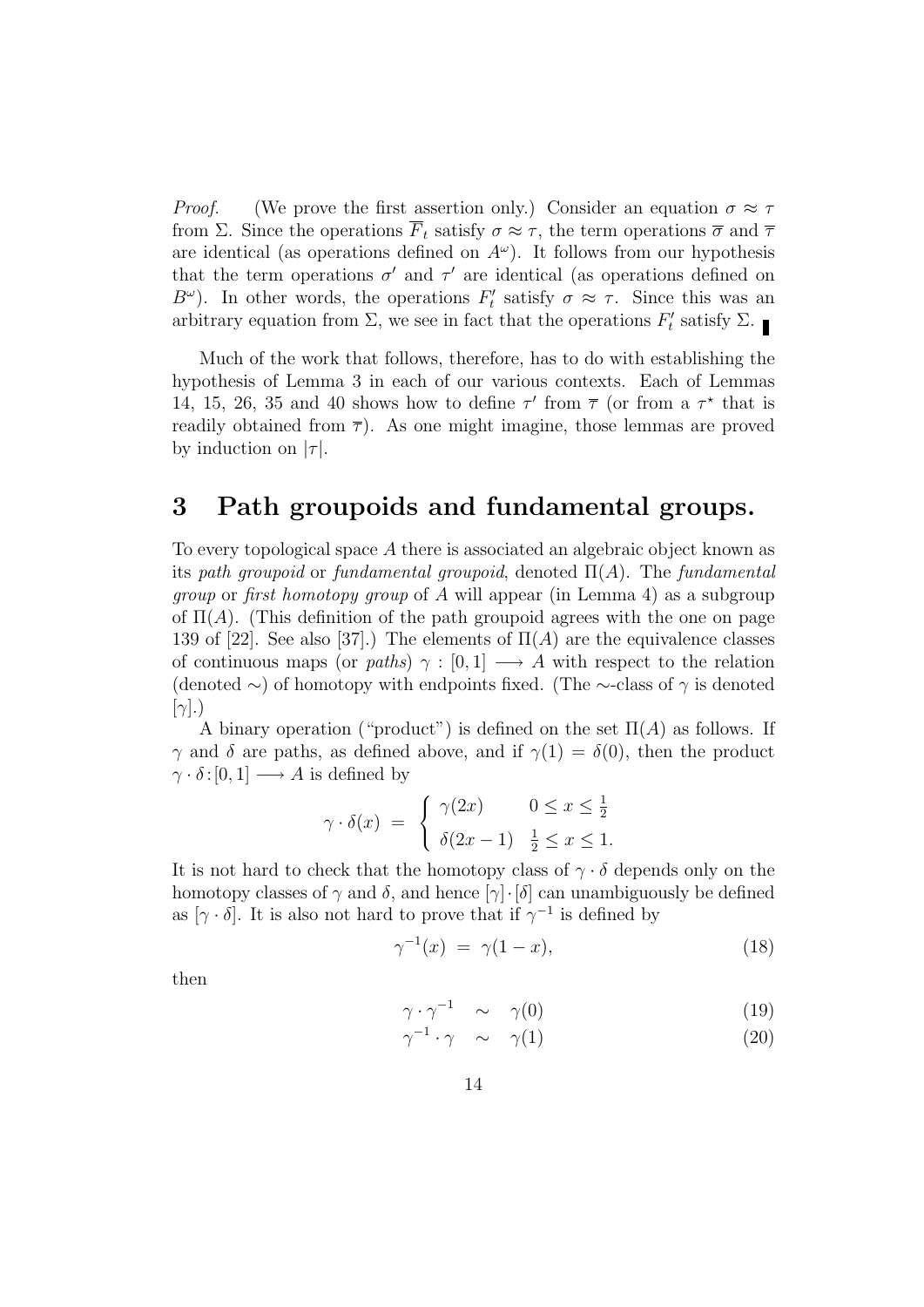(with the right-hand sides denoting constant maps).

For  $a \in A$ , we define the set of *loops at a* to be the subset of  $\Pi(A)$ :

$$
\Pi_a(A) = \{ [\gamma] \in \Pi(A) : \gamma(0) = a = \gamma(1) \}.
$$
 (21)

**Lemma 4**  $(\Pi_a(A), \cdot, -1)$  is a group (whose unit element is the constant path with value a). (This group is frequently known as the **fundamental group** of A or the first homotopy group of  $A$ .)

The reader can easily prove that if there is a path from  $a$  to  $b$  in  $A$ , then  $\Pi_a(A) \cong \Pi_b(A)$ . See also Lemma 10 below. Thus in path-connected spaces, all the fundamental groups are isomorphic.

At the abstract level, a category is called a *groupoid* if for each  $\gamma$  there exists  $\gamma^{-1}$  satisfying Equations (19) and (20). The construction of  $\Pi_a(A)$ from  $\Pi(A)$  has a counterpart in category theory of forming the monoid of self-maps of a given object. If the category is a groupoid, then the individual monoid is a group. Since they are not necessary for our work in this paper, we omit the precise form of these abstract statements. The reader may consult any basic work on category theory, or, for example, §3.6 of [22]. Also see Higgins [14] and Brown [5] and [6].

With no further assumptions,  $\Pi(A)$  might consist only of constant paths, or indeed it might be the case that there are many non-constant paths, but that any two paths with the same endpoints are homotopic to each other. (The first possibility occurs for a totally disconnected space like the Cantor set or the rational line; the second occurs e.g. for Euclidean space  $R<sup>n</sup>$ .) In such extreme cases  $\Pi(A)$  contains no useful information. The fortunate fact is that some spaces  $A$  — such as A a figure-eight — have highly complex and non-trivial  $\Pi(A)$ . In fact this A has  $\Pi_a(A)$  a free group on two generators (regardless of the choice of a).

Now suppose that our space  $A$  is equipped with some continuous operations  $\overline{F_t}$  for  $t \in T$ , in other words, that  $(A, \overline{F_t})_{t \in T}$  is a topological algebra based on A. We first observe that paths can be subjected to the operations  $\overline{F_t}$ , simply by performing the operations pointwise. In other words, we extend the operations  $\overline{F_t}$  to paths  $\gamma_i: [0,1] \longrightarrow A$  as follows:

$$
\overline{F_t}(\gamma_1,\ldots,\gamma_{n(t)})(x) = \overline{F_t}(\gamma_1(x),\ldots,\gamma_{n(t)}(x))
$$
\n(22)

for  $t \in T$  and  $0 \le x \le 1$ . In order to define counterparts of  $\overline{F_t}$  on  $\Pi(A)$ , we next need to consider the homotopy relation.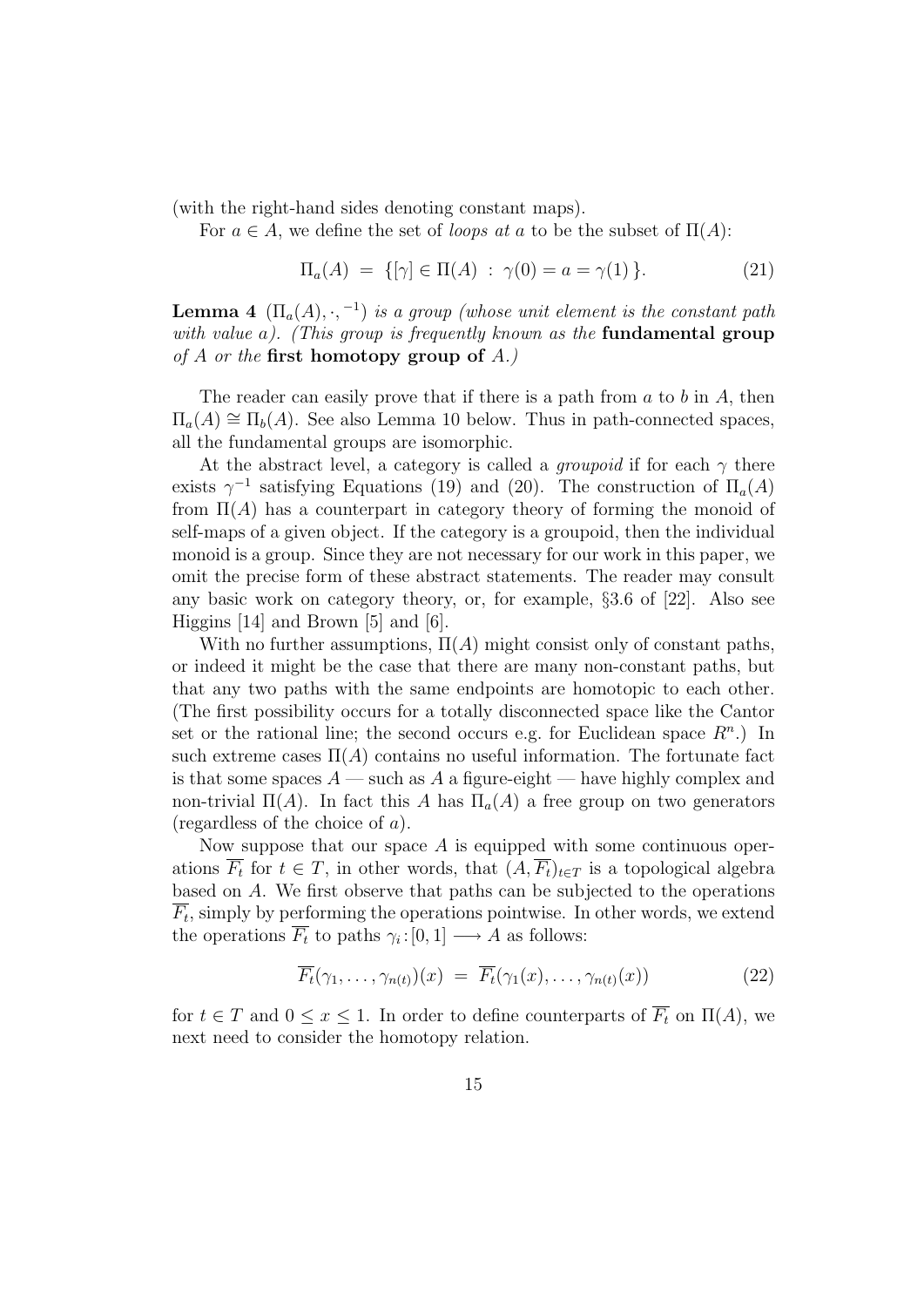**Lemma 5** The homotopy relation  $\sim$  is a congruence relation on the algebra of all paths. In other words, If  $\gamma_i \sim \delta_i$  for  $1 \leq i \leq n(t)$ , then

$$
\overline{F_t}(\gamma_1,\ldots,\gamma_{n(t)}) \sim \overline{F_t}(\delta_1,\ldots,\delta_{n(t)})
$$

Now, in the usual way, one can form the quotient algebra with respect to homotopy of the algebra of paths under the operations  $\overline{F_t}$  (for  $t \in T$ ). By §3 its universe is  $\Pi(A)$ , and so we have constructed an algebra

$$
(\Pi(A), F_t^\star)_{t\in T}
$$

whose operations

$$
F_t^* \colon \Pi(A)^{n(t)} \longrightarrow \Pi(A)
$$

are defined via

$$
F_t^{\star}([\gamma_1], \ldots, [\gamma_{n(t)}]) = [\overline{F_t}(\gamma_1, \ldots, \gamma_{n(t)})].
$$

We skip the proof of the following lemma, which involves a fairly obvious induction on  $|\tau|$ .

**Lemma 6** Let  $\tau$  be a term in the operation symbols  $F_t$  ( $t \in T$ ). Let  $\overline{\tau}$  be the term-operation defined by  $\tau$  in  $(A, \overline{F_t})_{t \in T}$ , and let  $\tau^*$  be the term-operation defined by  $\tau$  in  $(\Pi(A), F_t^{\star})_{t \in T}$ . Then

$$
\tau^{\star}([\gamma_0], [\gamma_1], \ldots) = [\overline{\tau}(\gamma_0, \gamma_1, \ldots)]
$$

(where the right-hand side denotes the homotopy class of the indicated curve from  $[0, 1]$  to  $A$ ).

Lemma 7, which follows, is the conceptual underpinning of our proof of Part 2, for it allows us to apply the hypothesis that A is compatible with  $\Sigma$ . It is for this purpose that we require the fundamental groupoid; there is no counterpart to Lemma 7 for the fundamental group.

**Lemma 7** Let  $\Sigma$  be a set of equations in the operation symbols  $F_t$  ( $t \in T$ ). If continuous operations  $\overline{F_t}$  model  $\Sigma$  on A up to homotopy, then the operations  $F_t^{\star}$  model  $\Sigma$  on  $\Pi(A)$ . In other words

if 
$$
(A, \overline{F_t})_{t \in T} \models \Sigma
$$
, then  $(\Pi(A), F_t^*)_{t \in T} \models \Sigma$ .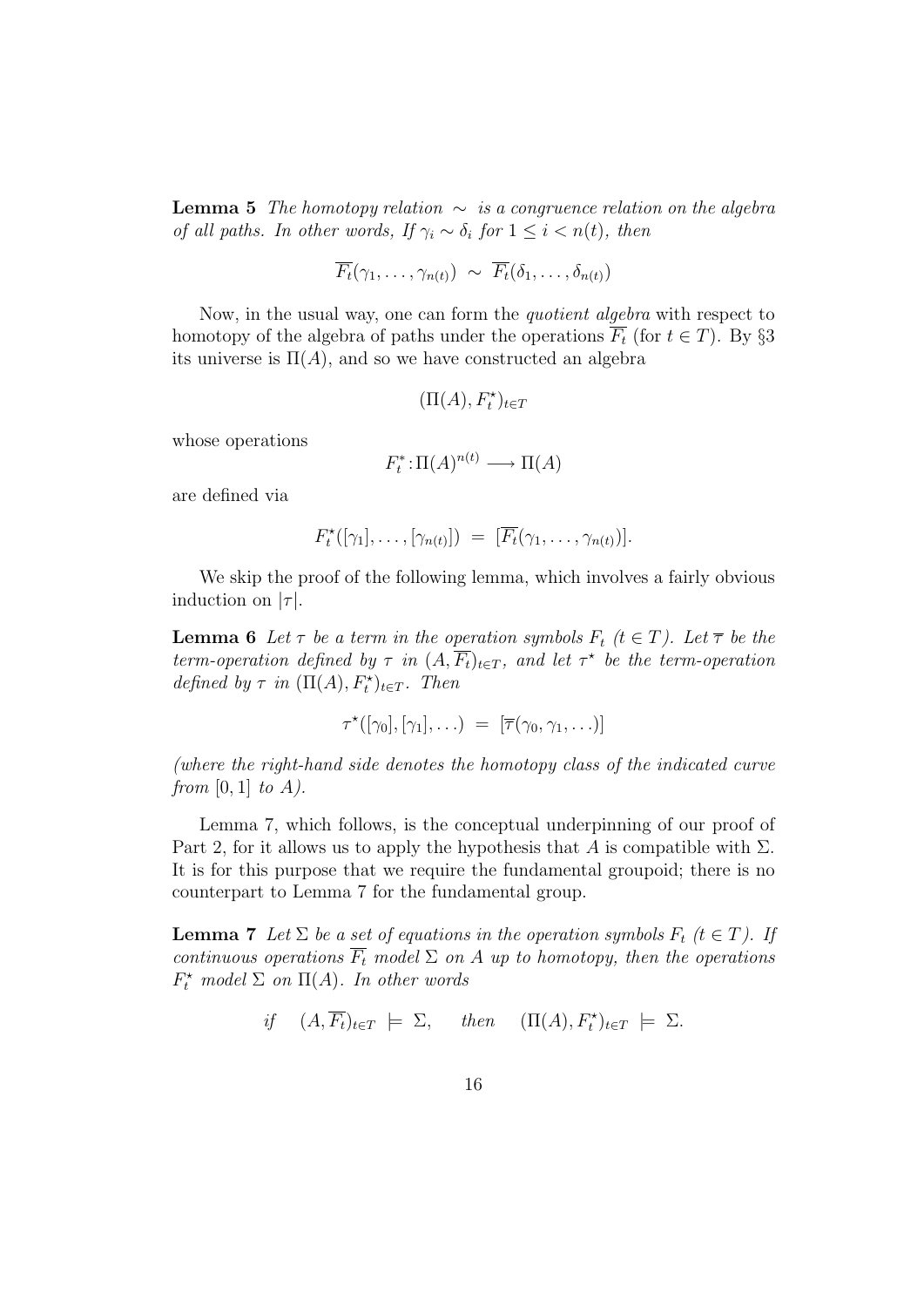Proof. Immediate from Lemma 6.

Lemmas 5–7 do not in themselves imply any particular advantage to the path-algebra  $\Pi(A)$ . The real advantage of this algebra comes in the combination of Lemma 7 with the following lemma.

**Lemma 8** The operations  $F_t^*$  ( $t \in T$ ) commute with the multiplication of paths in  $\Pi(A)$ . In other words, if  $[\gamma_i], [\delta_i] \in \Pi(A)$   $(1 \leq i \leq n(t)),$  and if  $[\gamma_i] \cdot [\delta_i]$  is defined for each i, then

$$
F_t^{\star}([\gamma_1] \cdot [\delta_1], \cdots, [\gamma_{n(t)}] \cdot [\delta_{n(t)}]) = F_t^{\star}([\gamma_1], \cdots, [\gamma_{n(t)}]) \cdot F_t^{\star}([\delta_1], \cdots, [\delta_{n(t)}]).
$$
\n(23)

Lemma 8 may be summarized by saying that each operation  $F_t^*$  is a groupoid-homomorphism. We mostly use the following specialization of Lemma 8 to the case where the  $\gamma_i$  and  $\delta_i$  are loops at a single point a. The full pathgroupoid is useful as a context for establishing satisfaction of  $\Sigma$  (as we did in Lemma 7); on the other hand, for calculations about homomorphisms, it is more useful to work at the level of  $\Pi_a(A)$ , since we have a whole theory of group homomorphisms to draw on (see §4 below).

**Lemma 9** Let  $t \in T$ , let  $a_1, \ldots, a_{n(t)} \in A$ , and let  $b = \overline{F}_t(a_1, \ldots, a_{n(t)})$ . The operation  $F_t^*$  maps the group  $\Pi_{a_1}(A) \times \cdots \times \Pi_{a_{n(t)}}(A)$  to the group  $\Pi_b(A)$ . Moreover the resulting map, which we also denote

$$
F_t^{\star} \colon \Pi_{a_1}(A) \times \cdots \times \Pi_{a_{n(t)}}(A) \longrightarrow \Pi_b(A),
$$

is a homomorphism of groups.

Lemma 9 interests us especially in the case where the fundamental groups  $\Pi_a(A)$  are free on two (or more) generators, since, as we shall see in §4, the homomorphisms between such groups are few and limited.

**Lemma 10** If A is pathwise connected, the homomorphism in Lemma 9 is independent, up to isomorphisms, of the choice of  $a_1, \dots, a_{n(t)}$ . More precisely, for all  $a_1, \dots, a_{n(t)}, c_1, \dots, c_{n(t)} \in A$ , for  $b = \overline{F_t}(a_1, \dots, a_{n(t)})$ , and for  $d = \overline{F_t}(c_1, \dots, c_{n(t)})$  there are group isomorphisms

$$
\lambda_i: \Pi_{a_i}(A) \longrightarrow \Pi_{c_i}(A) \n\mu: \Pi_b(A) \longrightarrow \Pi_d(A)
$$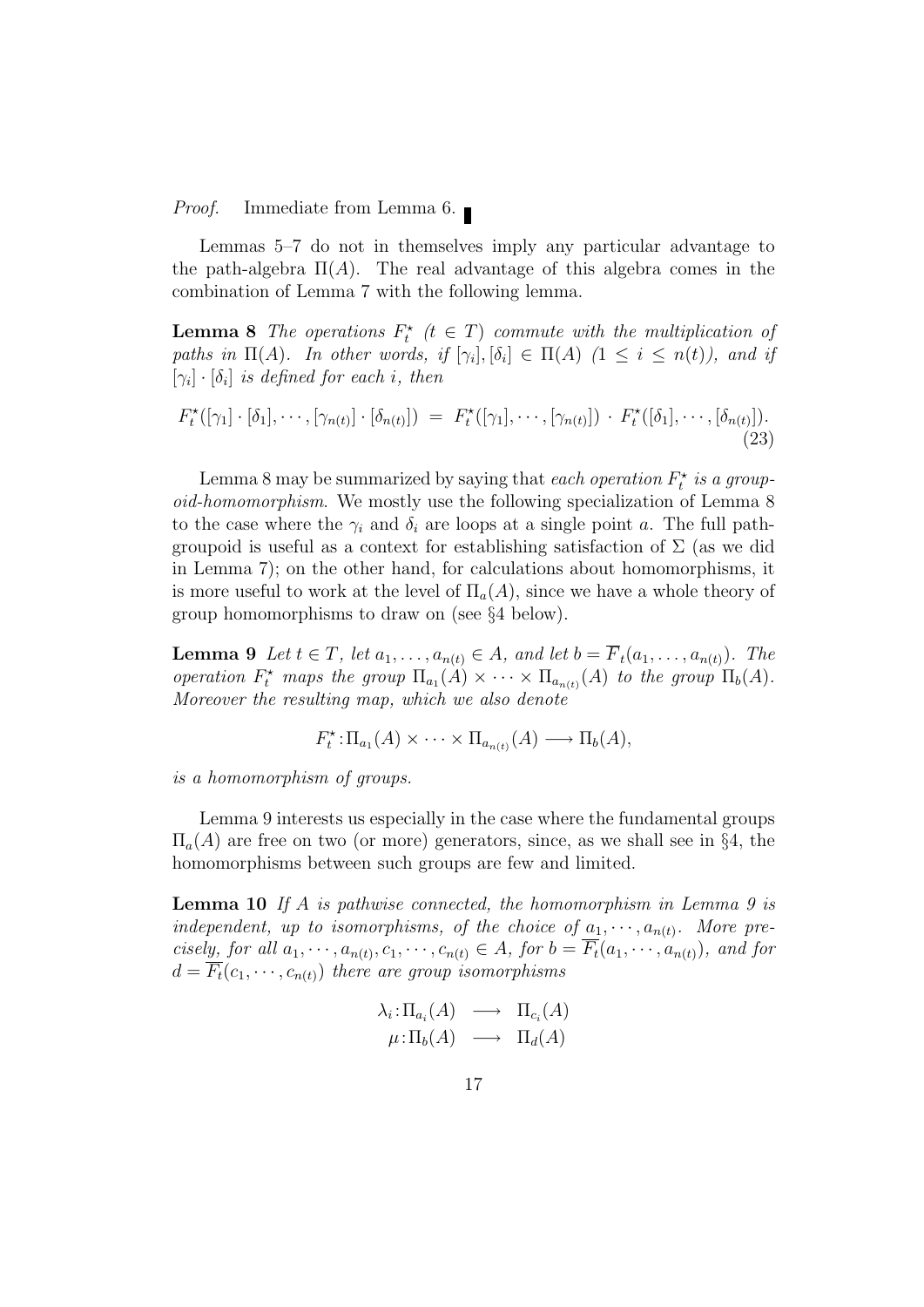for  $1 \leq i \leq n(t)$ , such that

$$
F_t^{\star}(\lambda_1([\gamma_1]), \cdots, \lambda_{n(t)}([\gamma_{n(t)}])) = \mu(F_t^{\star}([\gamma_1], \cdots, [\gamma_{n(t)}])) \qquad (24)
$$
  
for all  $[\gamma_i] \in \Pi_{a_i}(A)$   $(1 \le i \le n(t)).$ 

## 4 Operations on non-commutative free groups.

In this section we consider maps from a finite power of a finitely generated free group, to another finitely generated free group. We assume that the reader has some background in the general subject of free groups. (See for instance Hall [13] or Magnus, Karrass and Solitar [23]. There is also a short development of free groups on pages 119–120 of [22].)

The only thing one needs to carry from §4 to the rest of the paper is Lemma 13, which rather strictly curtails the homomorphisms that are possible from a power  $G<sup>n</sup>$  of a free group to G. The application of Lemma 13 (in §5) will be to the group homomorphisms described in Lemma 9 above.

Our first lemma is actually a rather deep theorem in free-group theory. We will not include a proof. We quote Hall's version of the statement.

**Lemma 11** A free group  $F_r$  with a finite number r of generators is freely generated by any set of r elements which generate it.

Proof. See Theorem 7.3.3 on page 109 of Hall [13], or Corollary 2.13.1 on page 110 of Magnus, Karrass and Solitar [23].

**Lemma 12** If G is a free group on k generators (for some  $k < \omega$ ), and  $f:G\longrightarrow G$  maps onto G, then f is one-to-one.

*Proof.* Let  $g_1, \ldots, g_k$  be free generators of G. Since f is onto,  $f(g_1), \ldots$ ,  $f(q_k)$  generate G; by Lemma 11, they freely generate G. Hence there exists a homomorphism  $h:G\longrightarrow G$  such that

$$
h(f(g_j)) = g_j \qquad (1 \le j \le k)
$$

Since the  $g_i$  generate G, h☉f is the identity map, and hence f is one-to-one. П

We thank the referee for suggestions leading to a simplification of the proof of Lemma 13.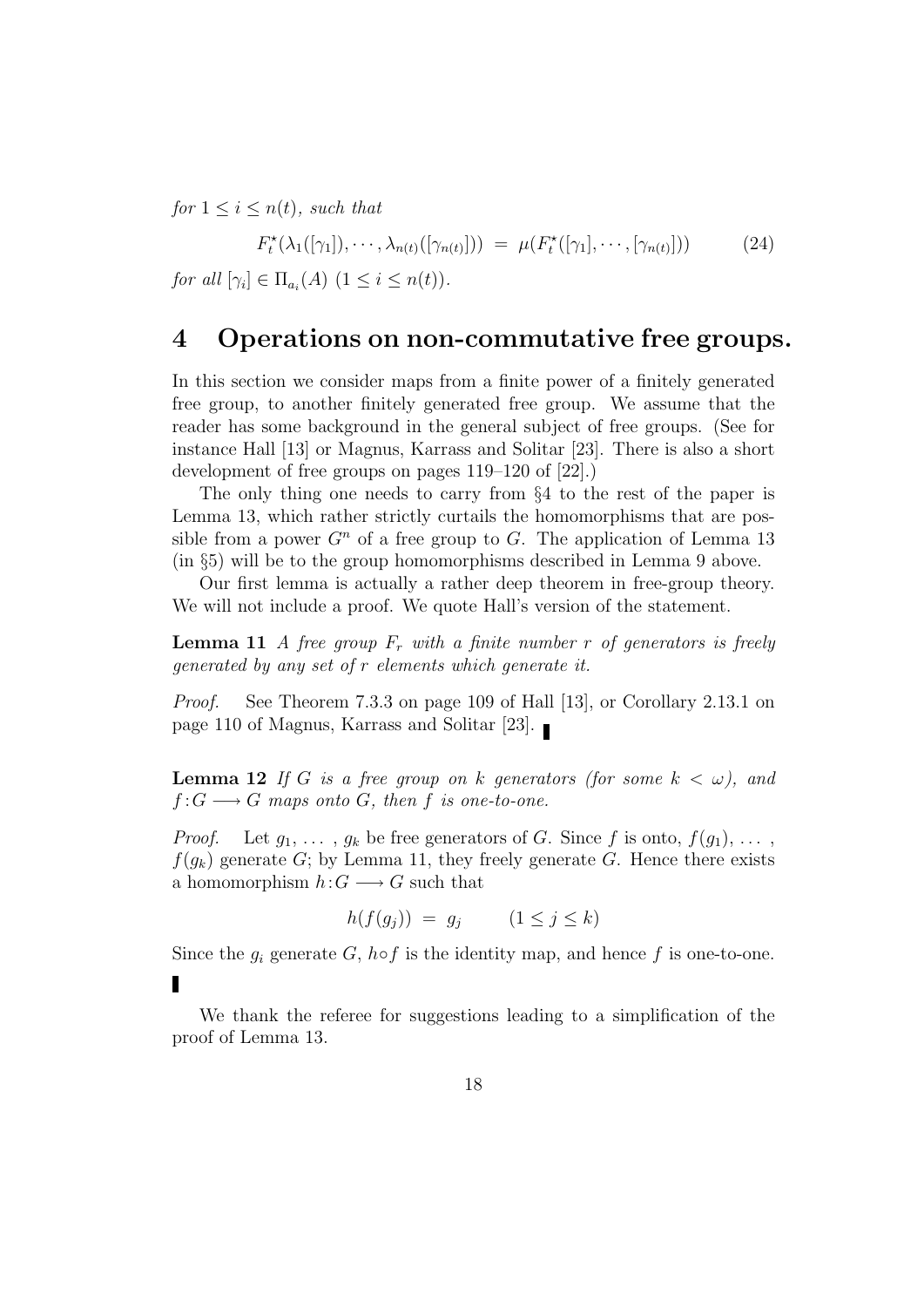**Lemma 13** If G is a free group on k generators (for some k with  $2 \leq k < \omega$ ), and if  $\overline{F}:G^n\longrightarrow G$  maps onto G, then there exists  $r(1 \leq r \leq n)$  and there exists an automorphism  $\phi$  of G such that

$$
\overline{F}(x_1, \cdots, x_n) = \phi(x_r) \tag{25}
$$

for all  $x_1, \ldots, x_n \in G$ .

*Proof.* Let G be freely generated by  $g_1, \ldots, g_k$ . Since F is onto, there exist elements  $a_{ij} \in G$   $(1 \leq i \leq k, 1 \leq j \leq n)$  such that

$$
\overline{F}(a_{i1}, \cdots, a_{in}) = g_i \tag{26}
$$

for  $1 \leq i \leq k$ .

Now consider the  $k \times n$  matrix M whose i, j-entry is

$$
m_{ij} = \overline{F}(1, \cdots, 1, a_{ij}, 1, \cdots, 1) \tag{27}
$$

with  $a_{ij}$  in the j<sup>th</sup> place. From the fact that  $\overline{F}$  is a group homomorphism, one easily sees that

$$
m_{ij}
$$
 commutes with  $m_{rs}$  for  $j \neq s$ , (28)

and, using Equation  $(26)$ , that the elements in the  $i<sup>th</sup>$  row of M have product  $g_i$ . In other words

$$
m_{i1} m_{i2} \cdots m_{in} = g_i \tag{29}
$$

for each i. It readily follows from  $(28)$  and  $(29)$  that, for each i, the elements of the *i*<sup>th</sup> row, namely  $m_{i1}, \ldots, m_{in}$  all lie in a commutative subgroup of G containing  $g_i$ . From elementary free-group theory we know that the only such subgroup is the subgroup generated by  $g_i$ . Thefore, we may write

$$
m_{ij} = g_i^{n_{ij}} \tag{30}
$$

for some appropriate integers  $n_{ij}$ .

We claim that all non-unit  $m_{ij}$  must either lie in one column (i.e. have a single value for  $i$ ) or in one row (a single value for  $j$ ). For suppose not: then we have  $m_{ij} \neq 1 \neq m_{rs}$  with  $i \neq r$  and  $j \neq s$ . By (30),  $m_{ij}$  does not commute with  $m_{rs}$ . By Equation (28),  $m_{ij}$  does commute with  $m_{rs}$ . This contradiction establishes our claim that all non-unit  $m_{ij}$  lie in a single row or a single column.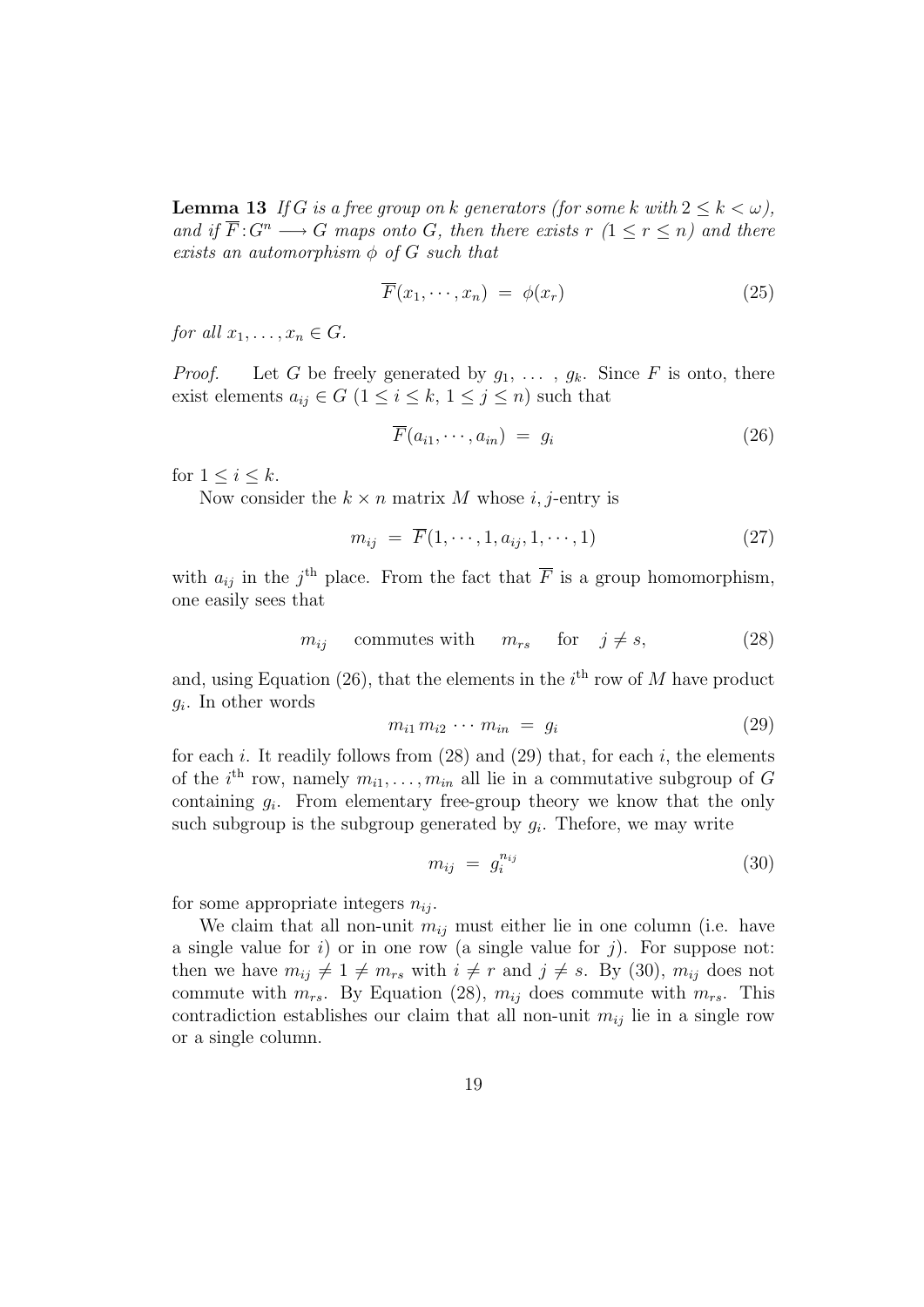Equation (29) tells us that each row contains at least one non-unit  $m_{ij}$ ; hence it must be that all non-unit  $m_{ij}$  lie in a single column, say the  $r<sup>th</sup>$ column. In other words,

$$
m_{ij} = 1 \quad \text{unless} \quad j = r. \tag{31}
$$

From Equations (26) and (31), we deduce that

$$
\overline{F}(1,\cdots,1,a_{ir},1,\cdots,1) = g_i \tag{32}
$$

for each i.

We now define  $\phi: G \longrightarrow G$  via

$$
\phi(x) = \overline{F}(1, \cdots, 1, x, 1, \cdots, 1),\tag{33}
$$

with x appearing in the  $r<sup>th</sup>$  position. By Equation (32),  $\phi$  maps G onto G, and so  $\phi$  is an automorphism of G, by Lemma 12. (Notice that Equation (33) is a special case of the desired Equation (25).)

We next observe, for  $b_1, \dots, b_n \in G$ , that if  $b_r = 1$ , then  $(b_1, \dots, b_n)$ commutes with  $(1, \dots, 1, x, 1, \dots, 1)$  in the group  $G<sup>n</sup>$ . By Equation (33),  $\overline{F}(b_1,\dots,b_n)$  commutes with every  $\phi(x)$ , and hence with every element of G, since  $\phi$  is onto. In a non-commutative free group, the only element commuting with every element is the unit element. Thus

$$
\overline{F}(b_1, \cdots, b_n) = 1 \tag{34}
$$

whenever  $b_r = 1$ . (Another special case of the desired Equation (25).)

Our final calculation is now immediate from Equations (33) and (34):

$$
\overline{F}(x_1, \dots, x_n) = \overline{F}(1, \dots, 1, x_r, 1, \dots, 1) \cdot \overline{F}(x_1, \dots, x_{r-1}, 1, x_{r+1}, \dots, x_n)
$$
  
\n
$$
= \phi(x_r) \cdot 1
$$
  
\n
$$
= \phi(x_r).
$$

This proves the lemma.

# 5 The proof of Part 2 of Theorem 1.

As in the statement of the theorem, we let  $A$  be a path-connected topological space whose fundamental group is free on k generators  $(2 \leq k < \omega)$  — for instance, a figure-eight space.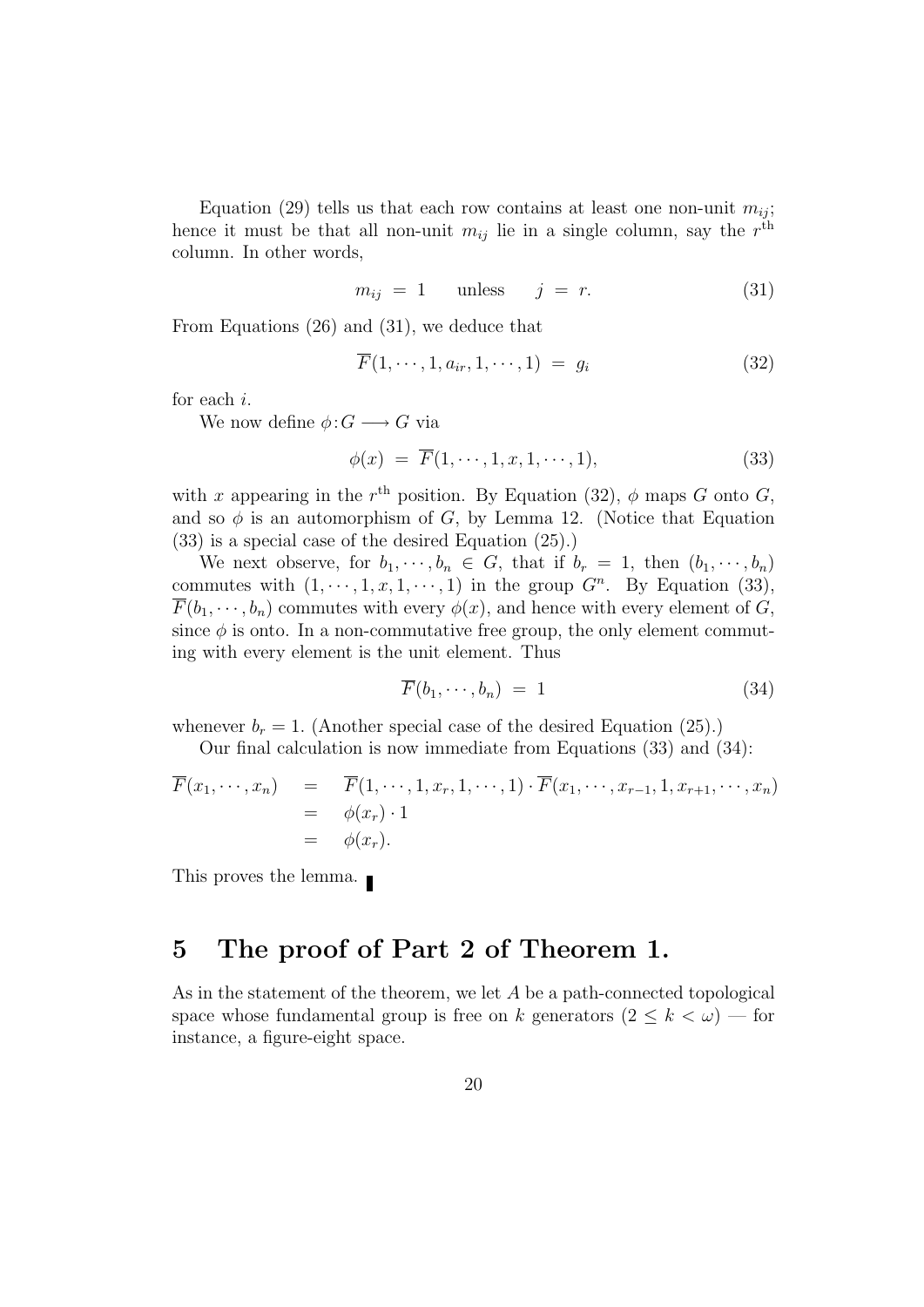We assume that A is homotopy-compatible with a set  $\Sigma$  of equations. That is, we are given continuous operations  $\overline{F_t}: A^{n(t)} \longrightarrow A$  such that

$$
(A,\overline{F_t})_{t\in T} \ \models \ \Sigma
$$

up to homotopy. Our objective is to prove that  $\Sigma$  is undemanding. In other words, we need to find special operations  $F'_t$  modeling  $\Sigma$ , i.e. operations  $F'_t$ t on a set  $B$  with more than one element, such that

$$
(B,F'_t)_{t\in T} \ \models \ \Sigma
$$

and such that each  $F_t'$  $t'$  is either a constant operation or a projection operation.

According to §3, we have operations  $F_t^*$  defined on the groupoid  $\Pi(A)$ such that

- (i)  $(\Pi(A), F_t^*)_{t \in T} \models \Sigma$  (Lemma 7).
- (ii) The subset  $\Pi_a(A)$  has the structure of a free group on k generators (Lemma 4).
- (iii) For arbitrary  $a_1, \dots, a_{n(t)} \in A$ , and for  $b = \overline{F_t}(a_1, \dots, a_{n(t)})$ , the restriction of  $F_t^*$  is a group-homomorphism from  $\Pi_{a_1}(A) \times \cdots \times \Pi_{a_{n(t)}}(A)$  to  $\Pi_b(A)$  (Lemma 9). When we say that  $F_t^*$  is *onto*, we mean that this restricted map has  $\Pi_b(A)$  as its image.
- (iv) The homomorphism of (iii) is onto or not, independently of the choice of  $a_1, \dots, a_{n(t)}$  (Lemma 10).

Definition of the operations  $F_t$ ": We now define the set  $B$  and the operations  $F_t'$  $t'$  on B. In fact B can be taken as any set with more than one element. We then let c be any element of B, and define the operations  $F_t$  $t'$  as follows:

(A) If  $F_t^*$  is not onto (see (iii) above; by (iv) this condition is independent of  $a_1, \dots, a_{n(t)}$ , we define

$$
F'_t(x_1,\cdots,x_{n(t)}) = c.
$$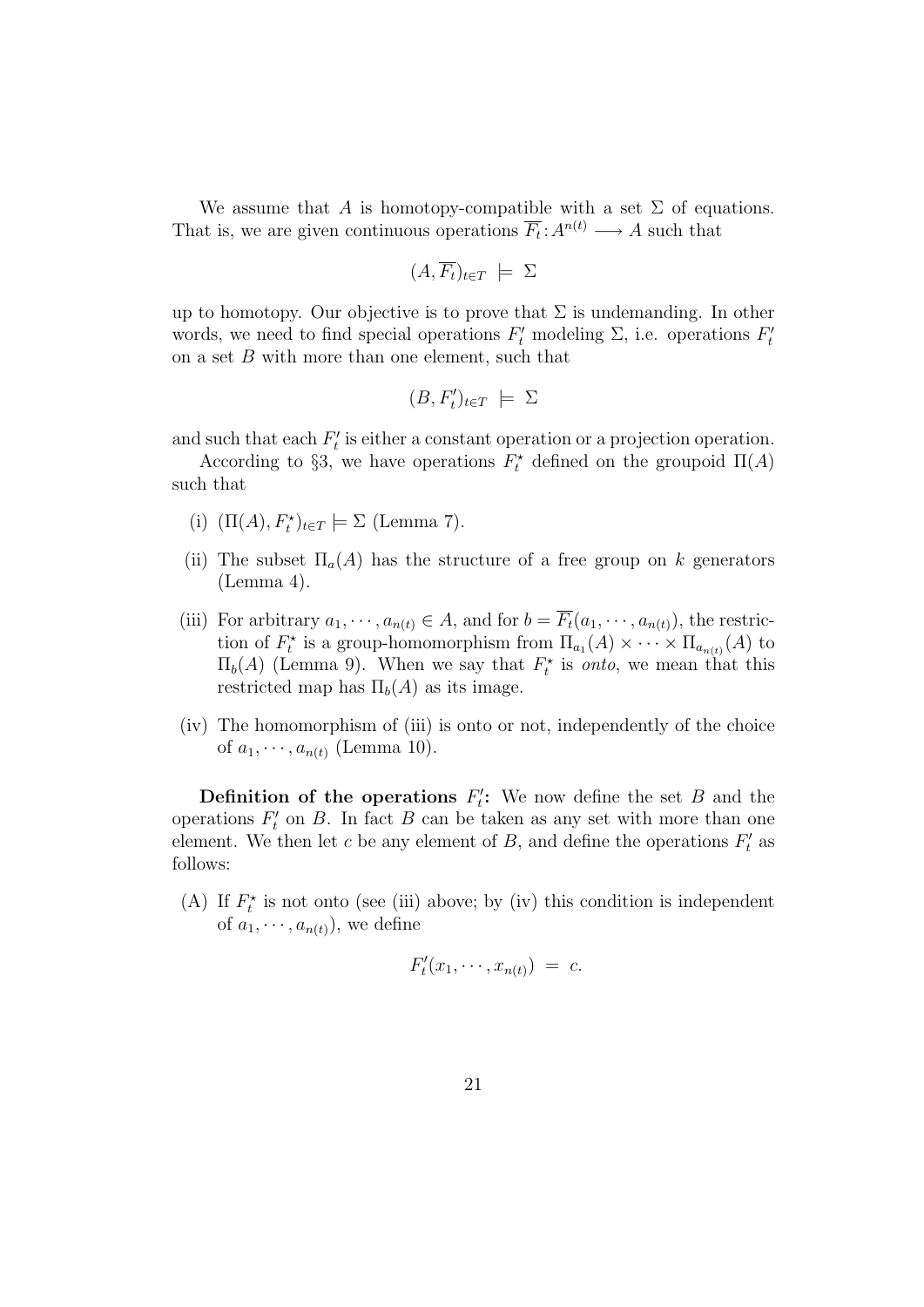(B) If  $F_t^*$  is onto, then by Lemma 13 we have  $F_t^*(x_1, \dots, x_{n(t)}) = \phi(x_i)$  for some i and some automorphism  $\phi$ . It is an easy application of Lemma 10 to see that in fact i does not depend on the choice of  $a_1, \dots, a_{n(t)}$ . In this case we define

$$
F'_t(x_1,\cdots,x_{n(t)}) = x_i.
$$

This completes the definition of the operations  $F_t$  $t \in T$ . Evidently each  $F_t'$  $t'$  is either a constant or a projection operation. What remains is to show that they model  $\Sigma$ .

In Equations (6) and (7) we saw how an interpretation of symbols  $F_t$ by operations  $\overline{F_t}$  leads to an interpretation of any term  $\tau$  by a function  $\overline{\tau} : A^{\omega} \longrightarrow A$ . It is merely a change of notation to do the same thing for the interpretations  $F_t^*$ : they lead in the same way to an associated interpretation  $\tau^* : \Pi(A)^\omega \longrightarrow \Pi(A)$ . And, much as before, for any sequence  $a_0, a_1, \dots \in A$ , the restriction of  $\tau^*$  to the group  $\Pi_{a_0}(A) \times \Pi_{a_1}(A) \times \dots$  is a homomorphism from that group to  $\Pi_{\overline{\tau}(a_0,\dots)}(A)$ . When we say that  $\tau^*$  is onto (in the statements and proofs of Lemmas 14 and 15 below), we are referring to the surjectivity of this restricted homomorphism. An obvious analog of Lemma 10 tells us that  $\tau^*$  is onto or not, regardless of the choice of  $a_0, a_1, \cdots$ .

Similarly, interpretations  $F_t'$  $t'$  of the operation symbols lead to an interpretation  $\tau'$  of each term  $\tau$ . In these terms, our plan for the rest of §5 can be expressed as follows: we are given that  $\sigma^* = \tau^*$  for an equation  $\sigma \approx \tau$  of  $\Sigma$ ; we need to prove that  $\sigma' = \tau'$ .

Lemma 13 and (B) are special cases of the next Lemma.

**Lemma 14** If  $\tau^*$  is onto, then  $\tau^*(x) = \phi(x_j)$  for some j and some automorphism  $\phi$  of the fundamental group. In this case

$$
\tau'(x) = x_j
$$

*Proof.* The proof is by induction on  $|\tau|$ . If  $\tau$  is a variable, the conclusion clearly holds (with  $\phi$  taken as the identity map). Otherwise, by Equations  $(6-8)$ ,  $\tau$  is formed as  $F_t(\tau_1, \dots, \tau_{n(t)})$ , and

$$
\tau^{\star}(x) = F_t^{\star}(\tau_1^{\star}(x), \cdots, \tau_{n(t)}^{\star}(x)). \tag{35}
$$

Since  $\tau^*$  was assumed to be onto, we know that  $F_t^*$  must also be onto. Hence, by Lemma 13,

$$
F_t^{\star}(x_1,\cdots,x_{n(t)}) = \psi(x_i) \tag{36}
$$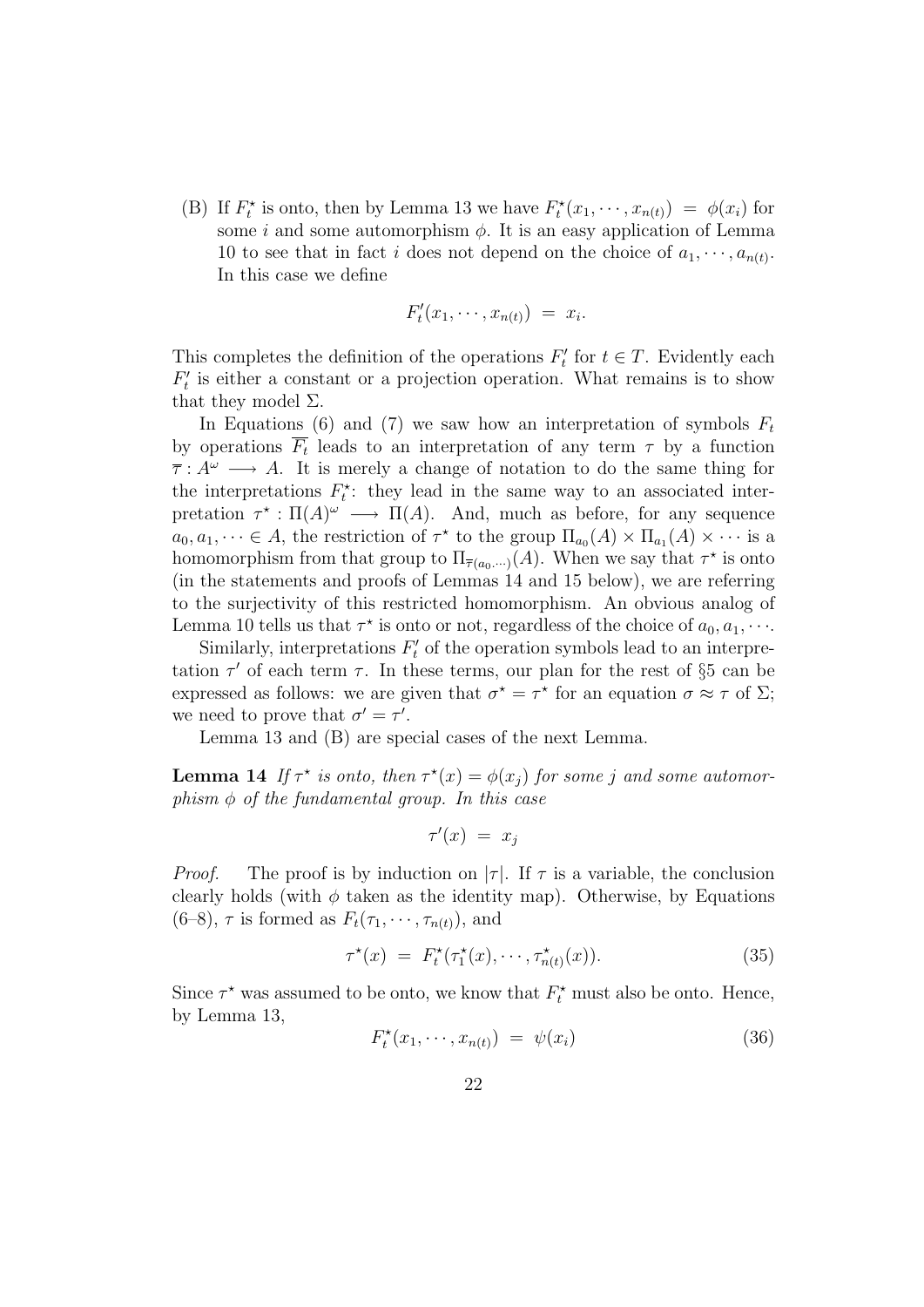for some i and some automorphism  $\psi$ . By (B), we have

$$
F'_t(x_1,\cdots,x_{n(t)}) = x_i
$$

for all  $x$ . It follows immediately that

$$
\tau'(x) = \tau'_i(x). \tag{37}
$$

Now from Equations (35) and (36) we immediately deduce that

$$
\tau_i^\star\ =\ \psi^{-1}\!\circ\!\tau^\star
$$

and hence that  $\tau_i^*$  is onto. Therefore, by induction,

$$
\tau_i^{\star}(x) = \lambda(x_j) \tag{38}
$$

for some j and some automorphism  $\lambda$ , and moreover

$$
\tau_i'(x) = x_j. \tag{39}
$$

Now by Equations  $(35)$ ,  $(36)$  and  $(38)$ , we have

$$
\tau^*(x) = F_t^*(\tau_1^*(x), \cdots, \tau_n^*(x))
$$
  
=  $\psi(\tau_i^*(x)) = \psi(\lambda(x_j)) = \phi(x_j)$ 

(where  $\phi = \psi \circ \lambda$ ). And by Equations (37) and (39),  $\tau'(x) = x_j$ .

**Lemma 15** If  $\tau^*$  is not onto, then  $\tau'(x) = c$ .

*Proof.* The proof is by induction on  $|\tau|$ . Clearly  $\tau$  is not a variable, so

$$
\tau = F_t(\tau_1, \cdots, \tau_{n(t)}) \tag{40}
$$

for some terms  $\tau_1, \ldots, \tau_{n(t)}$ .

**Case 1:**  $F_t^*$  is not onto. Then  $F_t^*$  $t''_t(x_1,\dots,x_{n(t)})=c$ , by (A). Clearly then  $\tau'$  is the same constant, and the proof is complete in this case.

**Case 2:**  $F_t^*$  is onto. In this case, by  $(B)$ ,

$$
F_t^{\star}(x_1,\cdots,x_{n(t)}) = \phi(x_i) \tag{41}
$$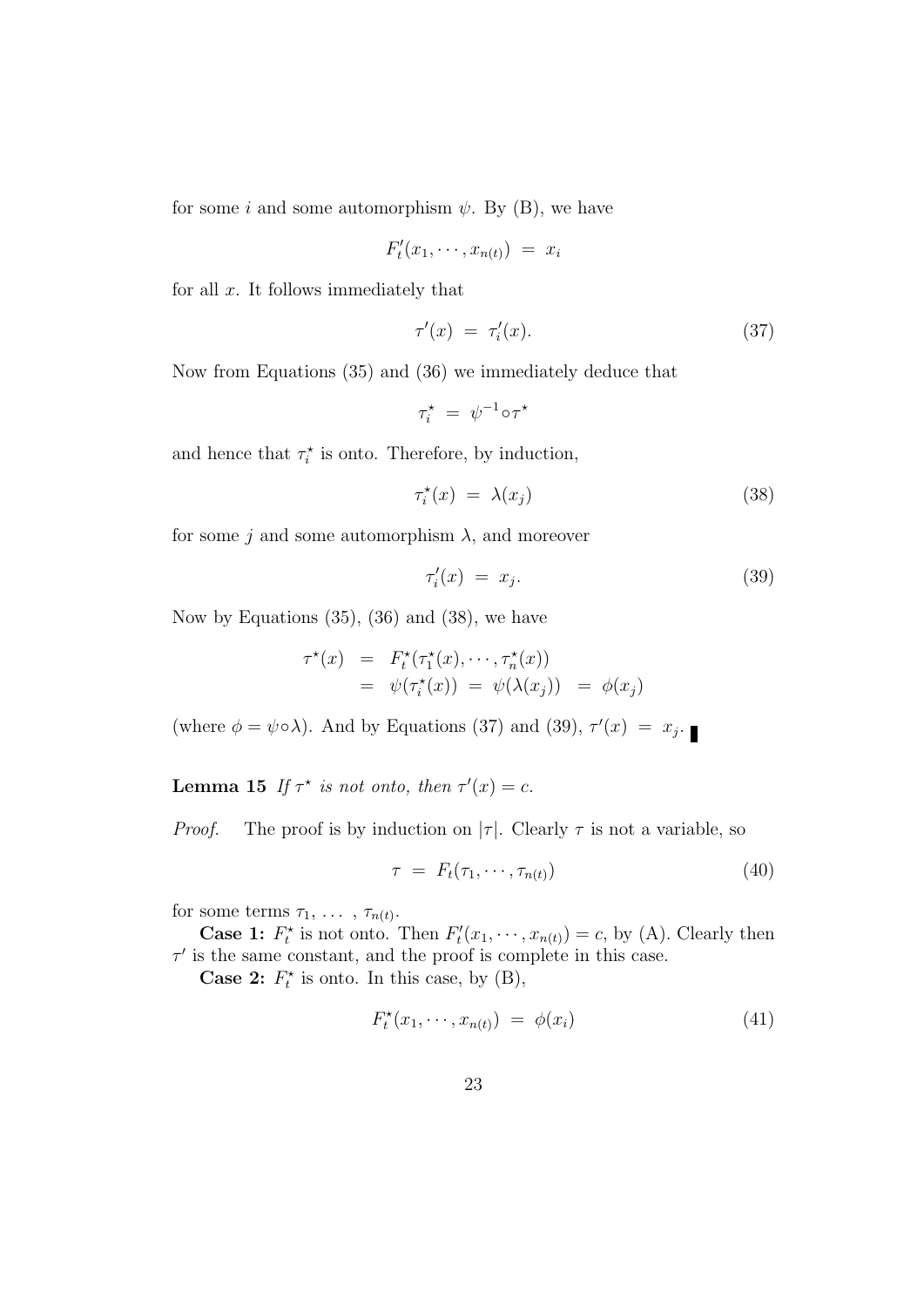for some i and some automorphism  $\phi$ , and moreover

$$
F'_t(x_1,\cdots,x_{n(t)}) = x_i.
$$

From Equations (40) and (41) we have

$$
\tau^{\star}(x) = F_t^{\star}(\tau_1^{\star}(x), \cdots, \tau_{n(t)}^{\star}(x)) = \phi(\tau_i^{\star}(x))
$$

and so  $\tau_i^*$  is not onto. By induction,  $\tau_i$  $i(x) = c$ , and so

$$
\tau'(x) = F'_t(\tau'_1(x), \cdots, \tau'_n(x)) = \tau'_i(x) = c.
$$

Completion of the proof of Part 2. We begin by establishing the hypothesis of Lemma 3 (from §2.4). Clearly Lemma 7 (or Lemma 6) implies that the operation  $\tau^*$  depends only on the homotopy class of the operation  $\overline{\tau}$ , and clearly Lemmas 14 and 15 define  $\tau'$  from the operation  $\tau^*$ . All in all, we have  $\tau'$  defined from the homotopy class of the operation  $\overline{\tau}$ , and so the hypothesis of Lemma 3 is satisfied. Thus the operations  $F_t$  $t'$  satisfy  $\Sigma$ , and hence  $\Sigma$  is undemanding. This completes the proof of Part 2.

## 6 CGR's and cohomology.

In §6.3 below, we will summarize the needed facts about the (absolute) cohomology ring  $H^*(A, R)$ , with coefficients in a fixed commutative ring R with unit. We preface that section with two purely algebraic sections.

### 6.1 Commutative graded rings.

Let R be a commutative ring with unit. All of  $\S6.1$  (a list of definitions) makes sense in this general context, Many of the proofs that come later (notably Lemmas 16 and 25, and Theorem 21) require further assumptions on  $R$  — either that it is a field or at least an integral domain. To make matters simpler, therefore, until  $\S$ , we will assume that R is a field. In some of our work, such as Lemma 28 of §15, it will be necessary to assume that the characteristic of R is not 2. On the other hand, in §7.4 (the Klein bottle) and  $\S 7.5$  (real projective space), we will work with the field  $Z/2$  of integers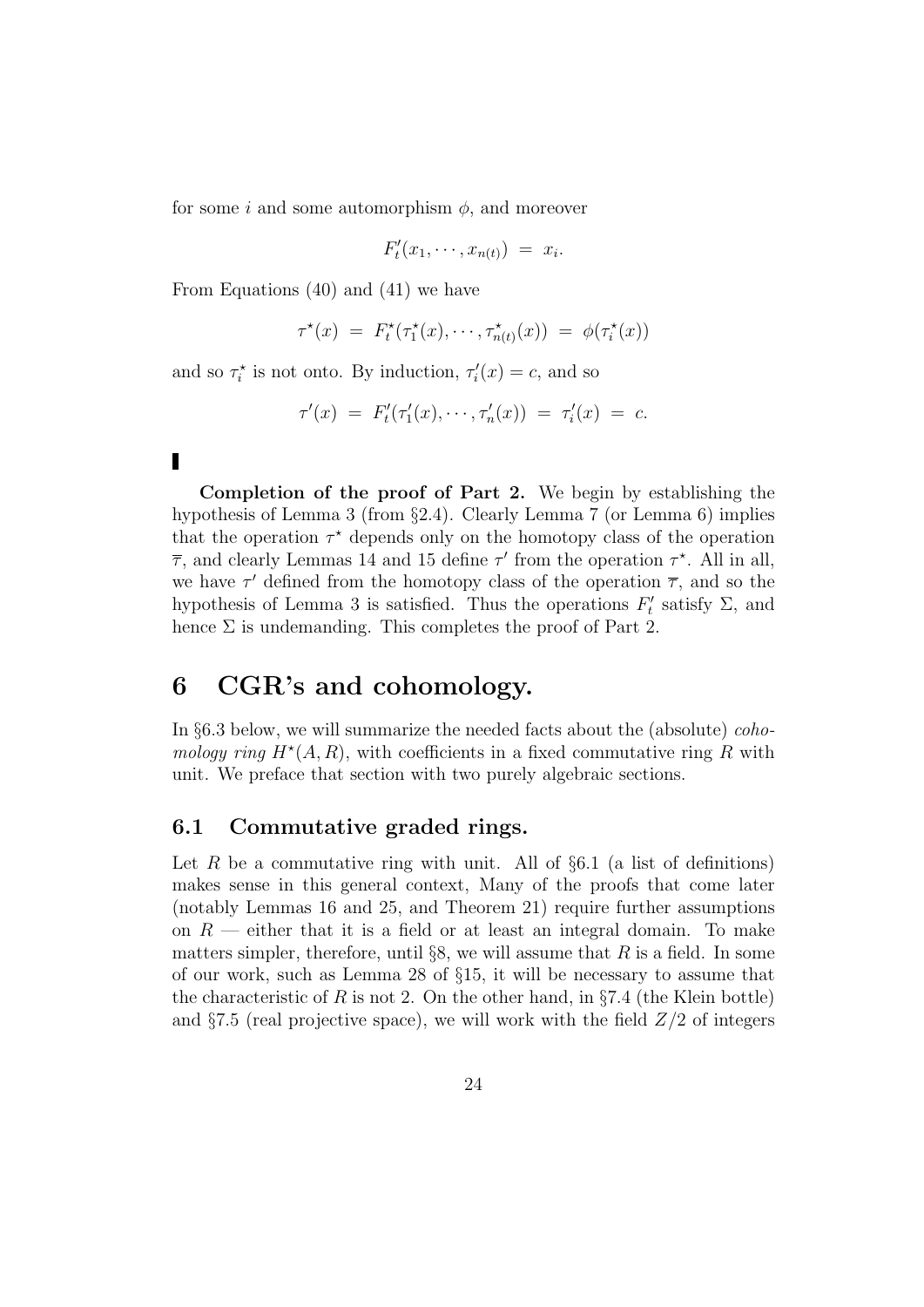modulo 2. Then, in defining *degrees* in §8 below, we will take R to be Z, the ring of integers. Lemma 43 below also requires integral coefficients.

A *graded ring* over R is an associative bilinear algebra  $H$  over R with unit (see page 15 of [22]), which has designated R-submodules  $H_i$  ( $i \in \omega$ ) such that

(i)  $H = \bigoplus$ i∈ω  $H_i$ (ii)  $H_i H_j \subseteq H_{i+j}$ .

It follows, of course, that the unit element 1 lies in  $H_0$ . A *commutative graded ring over* R (to which we will refer as an R-CGR) is a graded ring over R that also satisfies

(iii) 
$$
xy = (-1)^{pq} yx
$$

for  $x \in H_p$  and  $y \in H_q$ .

In fact, the reader of this article need only be concerned with the specific CGR's that are defined (rather simply) in Lemmas 20, 27, 29, 31 and 33, and finite tensor powers of these CGR's.

A homomorphism from an  $R$ -CGR  $H$  to an  $R$ -CGR  $K$  is a homomorphism  $f: H \longrightarrow K$  of bilinear algebras that also satisfies

(i)  $f[H_p] \subseteq K_p$ 

(ii) 
$$
f(hk) = f(h)f(k)
$$
,

for  $p, q \in \omega$ ,  $h \in H_p$  and  $k \in K_q$ .

The tensor product  $H \otimes K$  of R-CGRs H and K is the R-CGR with the following presentation. Its generators are all ordered pairs  $(h, k) \in H \times K$ . Such a pair, in the context of the tensor product, is traditionally denoted  $h \otimes k$ . The relators for the presentation are

(i) all relations of R-multilinearity:

$$
r(h \otimes k) = (rh) \otimes k = h \otimes (rk)
$$
  
\n
$$
(h_1 + h_2) \otimes k = (h_1 \otimes k) + (h_2 \otimes k)
$$
  
\n
$$
h \otimes (k_1 + k_2) = (h \otimes k_1) + (h \otimes k_2)
$$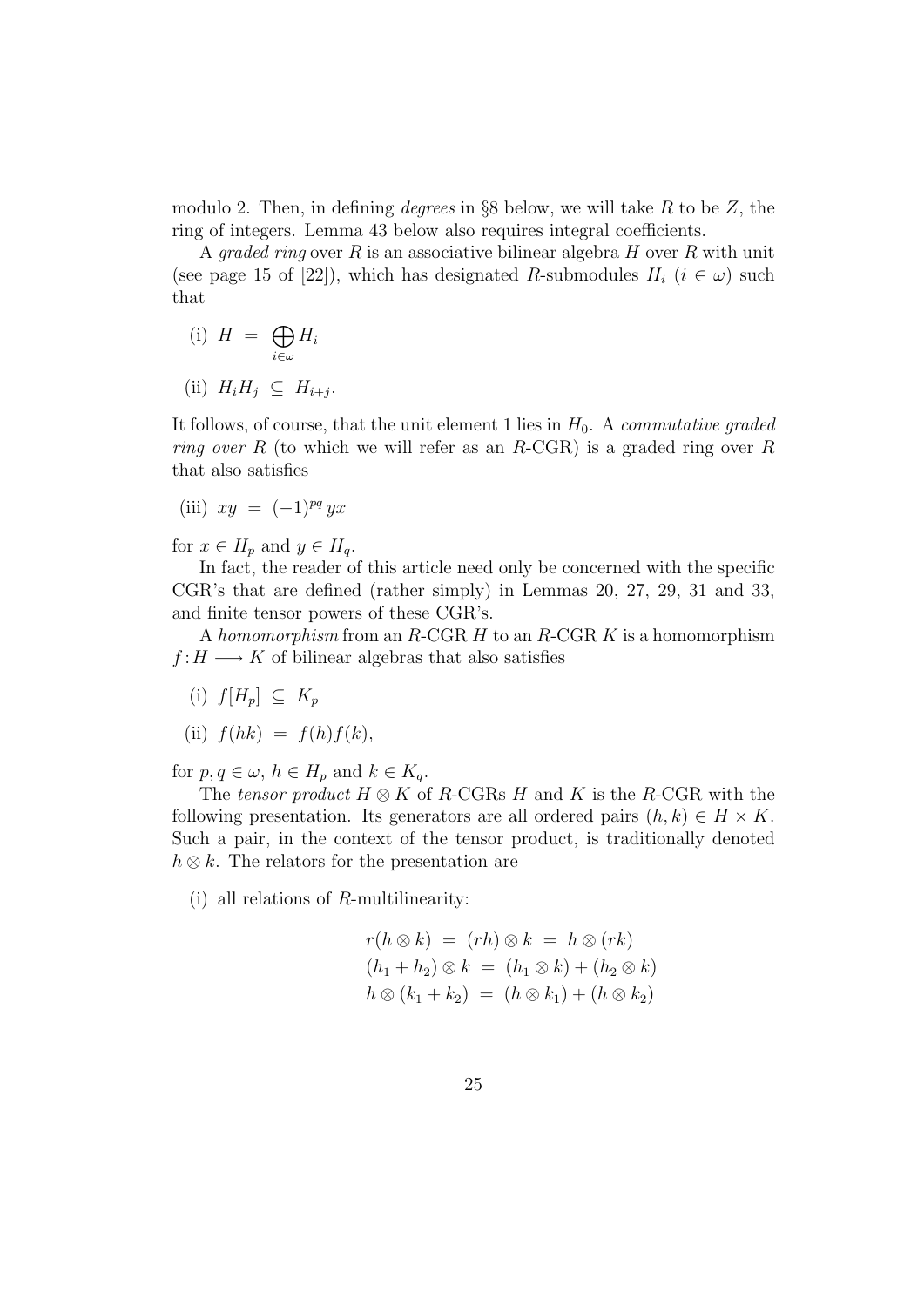(ii)

$$
(h_1 \otimes k_1) \cdot (h_2 \otimes k_2) = (-1)^{pq} (h_1 h_2 \otimes k_1 k_2).
$$

for<sup>10</sup>  $h_2 \in H_p$  and  $k_1 \in H_q$ .

Finally,

(iii)  $H \otimes K$  is made into a graded algebra by defining

$$
(H \otimes K)_p = \{ h \otimes k : (\exists s \le p)(h \in H_s \text{ and } k \in K_{p-s}) \}
$$

The reader may easily check that the mapping

$$
\eta_1: h \longmapsto h \otimes 1 \tag{42}
$$

is a homomorphism  $\eta_1 : H \longrightarrow H \otimes K$  — called the *first-coordinate injection* — and that

$$
\eta_2: k \longmapsto 1 \otimes k \tag{43}
$$

is a homomorphism  $\eta_2: K \longrightarrow H \otimes K$  — second-coordinate injection. Moreover, categorically speaking, the diagram

$$
H \longrightarrow \eta_1
$$
  

$$
K \longrightarrow H \otimes K
$$

is a co-product. In other words, given R-CGR homomorphisms  $f_1 : H \longrightarrow G$ ,  $f_2 : K \longrightarrow G$ , there is a unique homomorphism  $f : H \otimes K \longrightarrow G$  such that  $f \circ \eta_i = f_i$  (for  $i = 1, 2$ ). In other words, the diagram

$$
G \xrightarrow{f_1 \qquad H \qquad \eta_1} H \otimes K
$$
  

$$
f_2 \qquad K \qquad \eta_2
$$

commutes. (The interested reader may prove this for himself.)

<sup>10</sup>For the proof of Part 3 the reader may disregard the minus signs that crop up for elements of odd degree, both here and in the foregoing definition of commutativity. In fact, the R-CGR for the proof of Part 3 has  $H_{2n+1} = \{0\}$  for  $n \geq 0$ . Nevertheless, the minus sign explains why the proof of Part 3 does not extend to odd dimensions. Moreover, the minus sign is used in an essential way in the (omitted) proof of Lemma 17 below. In §7.4 and §7.5, the minus sign will not appear; the characteristic is 2.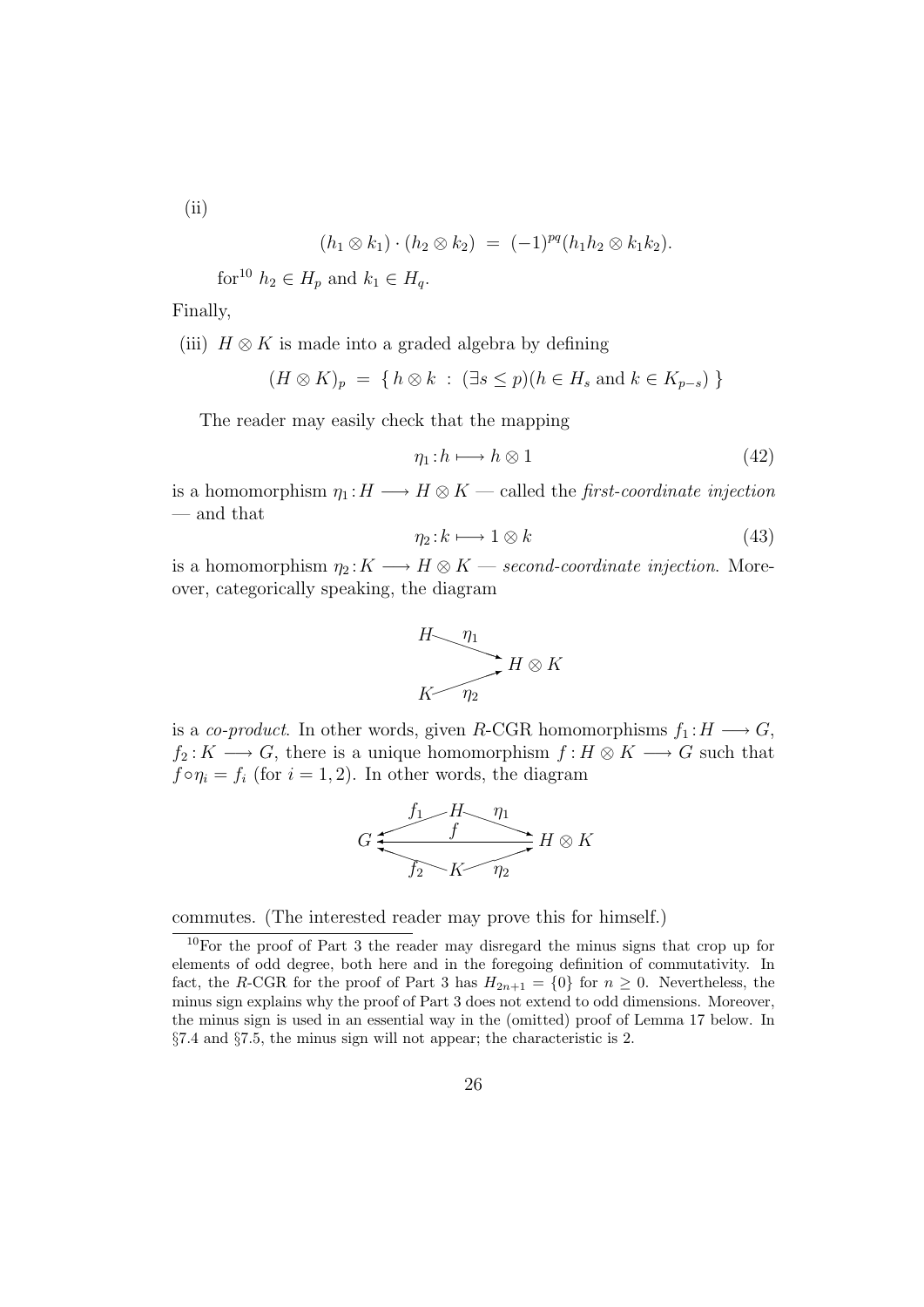### 6.2 Some technical lemmas on CGR's.

We present, mostly without proof, some particular results on  $R\text{-}CGR\text{'s}$ . They will be useful in the proofs of Parts 4, 5 and 7 in §7 below. (Lemma 17 appears in the proofs of Lemma 34 and Lemma 30, and Lemma 19 appears in the proof of Lemma 28.) On a first reading one may be well advised to skip §6.2 and proceed directly to §6.3. Then one could focus first on the proof of Part 3, which epitomizes the cohomological method, without requiring the technicalities of §6.2.

As noted at the start of  $\S6.1$ , we are assuming that R is a field.

**Lemma 16** Suppose that H is an R-CGR, and that  $a, c \in H_p$ , with  $a \neq 0$ . Then there exists  $\lambda \in R$  such that, for all  $b, d \in H_q$ , if

$$
a \otimes b = c \otimes d,\tag{44}
$$

then  $b = \lambda d$ . Moreover, if either  $b \neq 0$  or  $d \neq 0$ , then Equation (44) implies also that  $c = \lambda a$ .

For an R-CGR H, we will call  $H_p$  a prime homogeneous component of H if  $p = m_1 + \cdots + m_n$  (with  $n > 1$  and each  $m_i > 0$ ) implies that  $H_{m_i} = \{0\}$ for some *i*. For example,  $H_1$  is always a prime homogeneous component.

**Lemma 17** Suppose that p is odd, and that  $H_p$  is a prime homogeneous component of an R-CGR H. Suppose that  $z_1$ ,  $z_2$  lie in this component of  $\otimes^n H$ , i.e.,  $z_1, z_2 \in (\otimes^n H)_p$ . If  $z_1z_2 = 0$ , then either (a) the space generated by  $z_1$  and  $z_2$  is one-dimensional, or (b) there exists i, with  $1 \leq i \leq n$ , such that

$$
z_k = 1 \otimes \cdots \otimes 1 \otimes a_k^i \otimes 1 \otimes \cdots \otimes 1 \tag{45}
$$

for  $k = 1, 2$ .

**Lemma 18** Suppose that H, p,  $z_1$  and  $z_2$  are as in Lemma 17, with  $z_1z_2 = 0$ . If

 $z_1 = 1 \otimes \cdots \otimes 1 \otimes a_1^i \otimes 1 \otimes \cdots \otimes 1$ 

for some non-zero  $a_1^i \in H_p$ , then

$$
z_2 = 1 \otimes \cdots \otimes 1 \otimes a_2^i \otimes 1 \otimes \cdots \otimes 1
$$

for some  $a_2^i$  (possibly 0) in  $H_p$ .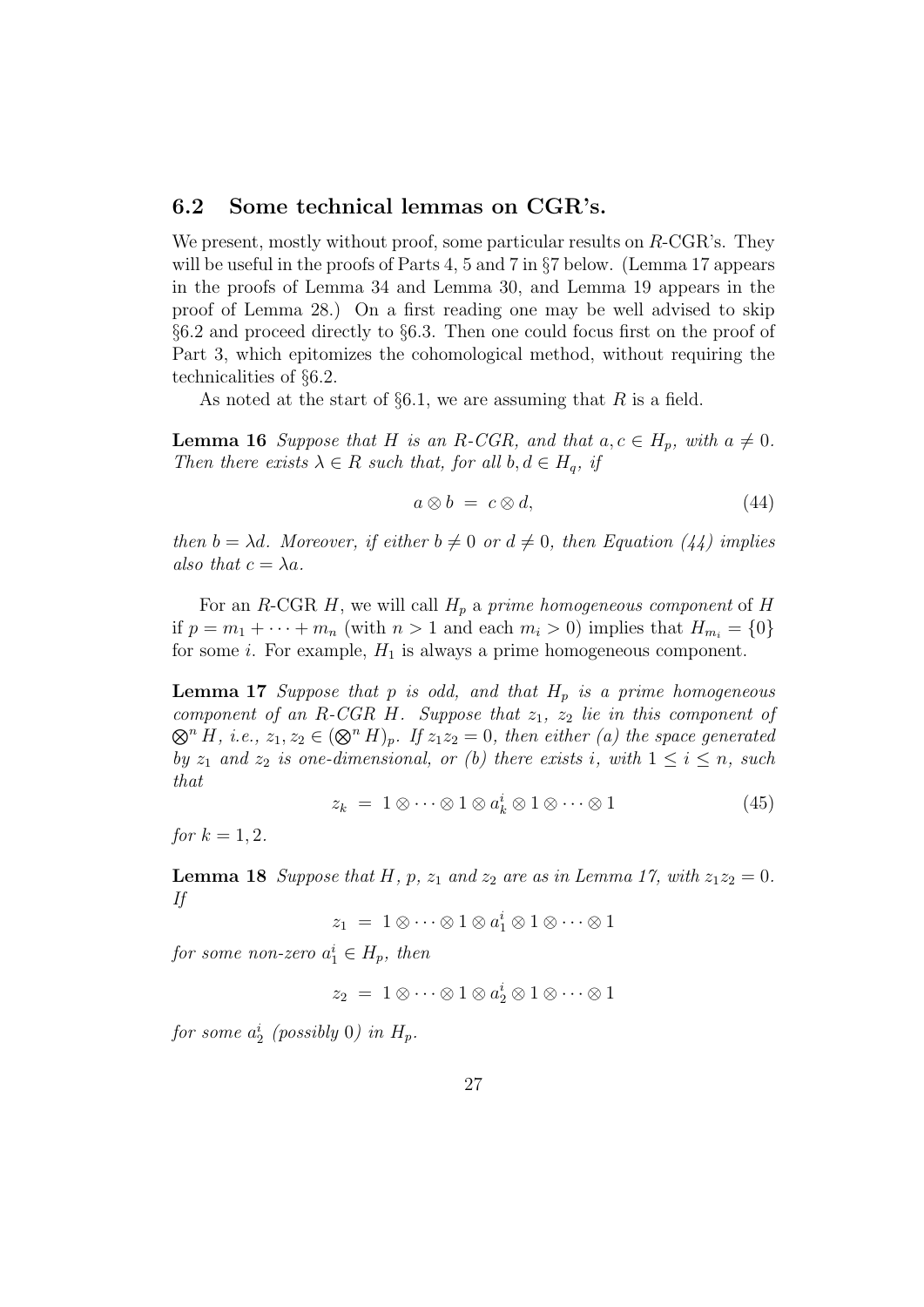**Lemma 19** Suppose that p is odd, and that  $H_p$  is a prime homogeneous component of an R-CGR H. Suppose that  $z_1$ ,  $z_2$ ,  $z_3$ ,  $z_4$  lie in this component of  $\otimes^n H$ , i.e.,  $z_1, z_2, z_3, z_4 \in (\otimes^n H)_p$ . If

$$
z_1 z_3 = z_1 z_4 = z_2 z_3 = z_2 z_4 = 0, \qquad (46)
$$

then either (a)  $z_1 = z_2 = 0$ , or (b)  $z_3 = z_4 = 0$ , or (c)  $z_1$ ,  $z_2$ ,  $z_3$ ,  $z_4$  all lie in a single one-dimensional subspace of  $(\otimes^n H)_p$ , or (d) there exist  $i \in \{1, \ldots, n\}$ and  $a_k^i \in H_p$   $(k = 1, 2, 3, 4)$  such that

$$
z_k = 1 \otimes \cdots \otimes 1 \otimes a_k^i \otimes 1 \otimes \cdots \otimes 1 \tag{47}
$$

for  $k = 1, 2, 3, 4$ .

Proof. If (a) and (b) are both false, then we may assume, without loss of generality, that  $z_1 \neq 0$  and  $z_3 \neq 0$ .

**Case 1.** Each of the pairs  $\{z_2, z_3\}$   $\{z_3, z_1\}$   $\{z_1, z_4\}$  is linearly dependent. From this condition and the fact that both  $z_1$  and  $z_3$  are non-zero, it is easy to see that all four  $z_i$  lie in a single one-dimensional subspace.

**Case 2.** One of the pairs  $\{z_2, z_3\}$   $\{z_3, z_1\}$   $\{z_1, z_4\}$  is linearly independent. We will look in detail at one subcase:

**Subcase 2a.**  $\{z_2, z_3\}$  is linearly independent. Since  $z_2z_3 = 0$ , it follows from Lemma 17 that there exists i, with  $1 \leq i \leq n$  such that

$$
z_k = 1 \otimes \cdots \otimes 1 \otimes a_k^i \otimes 1 \otimes \cdots \otimes 1
$$

for  $k = 2, 3$ . Obviously  $a_3^i \neq 0$ , since  $z_3 \neq 0$ . Since  $z_3z_1 = 0$ , we have

$$
z_1 = 1 \otimes \cdots \otimes 1 \otimes a_1^i \otimes 1 \otimes \cdots \otimes 1,
$$

by Lemma 18. Since  $z_1 \neq 0$  and  $z_1z_4 = 0$ , we have

$$
z_4 = 1 \otimes \cdots \otimes 1 \otimes a_4^i \otimes 1 \otimes \cdots \otimes 1,
$$

by another application of Lemma 18. This completes the proof for Subcase 2a.

Subcases 2b, 2c.  $\{z_3, z_1\}$  is linearly independent,  $\{z_1, z_4\}$  is linearly independent. The proofs in these two cases are similar to the proof for Subcase 2a, and hence may be omitted.  $\blacksquare$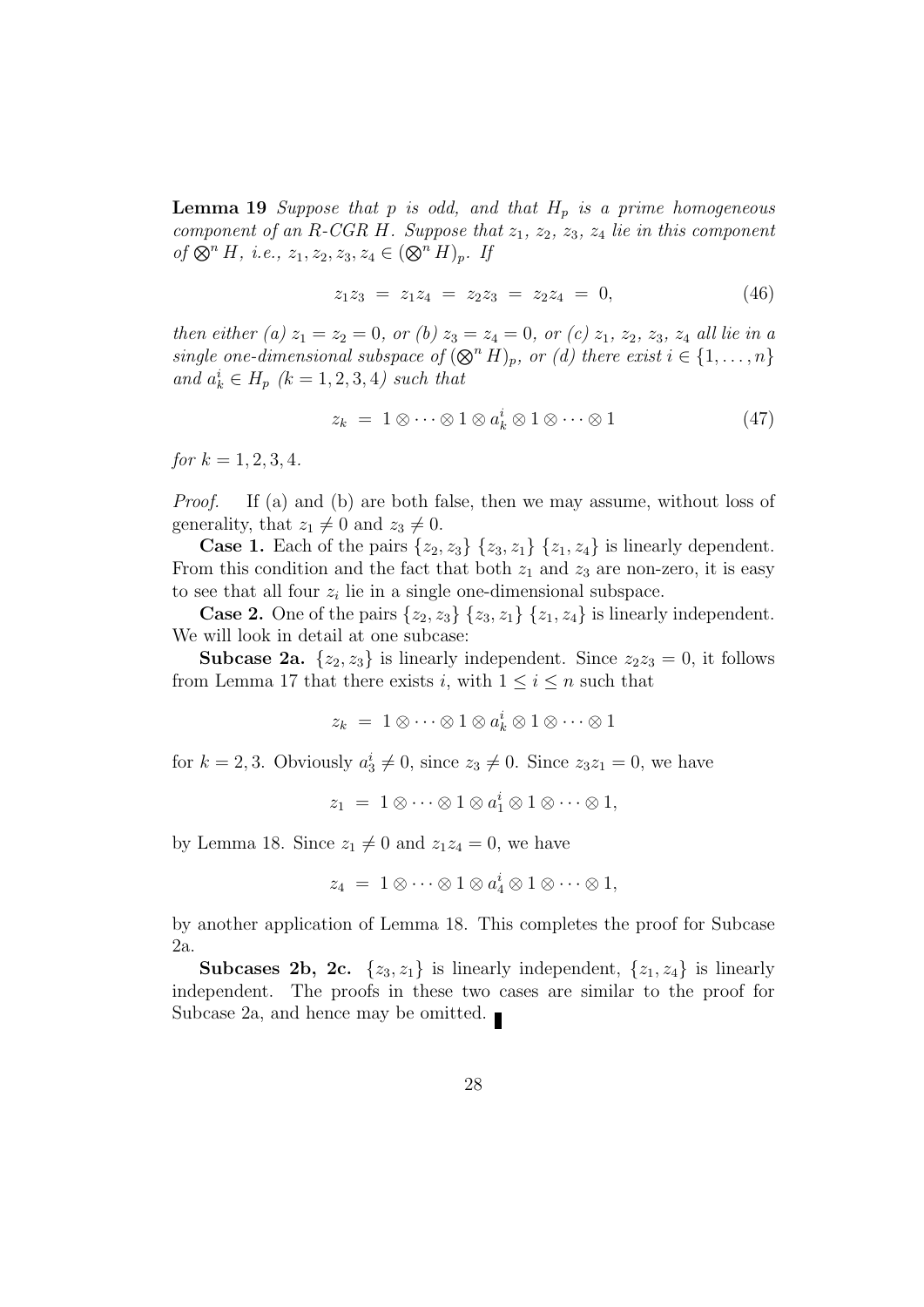### 6.3 The cohomology ring of a topological space.

We will deal with  $H^*(A; R)$ , the absolute<sup>11</sup> cohomology ring of a space A, with coefficients from a ring R with unit. Generally speaking, we take R to be a fixed field (except in §8, where  $R = Z$ ), we suppress mention of R, and we merely write  $H^*(A)$ .

In fact, until §8, our proofs require only three basic understandings about  $H^*$ :

- The fact that  $H^*$  is a functor, from topological spaces and homotopy classes of maps, to the dual of the category of R-CGR's.
- A certain version of the Künneth Theorem (see Theorem 21 below), which relates the cohomology of  $A<sup>n</sup>$  to that of A.
- For each space A of interest, a description of the isomorphism type of  $H^*(A)$ . Typically, such a description is formally given by a *presenta*tion. For the five cohomology rings of interest to us in this paper, we supply (without proof) presentations in Lemmas 20, 27, 29, 31, and 33 below.

The reader who knows little or no cohomology theory can simply take these three points as given. As we shall see, in combination they can have powerful consequences. On the other hand, it is a non-trivial task to construct  $H^*$  from scratch, so as to satisfy our three points (or to satisfy the more traditional axiom system for  $H^*$ ). The construction of  $H^*$ , and the derivation of its many properties, may be found in standard sources (e.g. [26],  $[15]$ ,  $[33]$ ). Except for our use of Cech cohomology in Lemma 43 of §11.3 below, our spaces are simplicial complexes, and any elementary version of cohomology theory will work.

As an illustration of  $H^*$ , we include here one of the presentations mentioned in the third point just above. The others are in §§7.3–7.6.

**Lemma 20** The R-CGR  $H^*(S^2, R) = H$  has the presentation

$$
\langle a : a \in H_2, a^2 = 0 \rangle.
$$
 (48)

<sup>&</sup>lt;sup>11</sup>Of course, relative cohomology plays a background role, especially in  $\S 8$ , but we do not need to mention it expressly.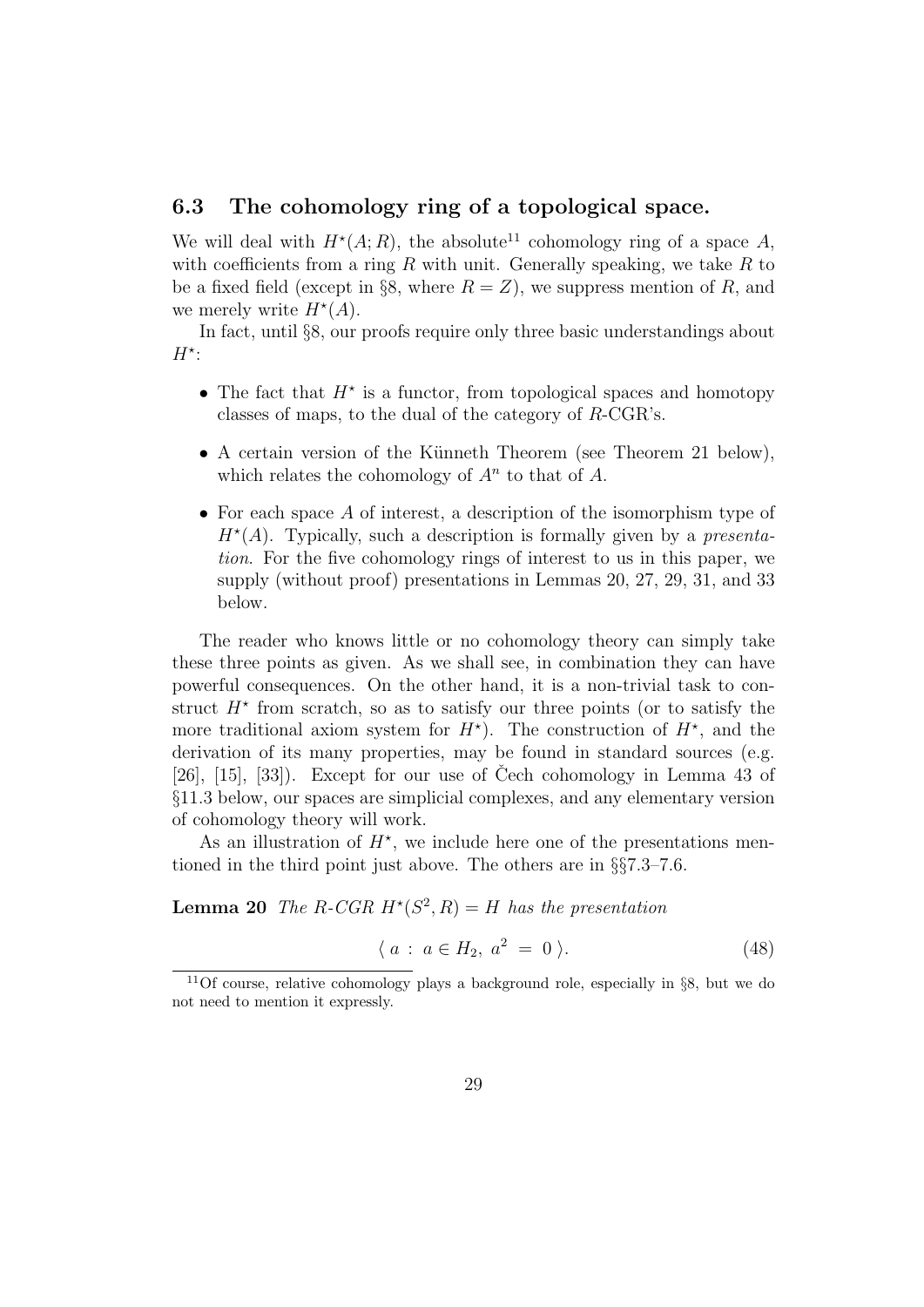In other words,  $H_0$  is the R-module consisting of all R-multiples of the unit element 1, and  $H_2$  is the R-module consisting of all R-multiples of a. All other  $H_i$  are  $\{0\}$ , and all products are zero, except for

$$
(r1) \cdot (s1) = (rs)1
$$
  

$$
(r1) \cdot (sa) = (rs)a,
$$

and linear consequences of these products.

We conclude §6.3 with some elementary consequences of functoriality. Some of these equations will be used later in our recursive analysis of the terms appearing in  $\Sigma$ . The fact that  $H^*$  is a functor to the *dual* category (a so-called contravariant functor) causes some of the equations to seem somewhat non-intuitive. Along the way, we will state the version that we need of Künneth's Theorem.

In order to investigate continuous operations on a space  $A$ , we must be able to examine maps defined on finite powers  $A<sup>n</sup>$ . We begin by considering the *i*<sup>th</sup>-coordinate projection maps  $\pi_i: A^n \longrightarrow A$ . Their  $H^*$ -images are

$$
H^{\star}(\pi_i): H^{\star}(A) \longrightarrow H^{\star}(A^n) \tag{49}
$$

for  $i \leq i \leq n$ . As in the coproduct of two factors discussed above, we have n copower injections

$$
\eta_i: H^{\star}(A) \longrightarrow H^{\star}(A) \otimes \cdots \otimes H^{\star}(A)
$$

given by

$$
\eta_i(x) = 1 \otimes \cdots \otimes 1 \otimes x \otimes 1 \otimes \cdots \otimes 1, \tag{50}
$$

with the x appearing in the  $i<sup>th</sup>$  position in the righthand side of (50). Since the maps  $\eta_i$  define a copower, there is a unique map

$$
\times_n: H^*(A) \otimes \cdots \otimes H^*(A) \longrightarrow H^*(A^n) \tag{51}
$$

such that

$$
\times_n \circ \eta_i = H^*(\pi_i) \tag{52}
$$

for  $i \leq i \leq n$ .

Consider the *diagonal map*  $\Delta: A \longrightarrow A^n$ , defined by

$$
\Delta: a \longmapsto (a, \dots, a).
$$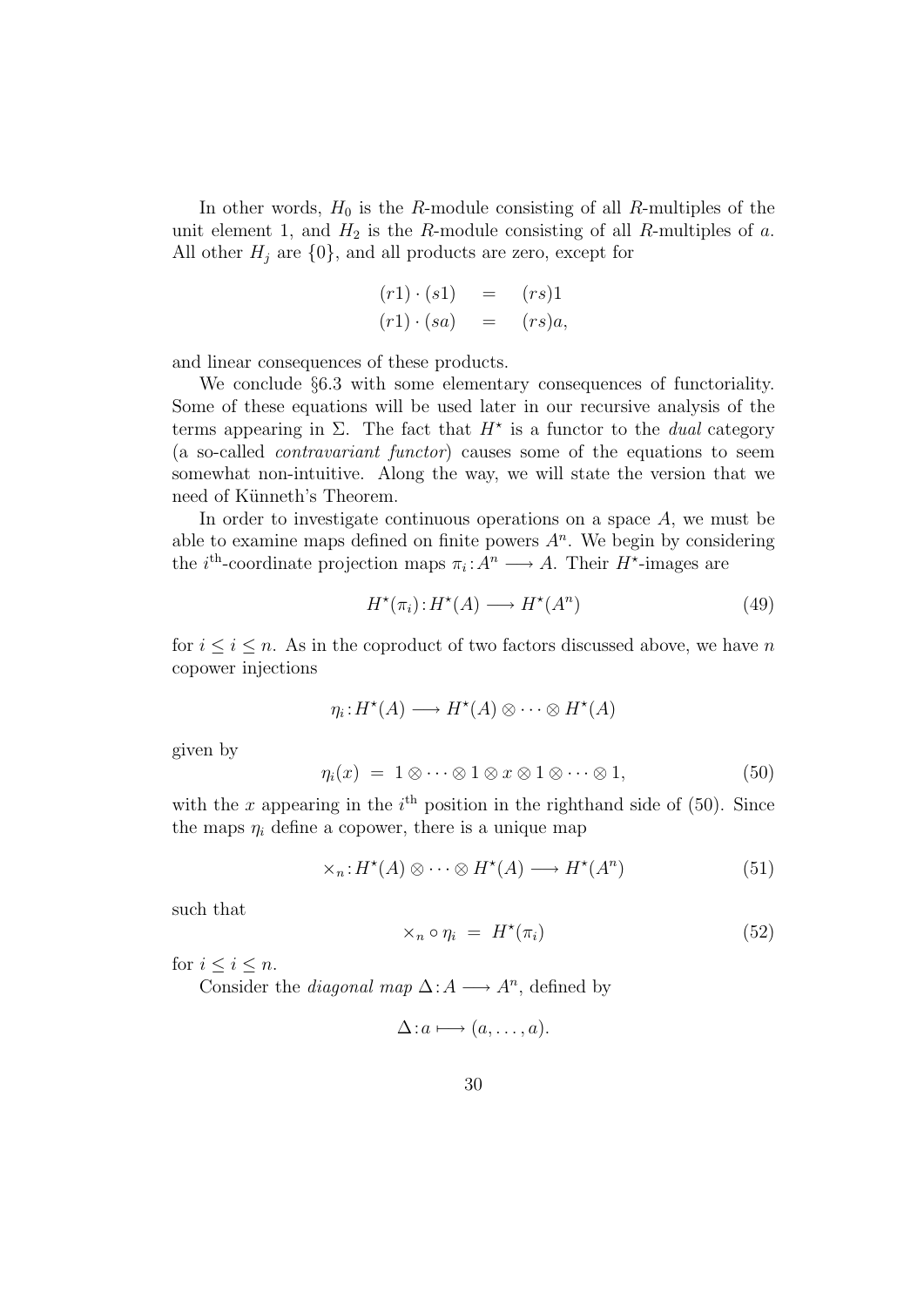It too has an image under the function  $H^*$ , and so we may form the composite map

$$
H^{\star}(A) \otimes \cdots \otimes H^{\star}(A) \xrightarrow{\times_n} H^{\star}(A^n) \xrightarrow{H^{\star}(\Delta)} H^{\star}(A).
$$

We claim that  $H^*(\Delta) \circ \times_n$  represents<sup>12</sup> multiplication of n factors in the ring  $H^{\star}(A)$  (see (54) below). (Munkres attributes (54) to Lefschetz [26, Theorem 61.3, p. 362]. It will not be needed until the proof of Lemma 36 in §8 below.) To see this, we note that

$$
H^{\star}(\Delta) \circ H^{\star}(\pi_i) = \text{identity}
$$

(since  $\pi_i \circ \Delta = \text{identity}$ ), and hence, by (52),

$$
[H^*(\Delta) \circ \times_n](1 \otimes \cdots \otimes z \otimes \cdots \otimes 1) = H^*(\Delta) \circ \times_n \circ \eta_i](z)
$$
  
=  $H^*(\Delta) \circ H^*(\pi_i)(z) = z$  (53)

Taking products of (53), we see that

$$
[H^{\star}(\Delta) \circ \times_n](z_1 \otimes \cdots \otimes z_n) = \prod_{j=1}^n [H^{\star}(\Delta) \circ \times_n](1 \otimes \cdots \otimes z_j \otimes \cdots \otimes 1)
$$
  

$$
= \prod_{j=1}^n z_j.
$$
 (54)

Under certain conditions of finite-dimensionality (which hold for  $S<sup>2</sup>$  and the other spaces of this paper), the Theorem of Künneth has the corollary [26, Theorem 61.6, p. 364] [33, §5.6] that  $\times_n$  is an *isomorphism*. (In other words, finite products are preserved by  $H^*$ .) We state the version of Munkres (who writes  $\times$  where we would write  $\times_n$ ).

**Theorem 21** If the graded group  $H<sub>*</sub>$  is finitely generated in each dimension, then the cross product  $\times$  defines a monomorphism of rings

$$
H^*(X) \otimes H^*(Y) \longrightarrow H^*(X \times Y).
$$

If  $F$  is a field, it defines an isomorphism of algebras

$$
H^*(X;F) \otimes_F H^*(Y;F) \longrightarrow H^*(X \times Y;F).
$$

In the case of no torsion, similar results hold for  $H^*(X \times Y, Z)$ , with Z the ring of integers. See e.g. Hilton and Wylie [15, 9.4.13, page 377].

<sup>&</sup>lt;sup>12</sup>This argument shows that, if there is to be any functor from spaces to  $R$ -CGRs, then n-fold multiplication in  $H^*(A)$  must be given by  $H^*(\Delta) \circ \times_n$ . In other words, it is a sort of uniqueness result for multiplication. Using  $H^*(\Delta) \circ \times_n$  for an ab initio construction of multiplication, i.e. for an existence result, is a more complex endeavor.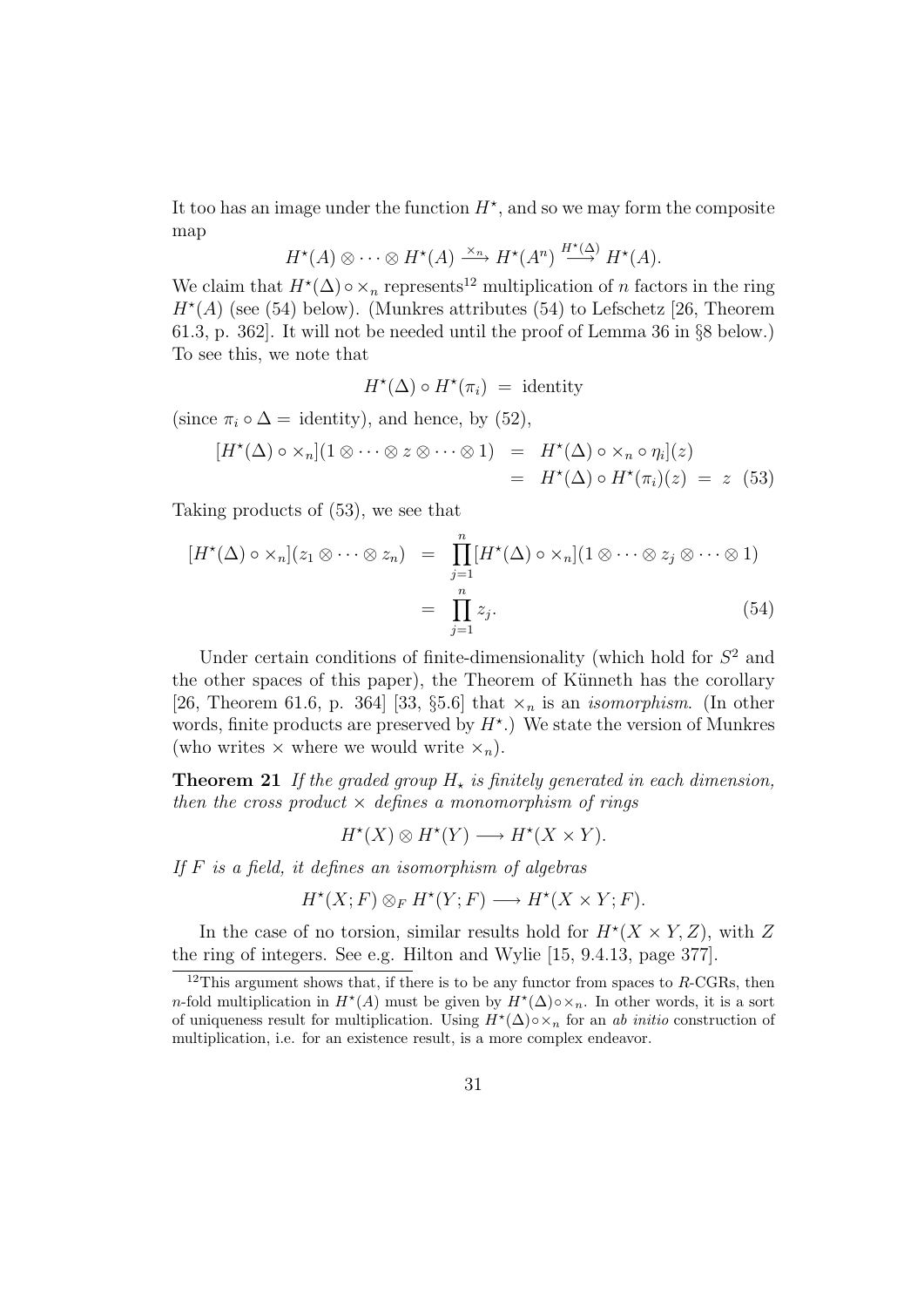## 7 The proofs of Parts 3–7 of Theorem 1.

In each part, as before, we are given continuous operations  $\overline{F_t}: A^{n(t)} \longrightarrow A$ such that

$$
(A,\overline{F_t})_{t \in T} \models \Sigma
$$

up to homotopy, and we need to construct operations  $F_t'$  $t'$  (each a constant or a projection) and prove that they satisfy  $\Sigma$ . As before we will establish this last fact by invoking Lemma 3 of §2: we shall prove (in §§7.2–7.6) that  $\tau'$  can be defined directly from the homotopy class of  $\overline{\tau}$ . We begin with a construction and some lemmas that are common to all the proofs of §§7.2–7.6.

# 7.1 The co-operations  $F_t^*$  and their properties.

Much as in §5 (the proof of Part 2), the desired construction of  $\tau'$  from  $\overline{\tau}$ proceeds via some intermediate operations  $F_t^*$ . Since cohomology is a functor into the dual category, the  $F_t^*$  in this section goes in a direction opposite to ordinary operations (see Equation (55) just below). Such reversed operations are sometimes called co-operations.

**Definition of the co-operations**  $F_t^*$ . We begin by letting H stand for  $H^*(A, R)$ , and then defining co-operations

$$
H \xrightarrow{F_t^*} \otimes^{n(t)} H \tag{55}
$$

via

$$
F_t^* = \times_{n(t)}^{-1} \circ H^*(\overline{F_t}). \tag{56}
$$

(For  $\times_n$  see Equations (51–52). The existence of  $\times_n^{-1}$  comes from Theorem 21 at the end of §6.3 just above.)

Recursive definition of  $\tau^*$ . As in Equations (9-10), it is convenient to define, by recursion, a function  $\tau^*$  associated to each term  $\tau$ . Since the functions  $F_t^*$  are co-operations, so must the  $\tau^*$  be co-operations, and therefore Equations (9–10) cannot be applied in their original form. We remark informally that the following definition is a natural dualization of Equations  $(9-10)$  (although this remark is not subject to proof, since we do not have available a precise definition of "natural dualization").

For each term  $\tau$ , and for N large enough so that  $i < N$  if  $x_i$  appears in  $\tau$ , we define  $\tau^*$ :  $H \longrightarrow \otimes^N H$  as follows.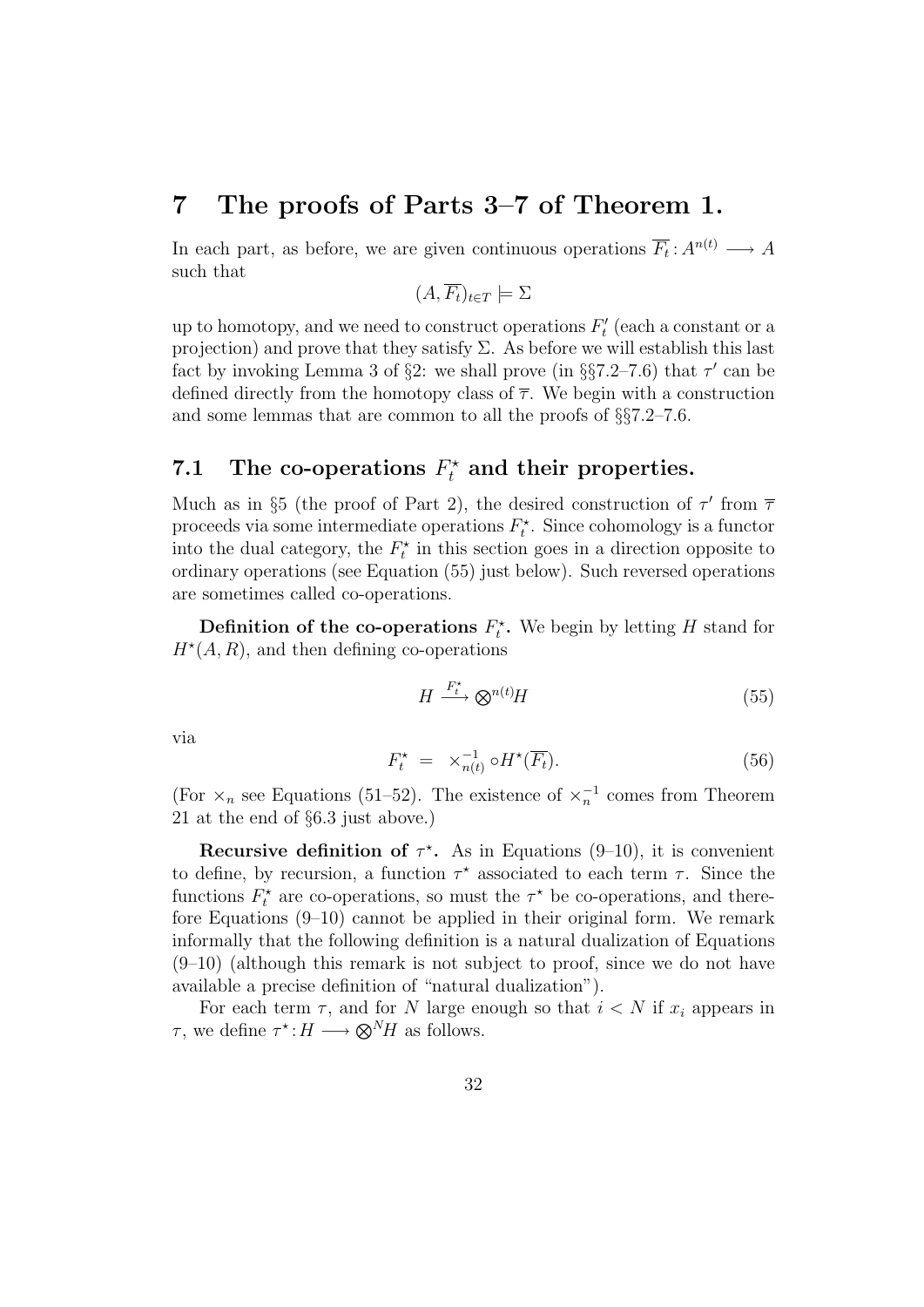- (i) If  $\tau = x_i$ , then  $\tau^* = \eta_i$  (defined above).
- (ii) If  $\tau = F_t(\tau_1, \ldots, \tau_{n(t)})$ , then

$$
\tau^* = \tau^{\bullet} \circ F_t^*, \tag{57}
$$

where  $\tau^{\bullet}$ : $\bigotimes^{n(t)} H \longrightarrow \bigotimes^{N} H$  is defined by

$$
\tau^{\bullet} \circ \eta_i = \tau_i^{\star} \tag{58}
$$

for  $1 \leq i \leq n(t)$ . (Of course  $\tau_i^* : H \longrightarrow \otimes^N H$  is available recursively. Notice that Equation (58) uniquely defines  $\tau^{\bullet}$ , by the co-product property of tensor products.)

We shall need the recursive definition of  $\tau^*$  for the inductive proofs of Lemmas 26 and 35 below. On the other hand, Lemma 22 just below gives us an immediate (non-recursive) definition of  $\tau^*$  from the homotopy class of the operation  $\overline{\tau}^N$  that is defined in Equation (9) of §1. Later (§§7.2–7.6), in a particular manner for each of Parts 3-7, we will show how to define  $\tau'$  directly from  $\tau^*$ , thereby furthering our objective of establishing the hypotheses of Lemma 3.

**Lemma 22** For any term  $\tau$ ,  $\tau^* = \times_N^{-1} \circ H^*(\overline{\tau}^N)$ .

*Proof.* By induction on  $|\tau|$ .

**Case 1:**  $\tau = x_i$ . Then by (52)

$$
\tau^{\star} \; = \; \eta_i \; = \; \; \times^{-1}_N \circ H^{\star}(\pi_i) \; = \; \; \times^{-1}_N \, H^{\star}(\overline{x_i}^N).
$$

**Case 2:**  $\tau = F_t(\tau_1, \ldots, \tau_{n(t)})$ . Applying the cohomology functor  $H^*$  to Equation  $(10)$  of  $\S1$ , we obtain

$$
H^{\star}(\overline{\tau_i}^N) = H^{\star}(\widehat{\tau}^N) \circ H^{\star}(\pi_i^{n(t)})
$$

for each *i*. Premultiplying by  $\times_N^{-1}$ , and again invoking (52), we obtain

$$
\times_N^{-1} H^{\star}(\overline{\tau_i}^N) = (\times_N^{-1} H^{\star}(\widehat{\tau}^N) \times_{n(t)}) (\times_{n(t)}^{-1} H^{\star}(\pi_i^{n(t)}))
$$
  

$$
= (\times_N^{-1} H^{\star}(\widehat{\tau}^N) \times_{n(t)}) \eta_i.
$$

By induction, the left-hand side of these equations is equal to  $\tau_i^*$ , and so

$$
\tau_i^{\star} = (\times_N^{-1} H^{\star}(\widehat{\tau}^N) \times_{n(t)}) \eta_i
$$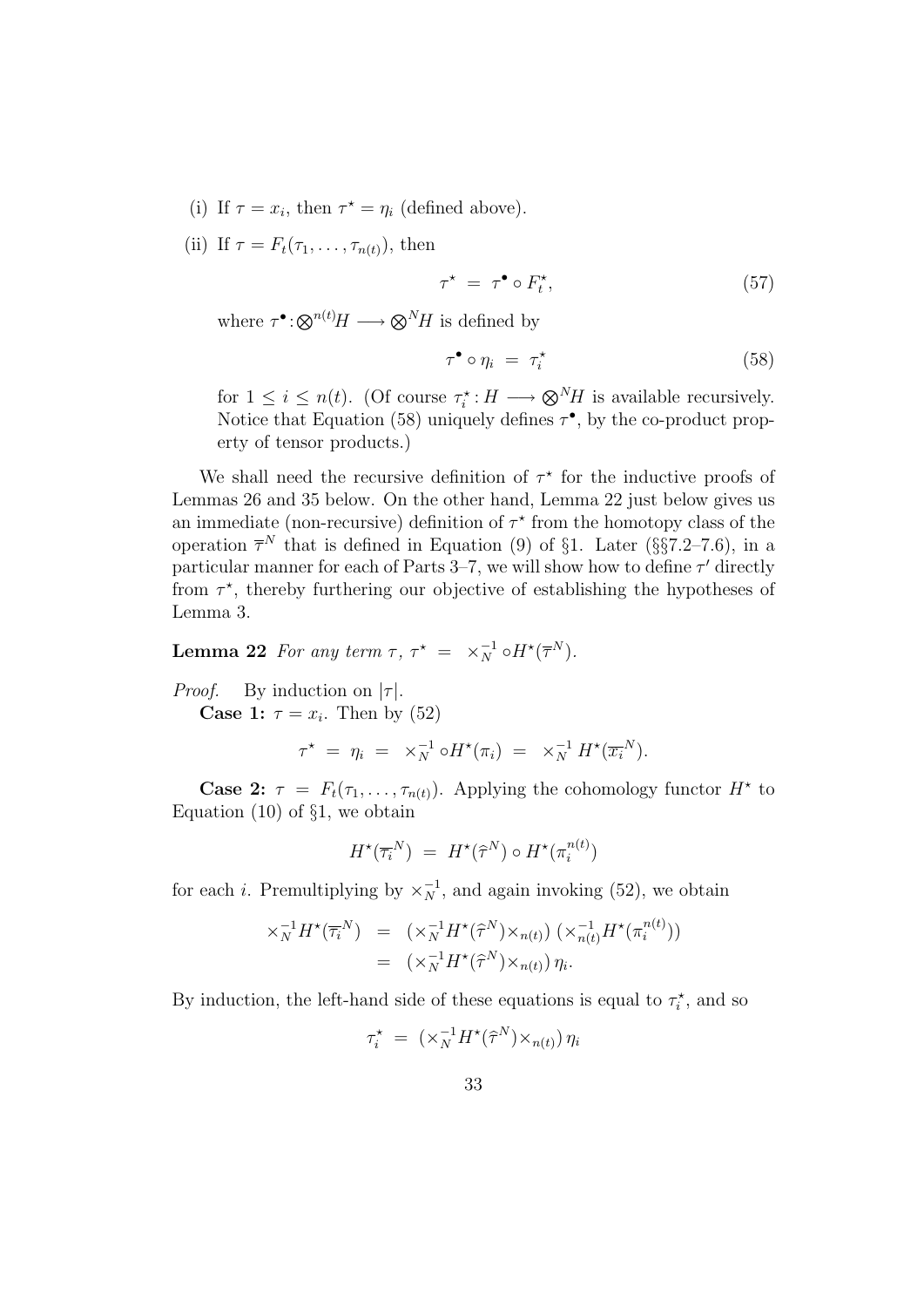for  $1 \leq i \leq n(t)$ . Since Equation (58) uniquely defines  $\tau^{\bullet}$ , the last equation tells us that

$$
\tau^{\bullet} = \times_N^{-1} H^{\star}(\hat{\tau}^N) \times_{n(t)} . \tag{59}
$$

It now follows immediately from Equations (57), (59), (56) and (9) that

$$
\tau^{\star} = \tau^{\bullet} \circ F_t^{\star}
$$
  
=  $\times_N^{-1} H^{\star}(\hat{\tau}^N) \times_{n(t)} \times_{n(t)}^{-1} H^{\star}(\overline{F_t})$   
=  $\times_N^{-1} H^{\star}(\overline{F_t} \circ \hat{\tau}^N) = \times_N^{-1} H^{\star}(\overline{\tau}^N).$ 

 $\blacksquare$ 

Now the general construction of  $\tau^*$  depended on the arbitrary integer N. We will show that this dependence is not essential. (We obviously need such a result, because we wish to talk about interpretations of all terms, and no single  $N$  will simultaneously cover all terms.) To facilitate our exposition, we temporarily append a superscript N to  $\tau^*$  and  $\eta_i$ , to indicate the N that was used in their construction.

**Lemma 23** Let A be a topological space, with H denoting  $H^*(A)$ , and suppose that  $N < M \in \omega$ . There exists a homomorphism

$$
\psi_N^M : \otimes^N H \longrightarrow \otimes^M H
$$

such that

$$
\eta_i^M = \psi_N^M \circ \eta_i^N \tag{60}
$$

for all  $i < M$ , and

$$
\tau^{\star M} = \psi_N^M \circ \tau^{\star N} \tag{61}
$$

for all terms  $\tau$  such that  $j < N$  for all  $x_j$  appearing in  $\tau$ .

*Proof.* We note first that really (60) is a special case of (61) (by taking  $x_i$ for  $\tau$ ), and so we need only prove (61). We define

$$
\psi_N^M = \times_M^{-1} \circ H^\star(\Pi_N^M) \circ \times_N,\tag{62}
$$

where  $\Pi_N^M$  is defined by Equation (11) of §1. In the following calculation, the first line is by Lemma 22, the second line comes from Equation (12) of §1,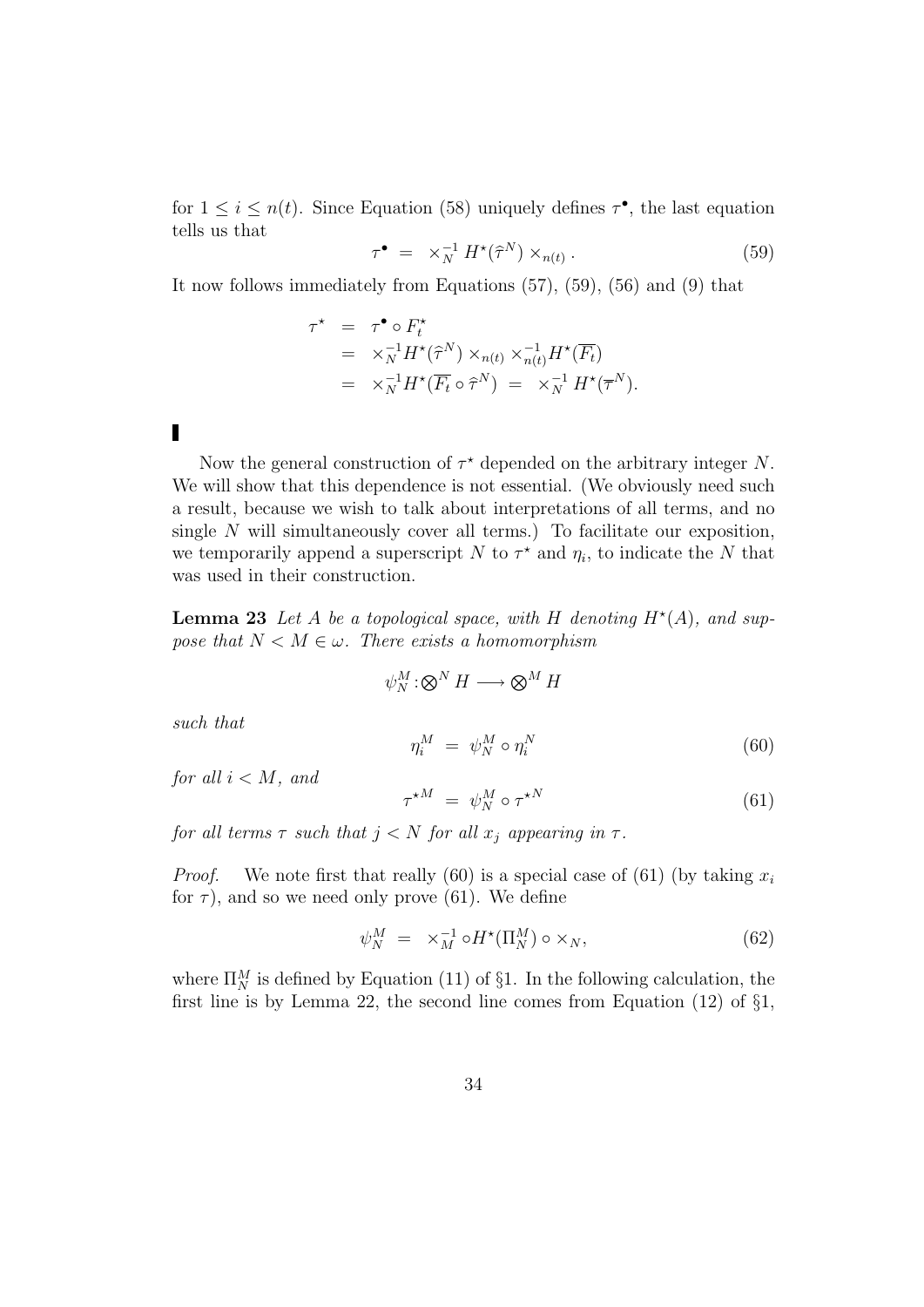and the third line comes from the functorial property of  $H^*$ .

$$
\tau^{\star M} = \times_M^{-1} \circ H^{\star}(\overline{\tau}^M)
$$
  
\n
$$
= \times_M^{-1} \circ H^{\star}(\overline{\tau}^N \circ \Pi_N^M)
$$
  
\n
$$
= \times_M^{-1} \circ H^{\star}(\Pi_N^M) \circ H^{\star}((\overline{\tau}^N)
$$
  
\n
$$
= (\times_M^{-1} \circ H^{\star}(\Pi_N^M) \circ \times_N) \circ (\times_N^{-1} \circ H^{\star}(\overline{\tau}^N))
$$
  
\n
$$
= \psi_N^M \circ \tau^{\star N},
$$

and the proof of the lemma is complete.

**Lemma 24** Let A be a topological space, with H denoting  $H^*(A)$ , and suppose that  $N < M \in \omega$ . Let  $\tau$  be a term such that  $j < N$  for each  $x_j$  appearing in  $\tau$ . If

$$
\tau^{\star N}(a) = \eta_i^N(b)
$$

for some  $a, b \in H$ , then

$$
\tau^{\star M}(a) \; = \; \eta_i^M(b)
$$

Proof. Immediate from Lemma 23.

With this general framework established, we now attend to the individual spaces (and their cohomology rings) appearing in Parts 3–7.

## 7.2 Even-dimensional spheres. (Part 3.)

Let  $A$  be a space satisfying the conditions of Part 3, for example, the 2-sphere  $S^2$ . By Lemma 20 we know that  $H = H^*(A, R)$  is an R-CGR with a single generator a that lies in  $H_2$  and satisfies  $a^2 = 0$ .

**Lemma 25** For any continuous  $\overline{F}: A^n \longrightarrow A$ , there exist  $\lambda \in R$  and  $i \in$  $\{1, \ldots, n\}$  such that

$$
F^{\star}(a) = \lambda (1 \otimes \cdots \otimes a \otimes \cdots \otimes 1) = \lambda \eta_i(a)
$$

(with a in the  $i<sup>th</sup>$  position and all other entries 1). (In fact, the conclusion holds for any CGR-homomorphism  $F^* : H \longrightarrow \bigotimes^n H$ .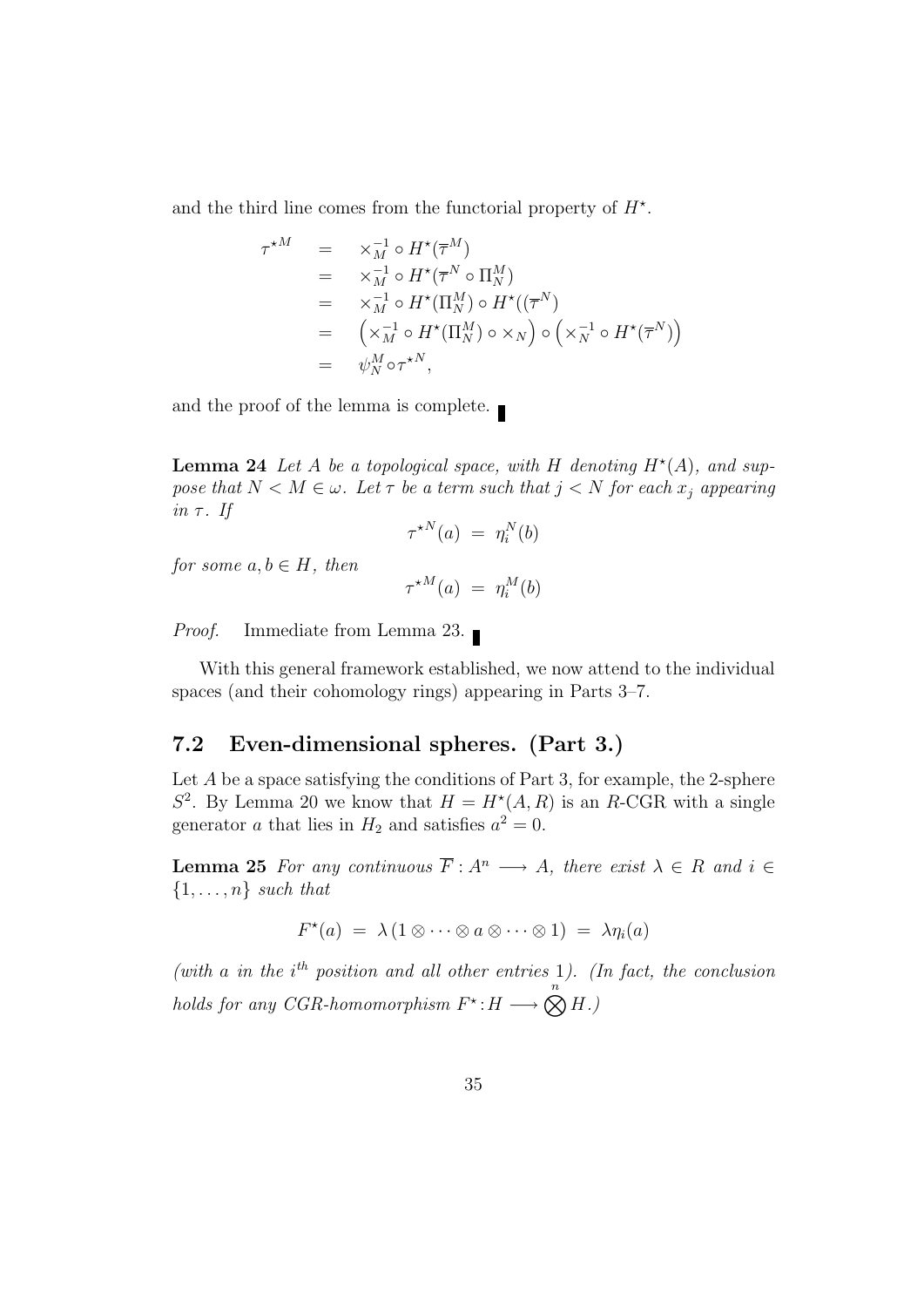Proof. Let us define

$$
e_i = \eta_i(a) = 1 \otimes \cdots \otimes a \otimes \cdots \otimes 1
$$

with a in the i<sup>th</sup> position. Since  $H_1 = \{0\}$ , it is not hard to check that  $e_i$  $(1 \leq i \leq n)$  form a basis of  $({\otimes}^n H)_2$ , and so we must have

$$
F^{\star}(a) = \sum_{i=1}^{n} \lambda_i e_i
$$

for some scalars  $\lambda_i \in R$ . Since  $a^2 = 0$ , we have

$$
0 = F^*(a^2) = (F^*(a))^2 = \sum_{i \neq j} \lambda_i \lambda_j e_i e_j \tag{63}
$$

(where the products  $e_i e_i$  are obviously 0, and hence have been eliminated from this sum). It is not hard to check that the products  $e_i e_j$  ( $j \neq i$ ) form a basis of  $(\mathbb{Q}^n H)_4$ , and hence all coefficients appearing in (63) must be zero. In other words,  $\lambda_i \lambda_j = 0$  for  $i \neq j$ . Since R is an integral domain, this means that for  $i \neq j$ , either  $\lambda_i$  or  $\lambda_j$  must be zero. In other words, all but one of the  $\lambda_i$  must be zero, and the conclusion of the lemma is immediate.

Definition of the operations  $F_t$ ": We now define the set  $B$  and the operations  $F_t'$  $t'$  on B. In fact B can be taken as any set with more than one element. We then let c be any element of B, and define the operations  $F_t$  $t'$  as follows:

(A) If  $F_t^*(a) = 0$ , then

$$
F'_t(x_1,\cdots,x_{n(t)}) = c.
$$

(B) If  $F_t^*(a) \neq 0$ , then by Lemma 25 we have  $F_t^*(a) = \lambda \eta_i(a)$  for some i and some  $\lambda$  with  $\lambda \neq 0$ . In this case we put

$$
F'_t(x_1,\cdots,x_{n(t)}) = x_i.
$$

The conditions defining  $(A)$  and  $(B)$  are independent of N, by Lemma 24. As in §5, we use Equations (6) and (7) to create an associated interpretation τ' for any term τ. We continue to let a denote the generator of  $H = H^*(A)$ .

**Lemma 26** For any term  $\tau$ , if  $\tau^*(a) = 0$ , then  $\tau'(x) = c$  for any  $x \in B^{\omega}$ . If  $\tau^*(a) = \lambda \eta_i(a)$  with  $\lambda \neq 0$ , then  $\tau'(x) = x_i$  for any  $x \in B^{\omega}$ .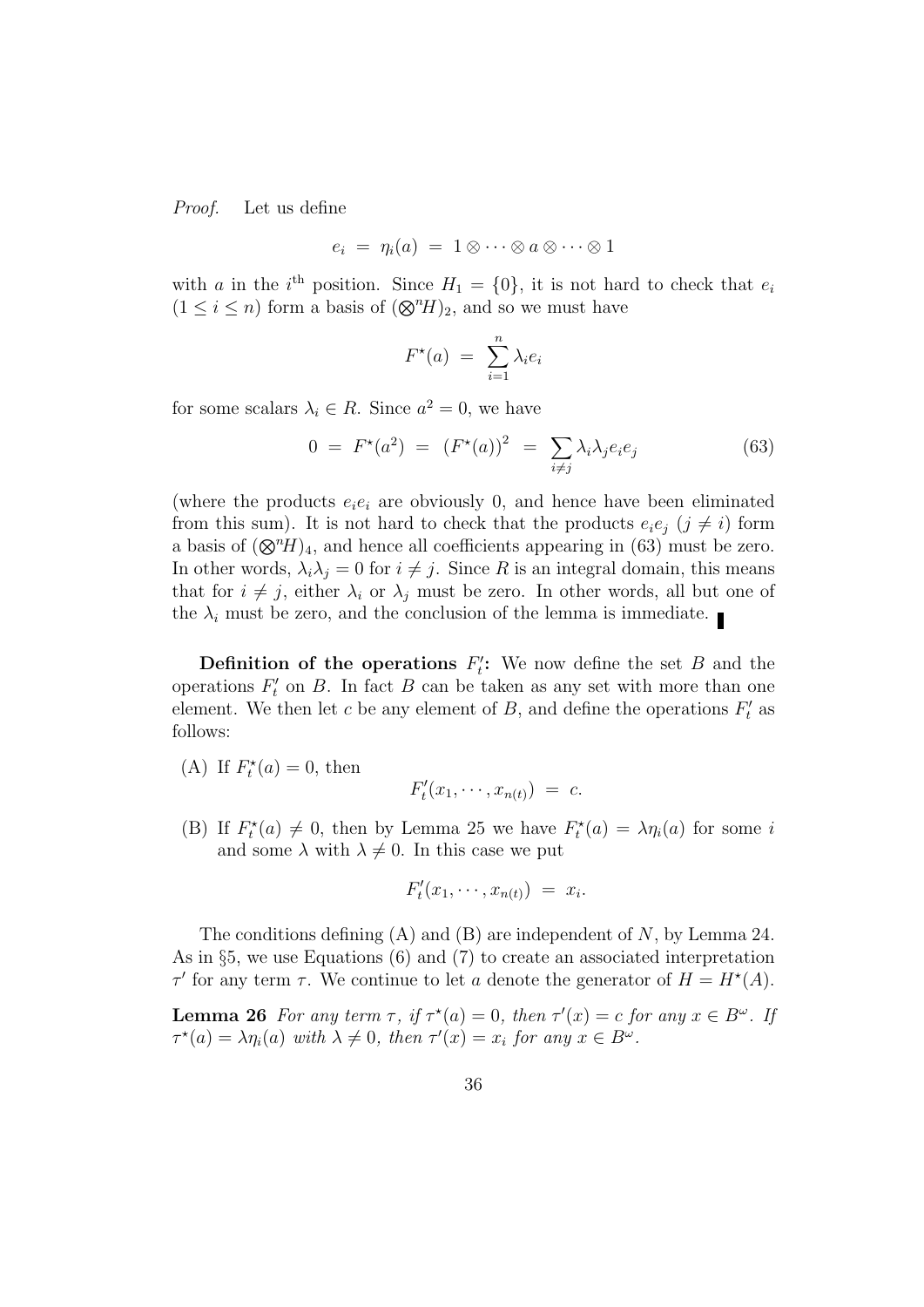*Proof.* By induction on  $|\tau|$ .

Case 1:  $\tau = x_i$ . Then  $\tau^* = \eta_i$ , by part (i) of the definition of  $\tau^*$ . Therefore  $\tau^*(a) = \eta_i(a) = \lambda e_i$  with  $\lambda = 1$ . The lemma asserts in this case that  $\tau'(x) = x_i$ , and indeed this holds by Equation (6).

**Case 2:**  $\tau = F_t(\tau_1, \dots, \tau_{n(t)})$ . Then  $F_t^*(a) = \lambda e_i$  for some  $\lambda$  and some *i*, by Lemma 25, and again, for this *i*, we have  $\tau_i^*(a) = \mu e_j$  for some  $\mu$  and some *j*. And thus we have, by Equations  $(57)$  and  $(58)$ ,

$$
\tau^*(a) = \tau^{\bullet} F_t^*(a) = \tau^{\bullet} (\lambda e_i)
$$
  
=  $\lambda \tau^{\bullet} \eta_i(a) = \lambda \tau_i^*(a) = \lambda \mu e_j.$ 

**Case 2A:**  $\tau^*(a) = 0$ . This means that  $\lambda \mu = 0$ . Since the ring R is an integral domain, either  $\lambda = 0$  or  $\mu = 0$ . If  $\lambda = 0$ , then  $F_t^*(a) = 0$ , and  $F_t'$  $t''_t(x) = c$  for all x by (A) above. Clearly in this case  $\tau'(x) = c$ , as required by the lemma. On the other hand, if  $\lambda \neq 0$  and  $\mu = 0$ , then  $F_t$  $x'_{t}(x_{i}, \cdots, x_{n(t)}) = x_{i}$ (by (B)), and  $\tau_i^*(a) = 0$ . Thus  $\tau_i'$  $\tau'(a) = c$  by induction, and so  $\tau'(x) = c$ , as is required for the lemma.

**Case 2B:**  $\tau^*(a) \neq 0$ . This means that  $\lambda \mu \neq 0$ , and hence  $\lambda \neq 0$  and  $\mu \neq 0$ . In this case we have  $F_t^*(a) \neq 0$  and  $\tau_i^*(a) \neq 0$ . Thus  $F_t'$  $t'_{t}(x) = x_{i}$  by (B) above, and  $\tau_i'$  $\tau'_i(x) = x_j$  by induction. One then easily checks that  $\tau'(x) = x_j$ , as is required for the lemma.

Completion of the proof of Part 3. We begin by establishing the hypothesis of Lemma 3 (from §2). As we remarked at the time, Lemma 22 defines  $\tau^*$  from the homotopy class of the operation  $\overline{\tau}^N$ , and clearly Lemma 26 defines  $\tau'$  from the operation  $\tau^*$ . All in all, we have  $\tau'$  defined from the homotopy class of the operation  $\bar{\tau}^N$ , and so the hypothesis of Lemma 3 is satisfied. Thus the operations  $F_t'$  $\mathcal{L}_t$  satisfy Σ, and hence Σ is undemanding. This completes the proof of Part 3.

### 7.3 The orientable surface of genus 2. (Part 4.)

In fact, the proof for  $S^2$  in §7.2 is valid in this case also, with only minimal changes, and so we will not repeat it in detail. The only needed modifications are, first, that we need a specific presentation of the cohomology ring of this surface (Lemma 27 below), and, second, that we need a lemma to replace Lemma 25, whose proof was specific to even-dimensional spheres. The necessary replacement is Lemma 28. Instead of considering  $F^*(a)$ , Lemma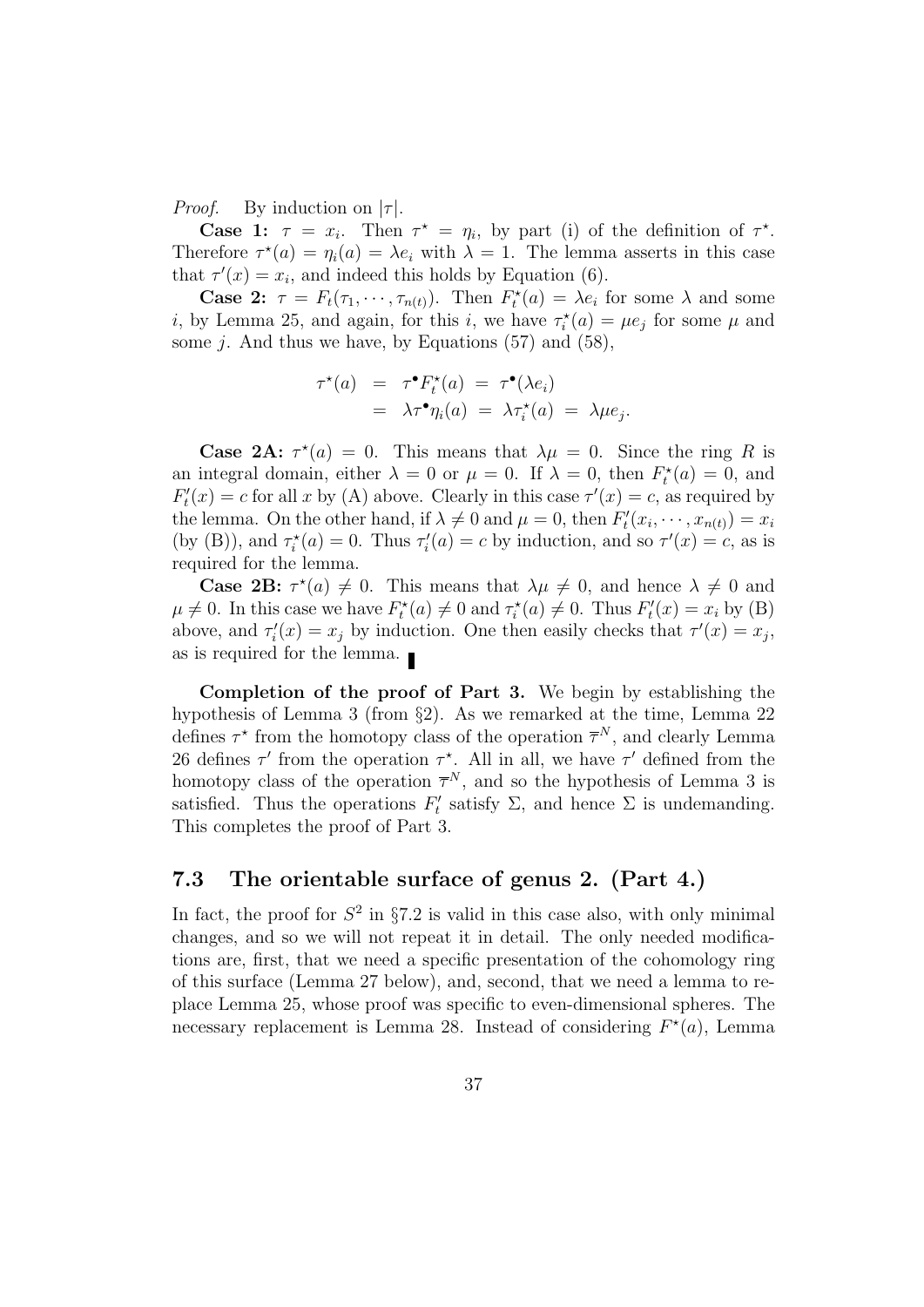28 considers  $F^*(\Omega)$ , where  $\Omega = g_1 g_2 = g_3 g_4$  in the presentation that follows. Similarly, the definition of the operations  $F_t'$ '' should refer to  $F^{\star}(\Omega)$  instead of  $F^*(a)$ .

For the cohomology ring of the surface of genus 2, see e.g. Munkres [26], especially Exercise  $2(b)$  of  $\S6$  (page 40),  $\S49$ , pages  $293-295$ , page 298. We state the result without proof.

**Lemma 27** If A is the orientable surface of genus 2, then the R-CGR  $H^*(A)$  = H has the presentation

 $\langle g_1, g_2, g_3, g_4 | g_1g_3 = g_1g_4 = g_2g_3 = g_2g_4 = 0; g_1g_2 = g_3g_4;$  $g_1^2 = g_2^2 = g_3^2 = g_4^2 = 0$ ,

with  $g_i \in H_1$  (for  $1 \leq i \leq 4$ ).

As we mentioned above,  $\Omega$  denotes  $q_1q_2$ .

**Lemma 28** Suppose that the ring R has characteristic  $\neq$  2. For any continuous  $\overline{F}$ :  $A^n \longrightarrow A$ , there exist  $\lambda \in R$  and  $i \in \{1, \ldots, n\}$  such that

$$
F^{\star}(\Omega) = \lambda (1 \otimes \cdots \otimes \Omega \otimes \cdots \otimes 1) = \eta_i(\Omega)
$$

(with  $\Omega$  in the i<sup>th</sup> position and all other entries 1). (In fact, the conclusion holds for any CGR-homomorphism  $F^* : H \longrightarrow \bigotimes^n H$ .

*Proof.* Let  $g_k$   $(k = 1, 2, 3, 4)$  be as in the presentation. Let  $z_k = F^*(g_k)$  $(k = 1, 2, 3, 4)$ . Obviously

$$
F^{\star}(\Omega) = z_1 z_2 = z_3 z_4.
$$

Clearly the  $z_k$  obey the hypotheses of Lemma 19, and so one of the alternative conclusions (a), (b), (c), (d) of that lemma holds. Clearly conclusions (a) and (b) imply that  $F^*(\Omega) = z_1z_2 = z_3z_4 = 0$ , and our proof is complete. Conclusion (c) also implies, in characteristic  $\neq 2$ , that  $F^{\star}(\Omega) = z_1 z_2 =$  $z_3z_4 = 0$ . Finally condition (d) implies that there exist  $i \in \{1, \ldots, n\}$  and  $a_k^i \in H_p \ (k=1,2)$  such that

$$
z_1 z_2 = 1 \otimes \cdots \otimes 1 \otimes a_1^i a_2^i \otimes 1 \otimes \cdots \otimes 1.
$$

Since  $H_2$  is in fact a one-dimensional space generated by  $\Omega$ , we in fact have

$$
z_1 z_2 = \lambda (1 \otimes \cdots \otimes 1 \otimes \Omega \otimes 1 \otimes \cdots \otimes 1),
$$

and the proof of the lemma is complete.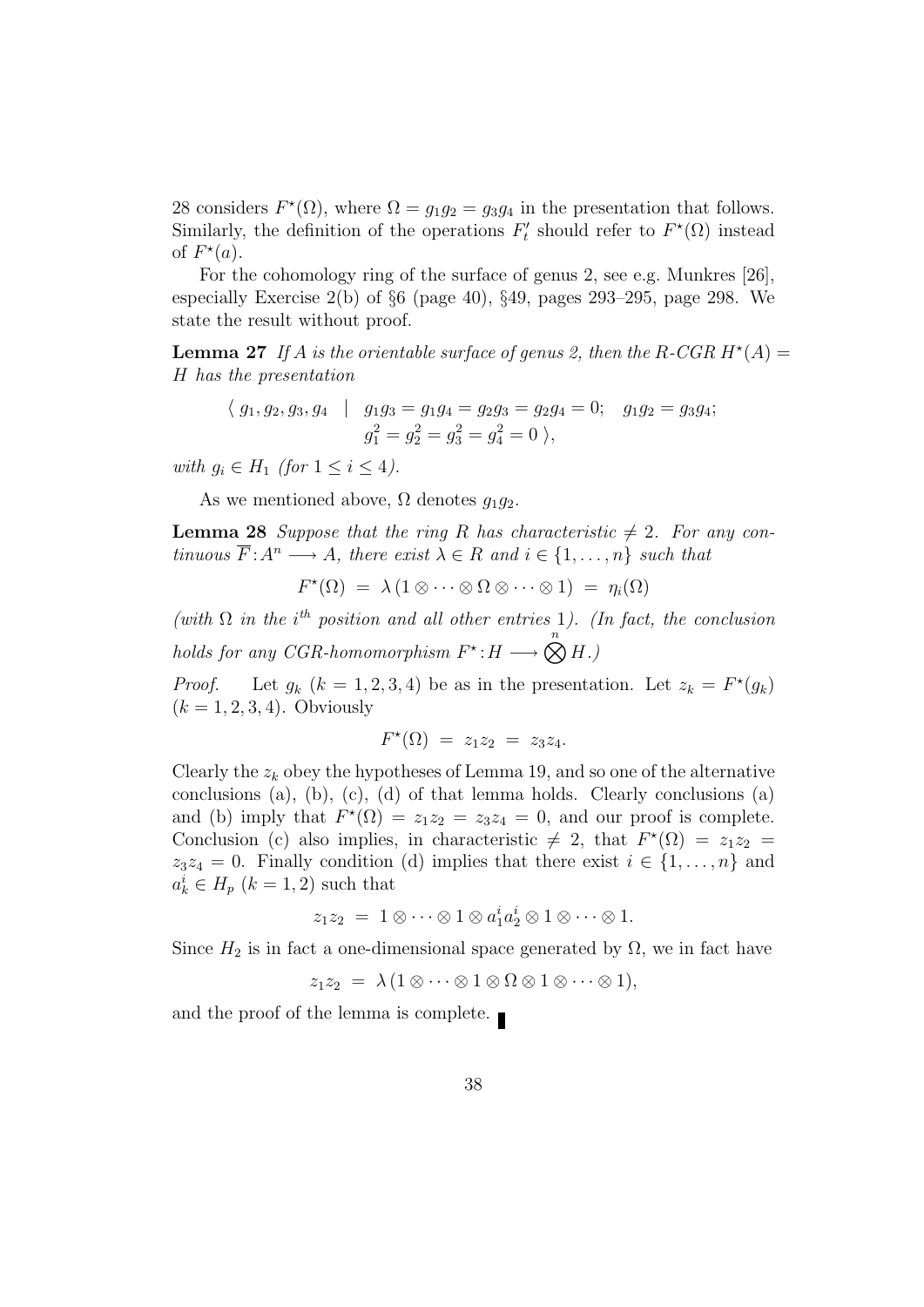### 7.4 The Klein bottle. (Part 5.)

Again we can use the proof that has already appeared in  $\S7.2$  and  $\S7.3$ , with only minimal changes, and so we will not repeat it in detail. The only needed modifications are, first, that we need a specific presentation of the cohomology ring of the Klein bottle (Lemma 29 below), and, second, that we need a lemma to replace Lemmas 25 and 28, whose proofs were specific to spheres and the surface of genus 2. The necessary replacement is Lemma 30. This new lemma again considers  $F^*(\Omega)$ , but this time  $\Omega = g_1^2 = g_2^2$  in the presentation that follows. Again, the definition of the operations  $F_t'$  $t'$  should reflect this change.

For the Klein bottle, it is useful to have cohomology with coefficients taken from  $Z/2$ , the prime field of characteristic 2. Notice that in the special case of characteristic = 2, it does not follow that  $x^2 = 0$  for elements x of odd degree. The following presentation of the Klein bottle's cohomology can be found on page 296 of Munkres [26].

**Lemma 29** (Coefficient ring  $Z_2$ , the field of integers modulo 2.) If A is the Klein bottle, then the  $Z_2$ -CGR  $H^*(A) = H$  has the presentation

$$
\langle g_1, g_2 | g_1 g_2 = 0; g_1^2 = g_2^2; g_1^3 = g_2^3 = 0 \rangle,
$$

with  $g_i \in H_1$  (for  $1 \leq i \leq 2$ ).

We will let  $\Omega$  denote the product  $g_1^2 = g_2^2$ . Obviously  $\Omega \in H_2$ . The following lemma is the counterpart for the Klein bottle to Lemma 25 (which applied to  $A =$  the 2-sphere) and to Lemma 28 (which applied to  $A =$  the surface of genus 2).

**Lemma 30** Suppose that R is the ring  $Z/2$  of integers modulo 2. For any continuous  $\overline{F} : A^n \longrightarrow A$ , there exist  $\lambda \in \mathbb{Z}/2$  and  $i \in \{1, \ldots, n\}$  such that

$$
F^{\star}(\Omega) = \lambda (1 \otimes \cdots \otimes \Omega \otimes \cdots \otimes 1) \tag{64}
$$

(with  $\Omega$  in the i<sup>th</sup> position and all other entries 1). In other words, either  $F^{\star}(\Omega) = 0$  or

$$
F^{\star}(\Omega) = 1 \otimes \cdots \otimes \Omega \otimes \cdots \otimes 1
$$

(In fact, the conclusion holds for any CGR-homomorphism  $F^* : H \longrightarrow$  $\bigotimes^n H$ .)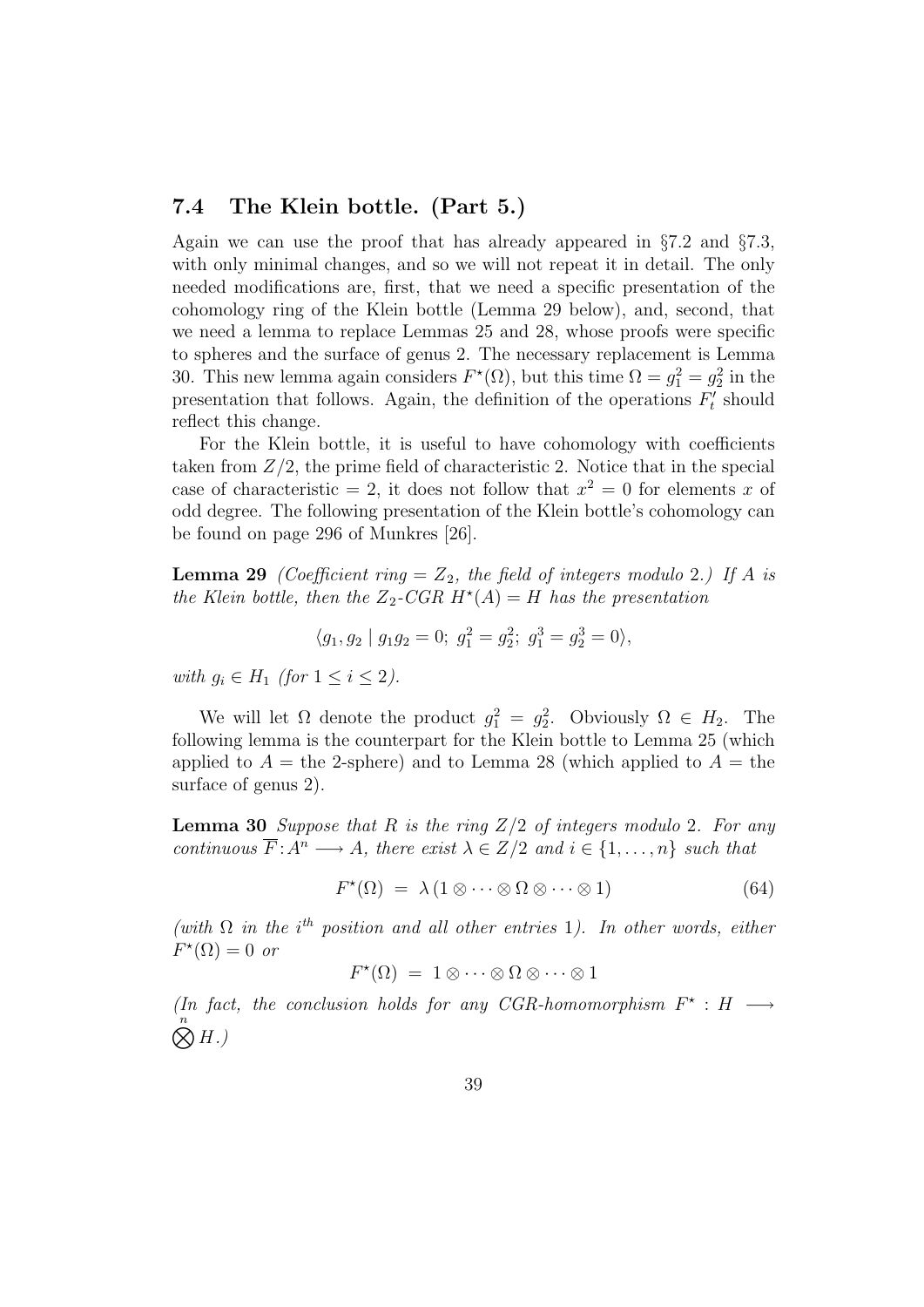*Proof.* Let  $z_i = F^*(g_i)$   $(i = 1, 2)$ . Obviously  $F^*(\Omega) = z_1^2 = z_2^2$ . If either  $z_1 = 0$  or  $z_2 = 0$ , then  $F^*(\Omega) = 0$ , and we are done. Therefore we will assume  $z_1 \neq 0 \neq z_2$ .

If the space generated by  $z_1$  and  $z_2$  is one-dimensional, then in fact (with this coefficient field) we have  $z_1 = z_2$ , and hence  $F^*(\Omega) = z_1^2 = z_1 z_2 = 0$ , and we are done, as before.

It is not hard to see from Lemma 17 that the only remaining possibilities are that

$$
z_k = 1 \otimes \cdots \otimes 1 \otimes g_k \otimes 1 \otimes \cdots \otimes 1
$$

for  $(k = 1, 2)$  — see Equation (45) – or the same values with  $z_1$  and  $z_2$ interchanged. Hence

$$
F^{\star}(\Omega) = z_k^2 = 1 \otimes \cdots \otimes 1 \otimes g_k^2 \otimes 1 \otimes \cdots \otimes 1 = 1 \otimes \cdots \otimes 1 \otimes \Omega \otimes 1 \otimes \cdots \otimes 1.
$$

This completes the proof of the Lemma.

### 7.5 Real projective space. (Part 6.)

Again we can use the proof that has already appeared in §7.2, §7.3 and §7.4, with only minimal changes, and so we will not repeat it in detail. The only needed modifications are, first, that we need a specific presentation of the cohomology ring of projective space (Lemma 29 below), and, second, that we need a lemma to replace Lemmas 25, 28 and 30. The necessary replacement is Lemma 32. Where the previous lemmas considered  $F^*(a)$  and  $F^*(\Omega)$ , this one considers  $F^*(g)$ , where g is the unique generator appearing in the presentation below. Again, the definition of the operations  $F_t$  $t'$  should reflect this change.

For the real projective space  $P^n$ , we will again use cohomology with coefficients from  $Z/2$ . The following presentation of the cohomology of projective space can be found on page 403 of Munkres [26]. It defines what has been called a truncated polynomial algebra over  $Z/2$ .

**Lemma 31** (Coefficient group =  $Z_2$ , the field of integers modulo 2.) If  $P^n$ is the real projective space of dimension n, then the  $Z_2$ -CGR  $H^*(P^n) = H$ has the presentation

$$
\langle g \mid g^{n+1} = 0 \rangle,
$$

with  $g \in H_1$ .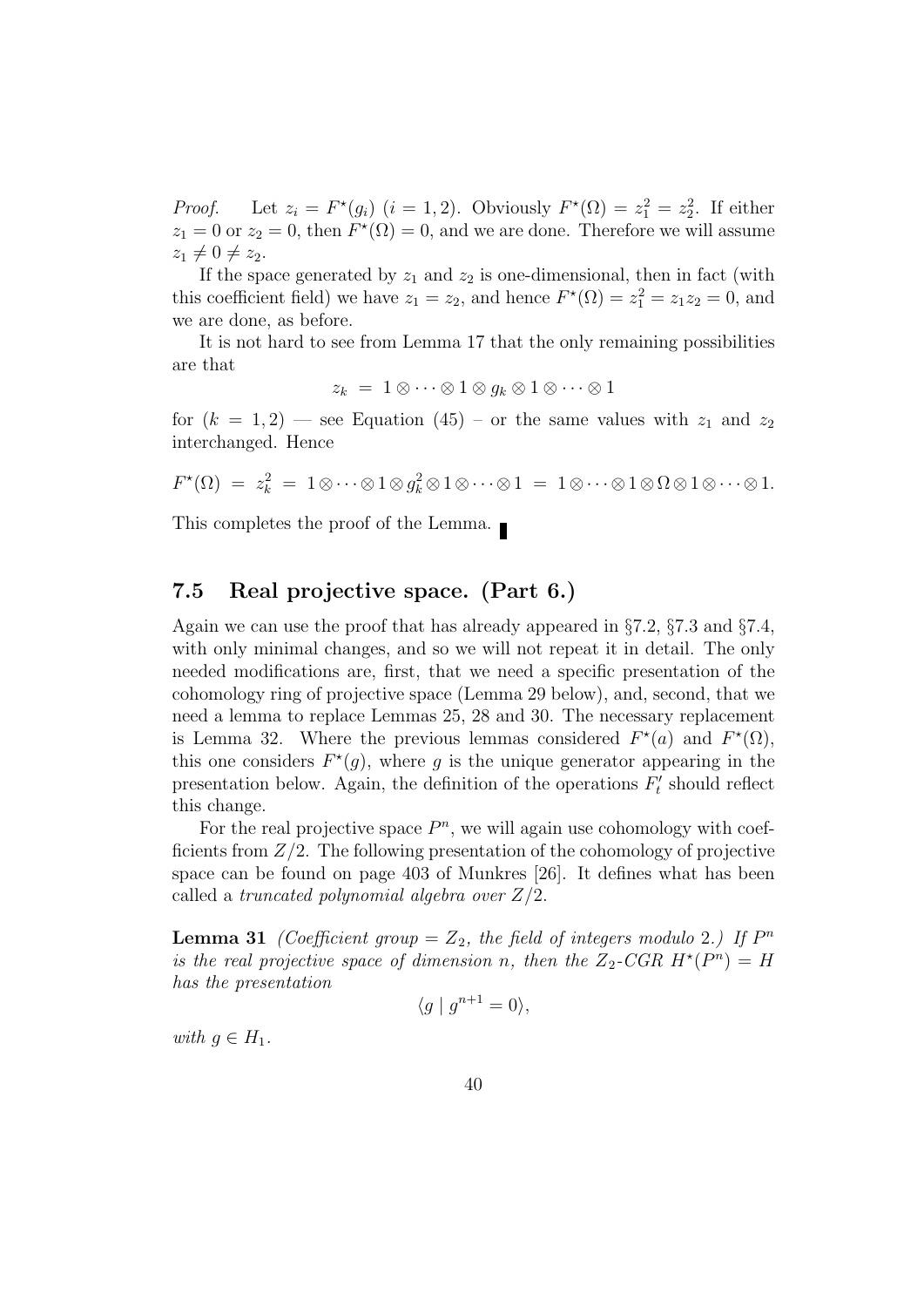The following lemma is the counterpart for projective space to Lemma 25 for the 2-sphere, to Lemma 28 for the surface of genus 2, and to Lemma 30 for the Klein bottle.

**Lemma 32** Suppose that R is the ring  $Z/2$  of integers modulo 2, and suppose that A is a space agreeing in cohomology with projective space  $P^n$ , for some n such that  $n+1$  is not a power of 2. Then for any continuous  $\overline{F}$ :  $A^m \longrightarrow A$ , either  $F^*(g) = 0$  or there exists  $i \in \{1, \ldots, m\}$  such that

$$
F^{\star}(g) = 1 \otimes \cdots \otimes 1 \otimes g \otimes 1 \otimes \cdots \otimes 1 = \eta_i(g), \tag{65}
$$

.

with the g in the  $i<sup>th</sup>$  position. (In fact, the conclusion holds for any CGRhomomorphism  $F^*$ :  $H \longrightarrow \bigotimes^n H$ .)

*Proof.* We present the proof first for binary operations, i.e.,  $\overline{F}$  with  $m = 2$ . By way of contradiction, let us assume that the conclusion of the lemma is false, i.e. that

$$
F^{\star}(g) = g \otimes 1 + 1 \otimes g.
$$

Then the following equations hold modulo 2:

$$
0 = F^*(0) = F^*(g^{n+1}) = (F^*(g))^{n+1}
$$
  
=  $(g \otimes 1 + 1 \otimes g)^{n+1}$   
=  $\sum_{j=0}^{n+1} {n+1 \choose j} g^j \otimes g^{n+1-j}$ 

The summands for  $j = 0$  and  $j = n + 1$  are automatically zero (since  $g^{n+1} =$ 0). The other summands involve the linearly independent ring elements  $g^j \otimes g^{n+1-j}$ , and hence their coefficients must all be zero. In other words, the binomial coefficients

$$
\binom{n+1}{j}
$$

 $(j = 1, \dots, n)$  must all be zero (modulo 2). As is well known (and not hard to prove), this condition implies that  $n + 1$  is a power of 2. The resulting contradiction to our hypotheses completes the proof of the lemma for  $m = 2$ .

Now for arbitrary  $m \geq 2$ , we must have

$$
F^{\star}(g) = \sum_{k \in K} \underbrace{1 \otimes \cdots \otimes 1}_{k} \otimes g \otimes \underbrace{1 \otimes \cdots \otimes 1}_{m-k-1},
$$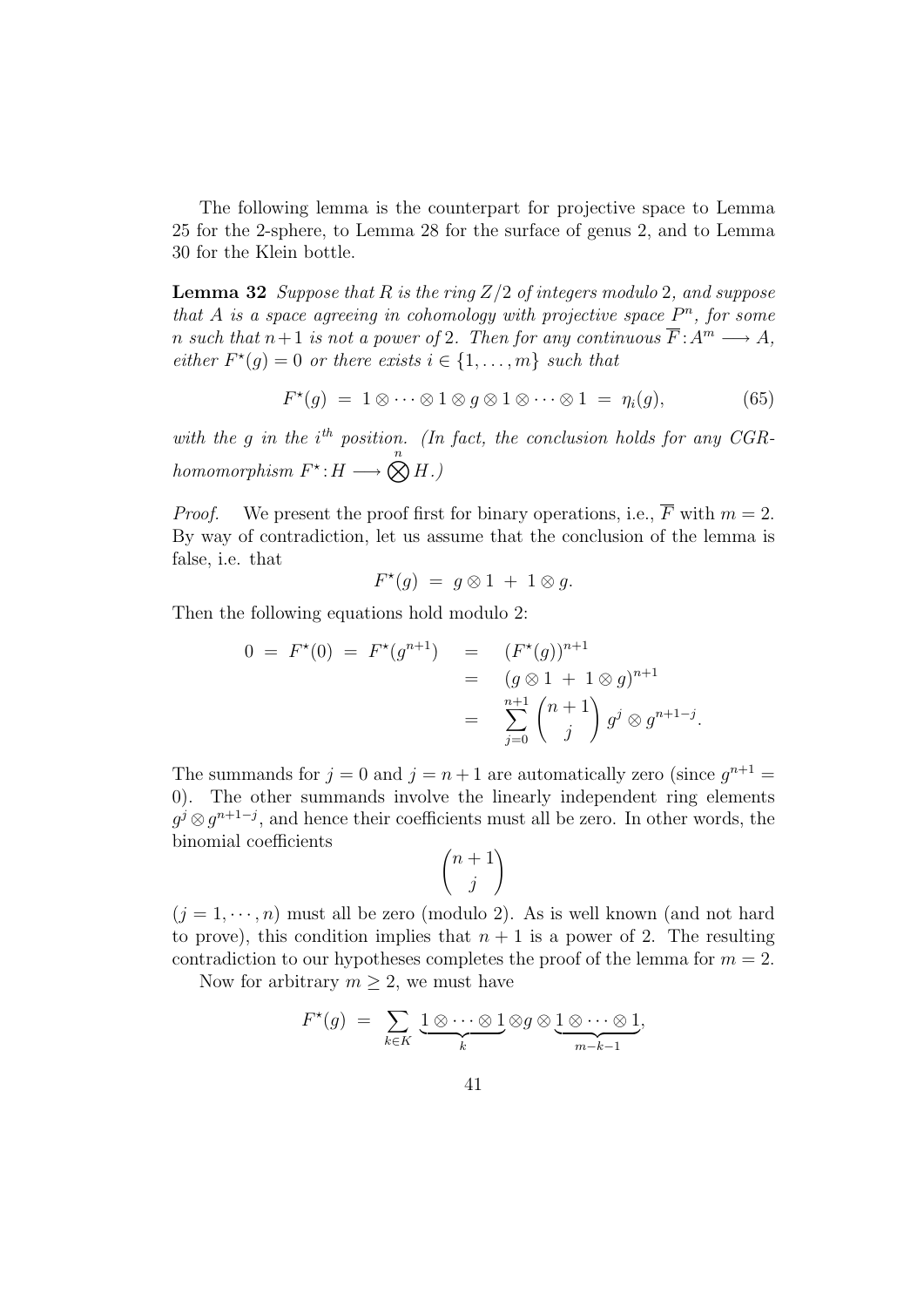for some  $K \subseteq \{1, \dots, m-1\}$ . If the conclusion of the theorem were false, then we would have this representation with  $|K| \geq 2$ ; without loss of generality,  $1, 2 \in K$ , and hence

$$
F^{\star}(g) = g \otimes 1 \otimes \cdots \otimes 1 + 1 \otimes g \otimes 1 \otimes \cdots \otimes 1 + \cdots
$$

Now select an arbitrary element  $a \in P^n$ , and define the binary section  $\overline{F_2}$ :  $(P^n)^2 \longrightarrow P^n$  by

$$
\overline{F_2}(x_1, x_2) = \overline{F}(x_1, x_2, a, \cdots, a).
$$

It is not hard to check that

$$
F_2^{\star}(g) = g \otimes 1 + 1 \otimes g,
$$

and so the proof can be completed by reference to the case  $m = 2$ .

### 7.6 The figure-eight. (Part 7.)

Let  $A$  be a space satisfying Hypothesis  $7$  of Theorem 1, for example, the figure-eight space (wedge of two circles). The following description of  $H^*(A)$ can be inferred from various items in Munkres [26].

**Lemma 33** If A is the figure-eight space, then the R-CGR  $H^*(A) = H$  has the presentation

$$
\langle g_1, g_2 | g_1 g_2 = 0; g_1^2 = g_2^2 = 0 \rangle,
$$

with  $q_i \in H_1$  (for  $1 \leq i \leq 2$ ).

The following lemma is a rough cohomology counterpart to Lemma 13 (which dealt instead with the homotopy group). In the cohomology context, it plays the same role as Lemmas 25, 28, 30 and 32 above.

**Lemma 34** For any continuous  $\overline{F}: A^n \longrightarrow A$ , either  $F^*(H_1)$  is at most one-dimensional, or there exist  $i \in \{1, \ldots, n\}$  and a linear automorphism  $\phi$ of  $H_1$ , such that

$$
F^{\star}(v) = 1 \otimes \cdots \otimes \phi(v) \otimes \cdots \otimes 1 = \eta_i(\phi(v)) \tag{66}
$$

for all  $v \in H_1$  (with  $\phi(v)$  in the i<sup>th</sup> position and all other entries 1). (In fact, the conclusion holds for any CGR-homomorphism  $F^* : H \longrightarrow \bigotimes^n H$ .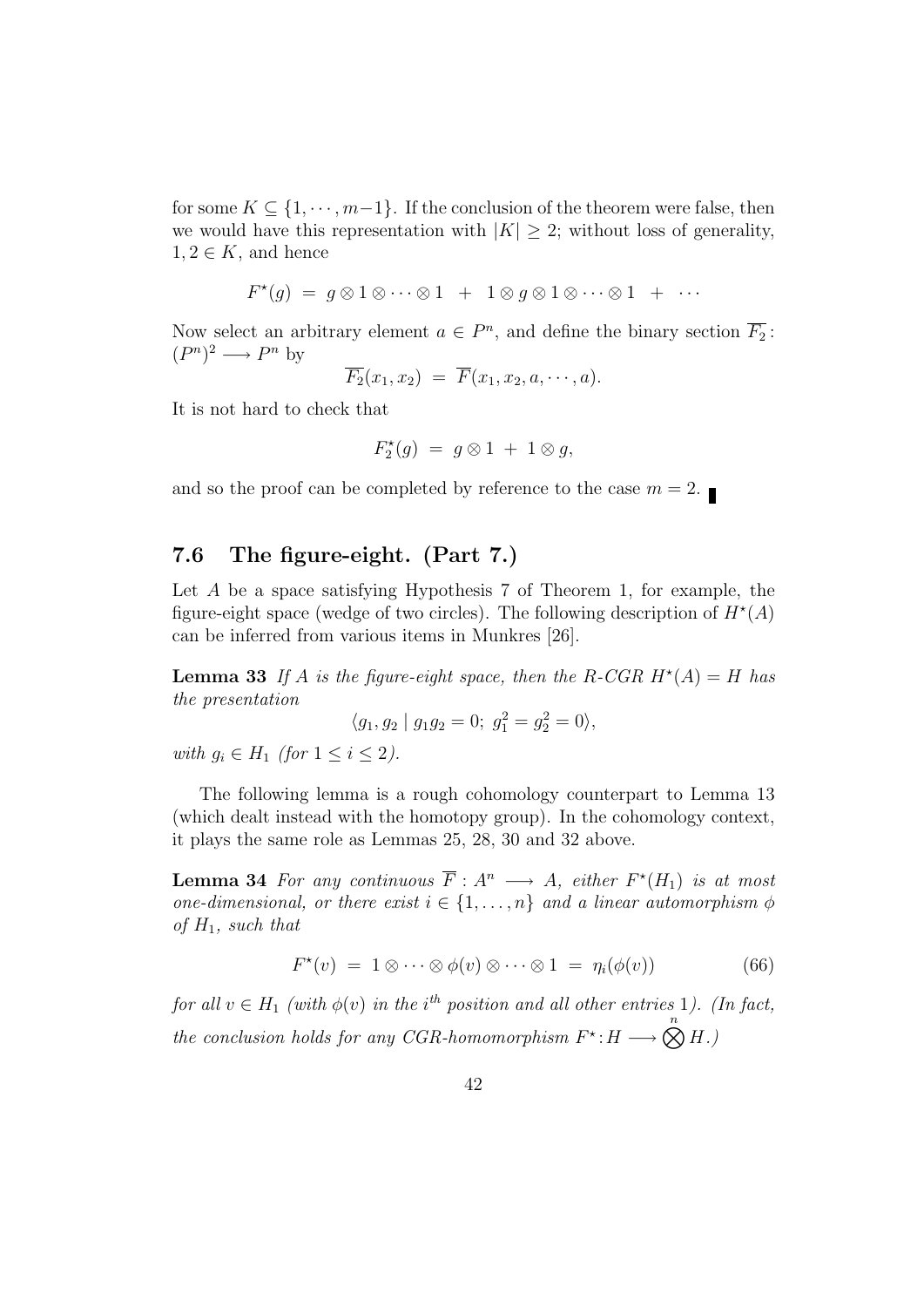*Proof.* Let the generators of  $H_1$  be  $g_1, g_2$  (as above), with  $g_1g_2 = 0$ . Let  $z_k = F^*(g_k)$   $(k = 1, 2)$ . We first suppose that the space generated by  $z_1 = F^*(g_1)$  and  $z_2 = F^*(g_2)$  is at most one-dimensional. Since  $\{g_1, g_2\}$  spans  $H_1$ , it follows readily that  $F^*(H_1)$  is at most one-dimensional, and the proof of the lemma is complete.

On the other hand, if this space is two-dimensional, then  $\{z_1, z_2\}$  is linearly independent. It is obvious that  $z_1z_2 = 0$  (since we are given that  $g_1g_2 = 0$ ). Therefore we know from Lemma 17 that there exists i, with  $1 \leq i \leq n$  such that

$$
F^{\star}(g_k) = z_k = 1 \otimes \cdots \otimes 1 \otimes a_k^i \otimes 1 \otimes \cdots \otimes 1
$$

for  $k = 1, 2$ . Since  $g_1, g_2$  generate  $H_1$ , and since  $F^*$  is linear, we have

$$
F^{\star}(v) = 1 \otimes \cdots \otimes 1 \otimes \phi(v) \otimes 1 \otimes \cdots \otimes 1
$$

for some endomorphism  $\phi$  of  $H_1$ . Since  $F^*(H_1)$  has dimension at least two,  $\phi$  must be an automorphism.

Definition of the operations  $F_t'$ ": We now define the set  $B$  and the operations  $F_t'$  $t'$  on B. In fact B can be taken as any set with more than one element. We then let c be any element of B, and define the operations  $F_t$  $t'$  as follows:

(A) If  $F_t^*(H_1)$  is at most one-dimensional, then

$$
F'_t(x_1,\cdots,x_{n(t)}) = c.
$$

(B) If there exist  $i \leq N$  and a linear automorphism  $\phi$  such that  $\tau^*(v) =$  $\eta_i(\phi(v))$  for all v (this is Equation (66)), then

$$
F'_t(x_1,\cdots,x_{n(t)}) = x_i.
$$

It follows from Lemma 23 that condition  $(A)$  is independent of  $N$ , and from Lemma 24 that condition  $(B)$  is independent of N.

We now prove an analog of Lemma 26, namely

**Lemma 35** For any term  $\tau$ , if  $\tau^*(H_1)$  is at most one-dimensional, then  $\tau'(x) = c$  for any  $x \in B^{\omega}$ . If  $\tau^*(v) = \eta_i(\phi(v))$  for some i and some automorphism  $\phi$ , then  $\tau'(x) = x_i$  for any  $x \in B^{\omega}$ .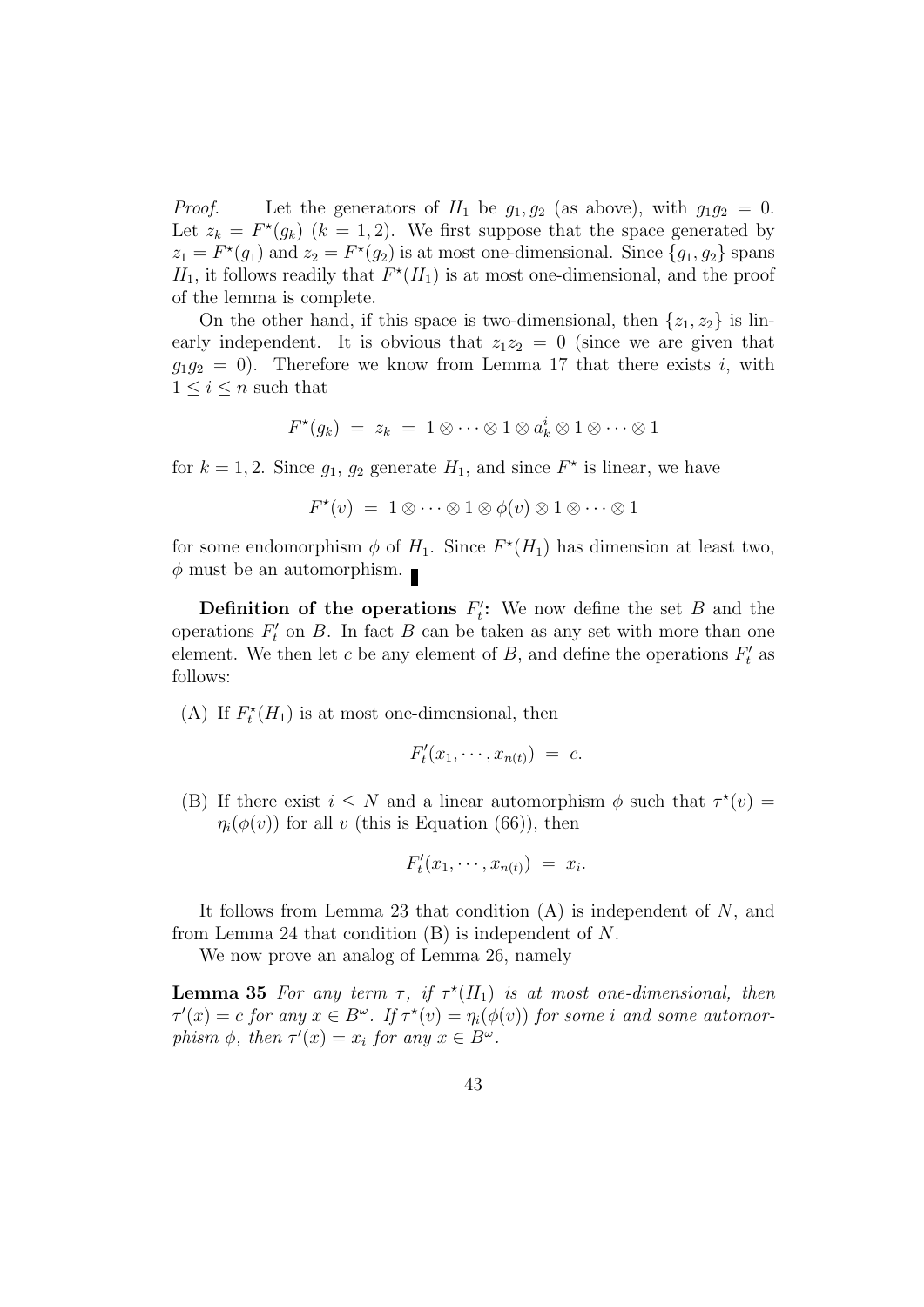*Proof.* The proof will be by induction on  $|\tau|$ .

**Case 1:**  $\tau = x_i$ . Then  $\tau^* = \eta_i$ , by part (i) of the definition of  $\tau^*$  (found between Equations (56) and (57)). In other words,  $\tau^*(v) = \eta_i(\phi(v))$ , with  $\phi$ the identity automorphism. In this case the lemma asserts that  $\tau'(x) = x_i$ , and indeed this holds by Equation (6).

**Case 2:**  $\tau = F_t(\tau_1, \dots, \tau_{n(t)})$ . Then

$$
\tau^{\star}(v) = \tau^{\bullet} \circ F_t^{\star}(v) \qquad \text{where} \qquad \tau^{\bullet} \circ \eta_i = \eta_i^{\star} \qquad (67)
$$

by Equations (57) and (58). Lemma 34 obviously divides Case 2 into Cases 2A and 2B that follow.

**Case 2A:**  $F_t^*(H_1)$  is at most one-dimensional. In this case  $F_t^*$  $t''_t(x) = c$ for all x, by clause (i) of the definition of  $F_t$  $t'$ . It follows immediately from Equation (67) that  $\tau^*(H_1)$  is at most one-dimensional, and from Equation (6) that  $\tau'(x) = c$  for all x. This proves the Lemma in Case 2A.

**Case 2B:** There exist  $i \leq n(t)$  and a linear automorphism  $\phi$  of  $H_1$  such that  $F_t^*(v) = \eta_i(\phi(v))$  for all v. It follows from Equation (67) that

$$
\tau^* = \tau^* \circ \eta_i \circ \phi = \tau_i^* \circ \phi. \tag{68}
$$

Moreover, by clause (ii) of the definition, we have  $F_t$  $t''_t(x) = x_i$  for all x, and hence

$$
\tau'(x) = \tau'_i(x) \tag{69}
$$

for all x, by Equation  $(7)$ . Lemma 34 again divides Case 2B into the cases 2B-I and 2B-II that follow:

**Case 2B-I:**  $\tau_i^*(H_1)$  is at most one-dimensional. By induction,  $\tau_i$  $t_i'(x) = c$ for all x. Hence  $\tau'(x) = c$  for all x, by (69). It is clear from Equation (68) that  $\tau^*(H_1)$  is at most one-dimensional. This proves the lemma in Case 2B-I.

**Case 2B-II:** There exist  $j \leq N$  and a linear automorphism  $\psi$  such that  $\tau_i^*(v) = \eta_j(\psi(v))$  for all v. By induction,  $\tau_i$  $i(x) = x_j$  for all x. Hence  $\tau'(x) = x_j$  for all x, by Equation (69). Moreover,  $\tau^* = \eta_j \circ \psi \circ \phi$ , by Equation (68). This proves the lemma for Case 2B-II, and hence for all cases.

Completion of the proof of Part 7. We begin by establishing the hypothesis of Lemma 3 (from §2). As ever, Lemma 22 defines  $\tau^*$  from the homotopy type of the operation  $\overline{\tau}^N$ , and clearly Lemma 35 defines  $\tau'$  from the operation  $\tau^*$ . All in all, we have  $\tau'$  defined from the operation  $\overline{\tau}^N$ , and so the hypothesis of Lemma 3 is satisfied. Thus the operations  $F_t$  $t'$  satisfy  $\Sigma$ , and hence  $\Sigma$  is undemanding. This completes the proof of Part 7.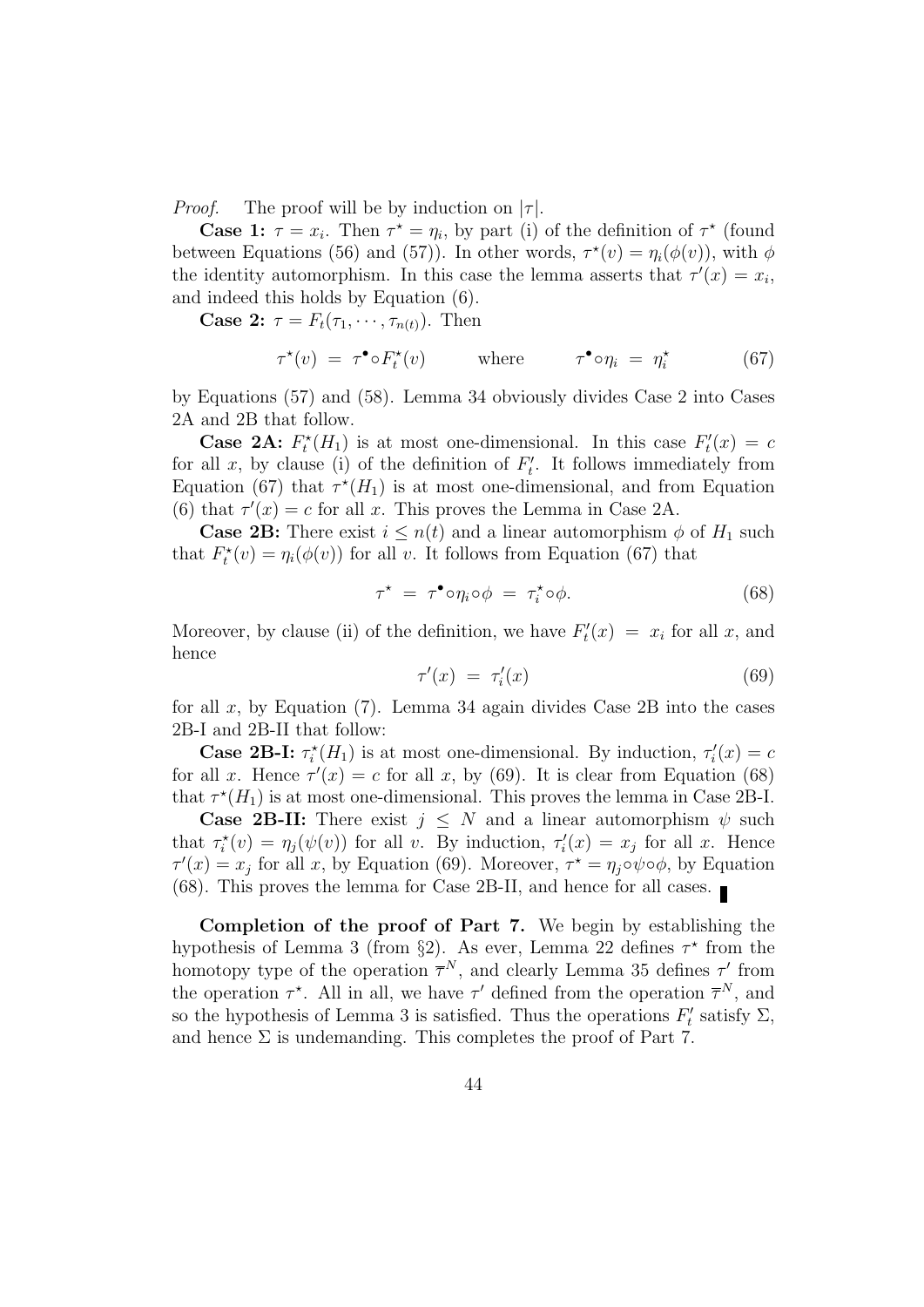## 8 Degrees and the Hopf invariant.

For the proof, in §9, of Part 1 of Theorem 1, we will need the notion of the degree of a continuous map

$$
\overline{F} : (S^n)^k \longrightarrow S^n. \tag{70}
$$

For that proof, it is enough to know that the degree is a vector of integers  $(d_1, \dots, d_k)$  for which the following five facts are true:

- The degree is an invariant of the homotopy class of  $\overline{F}$ .
- The degree of a constant map is  $(0, \dots, 0)$ .
- The i<sup>th</sup> projection map has degree  $(0, \dots, 0, 1, 0, \dots, 0)$ , with 1 in the  $i<sup>th</sup>$  co-ordinate.
- The degree of a composite map may be calculated from a simple bilinear formula (see (76) below).
- If  $n \neq 1, 3, 7$ , then at most one component of the degree is odd (see Corollary 39 below).

The first four of these points are relatively straightforward. As we shall explain more fully, the last of them essentially contains the deep facts of algebraic topology that Adams developed in [1] for his celebrated result on H-spaces. We will say a few words about the definition of the degree and the verification of these properties, but the reader who wishes may proceed directly to the proof in §9.

Let us use the ring of integers for  $R$ . For any continuous map

$$
f: S^n \longrightarrow S^n,\tag{71}
$$

the functor  $H^*$  yields a homomorphism of R-CGR's

$$
H^*(f): H^*(S^n, R) \longrightarrow H^*(S^n, R),\tag{72}
$$

Recalling from (48) of  $\S7$  that  $H^*(S^n, R)$  has the presentation

$$
\langle a : a \in H_n, a^2 = 0 \rangle,
$$
\n
$$
(73)
$$

we see that

 $[H^*(f)](a) = da$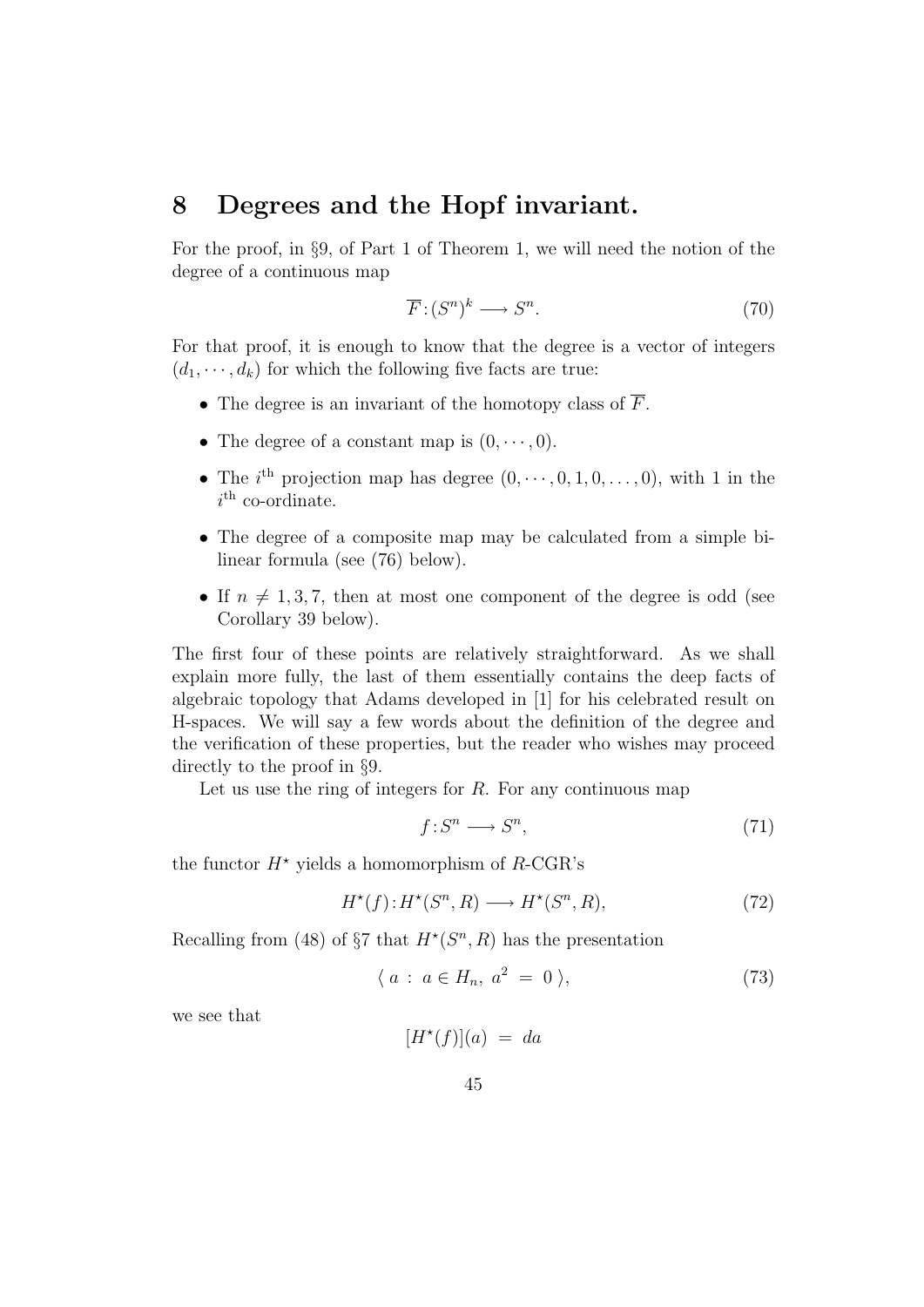for some integer d. This integer d is defined to be the degree of f. Every integer d is the degree of some map.

Now, given an operation (70) and i with  $1 \leq i \leq k$ , we define an i-section of  $\overline{F}$  to be any function

$$
f_i : S^n \longrightarrow S^n
$$

that is defined by

$$
f_i(x) = \overline{F}(a_1, \cdots, a_{i-1}, x, a_{i+1}, \cdots, a_n), \qquad (74)
$$

for some choice of  $a_j \in S^n$   $(j \neq i)$ . There are many different *i*-sections, depending on the choice of the  $a_j$ , but all are homotopic to one another (since  $S<sup>n</sup>$  is path-connected), and hence the degree

$$
d_i = \text{degree}(f_i) \tag{75}
$$

is a well-defined integer. The we then say that the degree of  $\overline{F}$  is the vector  $(d_1, \cdots, d_n).$ 

We state without proof the following lemma for computing degrees of composite operations. The proof requires a small amount of homological algebra, including Equation (54).

**Lemma 36** Suppose that  $\overline{F}$ :  $(S^n)^k \longrightarrow S^n$  has degree  $(e_1, \dots, e_k)$ , and that  $\overline{G_j}:(S^n)^N\longrightarrow S^n$  has degree  $(g_1^j)$  $j_1^j, \dots, g_N^j$   $(1 \leq j \leq k)$ . Then the composite  $map \ \overline{H}: (S^n)^N \longrightarrow S^n, \ defined \ by$ 

$$
\overline{H}(x) = \overline{F}(\overline{G_1}(x), \cdots, \overline{G_k}(x))
$$

(for  $x \in (S^n)^N$ ), has degree  $(d_1, \dots, d_N)$ , where

$$
d_i = \sum_{j=1}^{k} e_j g_i^j. \tag{76}
$$

Incidentally, the categorical import of Lemma 36 is as follows. Let  $\mathcal{C}_n$  denote the full subcategory of topological spaces, whose objects are the powers  $(S^n)^k$  for  $k \in \omega$ . For each map  $\overline{G} : (S^n)^N \longrightarrow (S^n)^k$ , let  $D(\overline{G})$  denote the  $N \times k$  matrix whose i<sup>th</sup> column is the degree of  $\Pi_i \circ \overline{G}$  ( $1 \leq i \leq k$ ). The lemma may then be interpreted as asserting that D is a functor from  $\mathcal{C}_n$  to the category of all rectangular matrices of integers. This functor makes a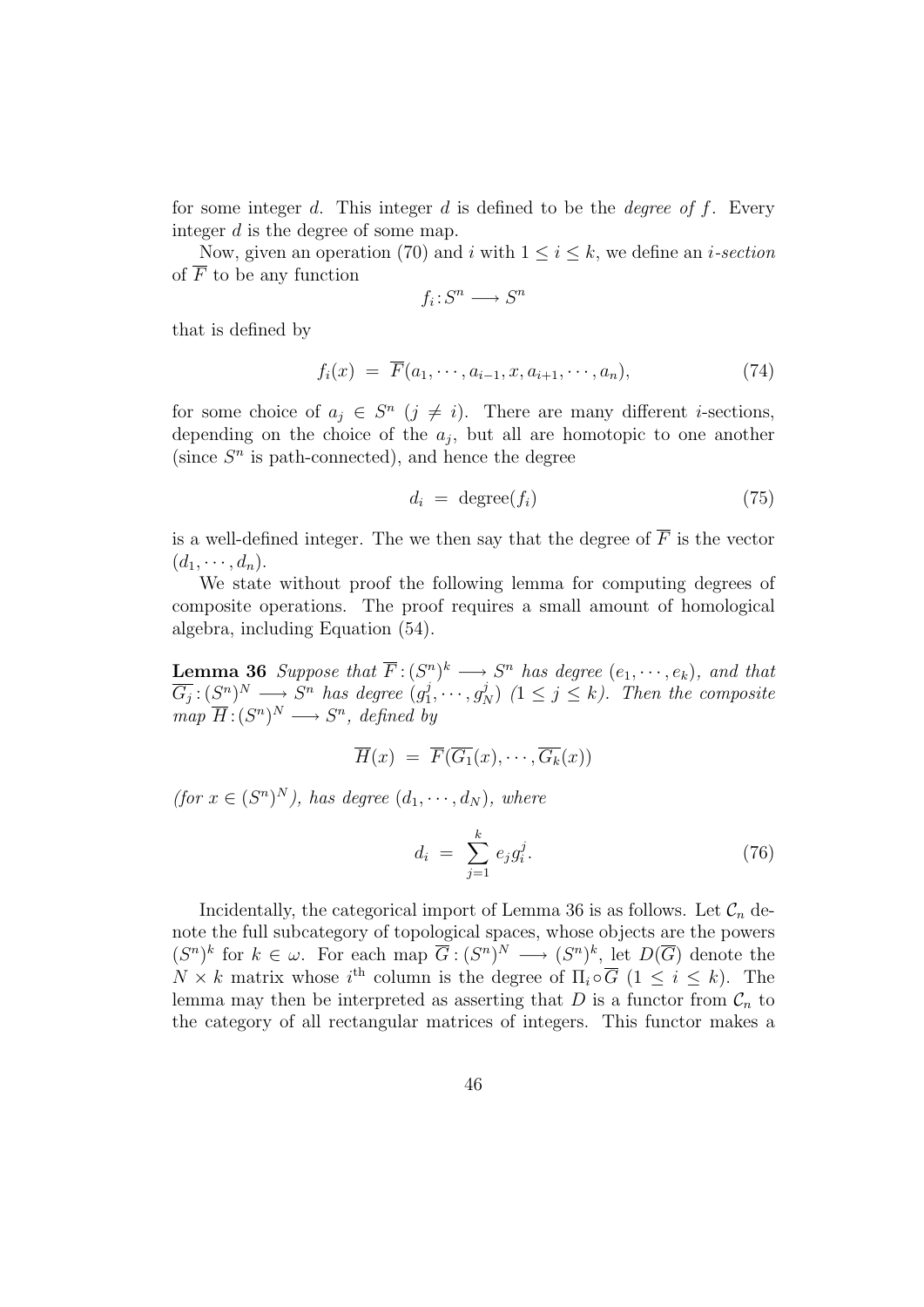second appearance in Lemma 41 below, where the image category appears as the abstract clone (algebraic theory) of Abelian groups.

We have now covered the first four of our essential points about the degree. We go on to look into odd components of the degree (the fifth point). We first note that, for  $n = 1, 3$  or 7, the multiplication of unimodular complex numbers, quaternions or Cayley numbers, respectively,

$$
(x_1, \cdots, x_k) \longmapsto (\cdots ((x_1 x_2) x_3) \cdots) x_k \tag{77}
$$

has degree  $(1, \dots, 1)$ . We will very briefly sketch the reasons why, for other values of  $n$ , there can be at most one odd component.

Continuous maps

$$
G: S^{2n+1} \longrightarrow S^{n+1} \tag{78}
$$

are classified according to an integral invariant  $\Gamma(G)$ , which is known as the *Hopf invariant* of G (introduced by H. Hopf in 1935 [16]). The original definition — recapitulated in Dieudonné [9, pp.  $314-317$ ] — involved the linking number of  $G^{-1}[u]$  and  $G^{-1}[v]$ , for  $u, v \in S^{n+1}$ . An alternate definition may be found in Steenrod [34, p. 12]. See also, e.g., Novikov [30, p. 207], Hu [17, p. 326], Whitehead [45, p. 494]. For a comparison of the various available definitions, see Hu [17, pp. 334–335]. The two significant facts relating this invariant to our work are stated in the next lemma and theorem.

**Lemma 37** For any binary operation  $\overline{F}: S^n \times S^n \longrightarrow S^n$ , there is a mapping G as in (78) such that

$$
\Gamma(G) = \pm d_1 d_2, \tag{79}
$$

where  $(d_1, d_2)$  is the degree of  $\overline{F}$ .

#### **Theorem 38** If G as in (78) has odd Hopf invariant, then  $n = 1, 3$  or 7.

It should be apparent to the reader that this Lemma and Theorem immediately entail the result of Adams mentioned at the outset, that if  $n \neq 1, 3, 7$ , there is no Hopf-algebra structure (Equation  $(1)$ ) definable on  $S<sup>n</sup>$ . We shall soon see that they are also adequate to entail Part 1.

Lemma 37 is due originally to H. Hopf [16]; his proof is recapitulated on page 319 of Dieudonn´e [9]. The result is stated without proof in Novikov [30, p. 194]. For a short proof see also page 13 of Steenrod [34].

As for Theorem 38, its hypotheses cannot hold for even  $n$  (those Hopf invariants are zero), and so the theorem is trivial for even  $n$ . In 1950, G.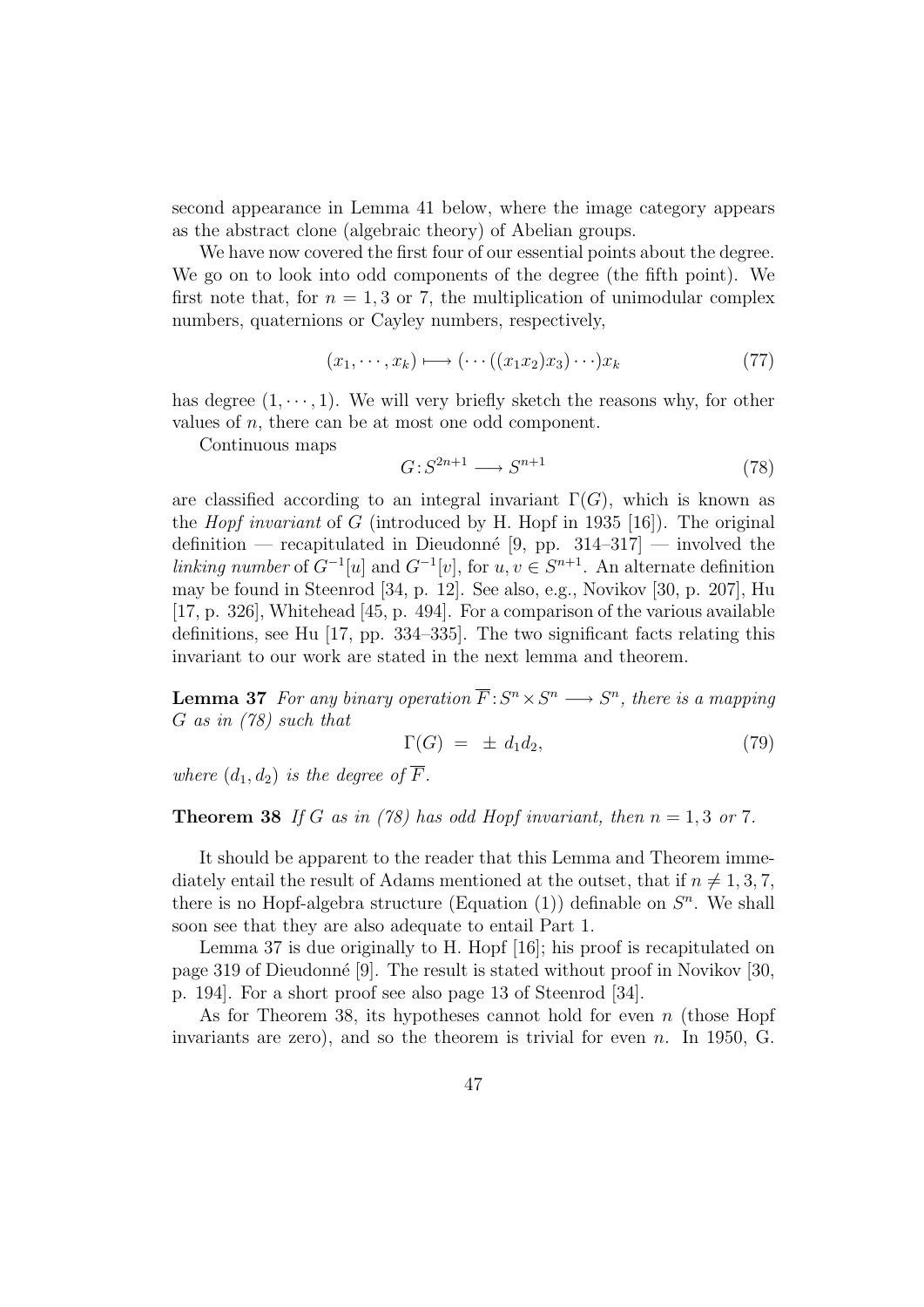W. Whitehead proved it for all  $n \equiv 1 \pmod{4}$ . Using relations between Steenrod squares, J. Adem proved it around 1956 [3] for all  $n$  not equal to  $2<sup>k</sup> - 1$  for some k. H. Toda proved  $n = 15$  as a special case. The final step was the hardest: in 1958, using secondary cohomology operations, J. F. Adams proved it for all remaining  $2^k - 1$ . A nice recapitulation of the proofs is in Dieudonn´e [9, pp.549–551]. Adams' proof was greatly simplified using K-theory by Adams and Atiyah [2] in 1966.

Corollary 39 If  $n \neq 1, 3, 7,$  and

$$
\overline{F} : (S^n)^k \longrightarrow S^n,\tag{80}
$$

is a continuous k-ary operation of degree  $(d_1, \dots, d_n)$ , then at most one  $d_i$  is odd.

*Proof.* Contrapositively, we will assume that two  $d_i$  are odd, and work to prove that  $n = 1, 3$  or 7. Without loss of generality, let us suppose that  $d_1$ and  $d_2$  are odd. Choose  $a_2, a_3, \dots, a_{n-1} \in S^n$  and define  $\overline{H}: S^n \times S^n \longrightarrow S^n$ via

$$
\overline{H}(x_1,x_2) = \overline{F}(x_1,x_2,a_3,\ldots,a_{n-1}).
$$

Clearly  $\overline{H}$  has degree  $(d_1, d_2)$ , and hence by Lemma 37, there exists G :  $S^{2n+1} \longrightarrow S^{n+1}$  of Hopf invariant  $\pm d_1 d_2$ , which is odd. Theorem 38 tells us immediately that  $n = 1, 3$  or 7.

## 9 The proof of Part 1 of Theorem 1.

As in previous proofs, we are given continuous operations  $\overline{F}_t: (S^n)^{n(t)} \longrightarrow S^n$ such that

$$
(S^n, \overline{F_t})_{t \in T} \models \Sigma
$$

up to homotopy, and we need to construct operations  $F'_t$  modeling  $\Sigma$ , each a constant or a projection.

Definition of the operations  $F_t$ ": We now define the set  $B$  and the operations  $F_t'$  $t'$  on B. In fact B can be taken as any set with more than one element. We then let c be any element of B, and define the operations  $F_t$  $t'$  as follows: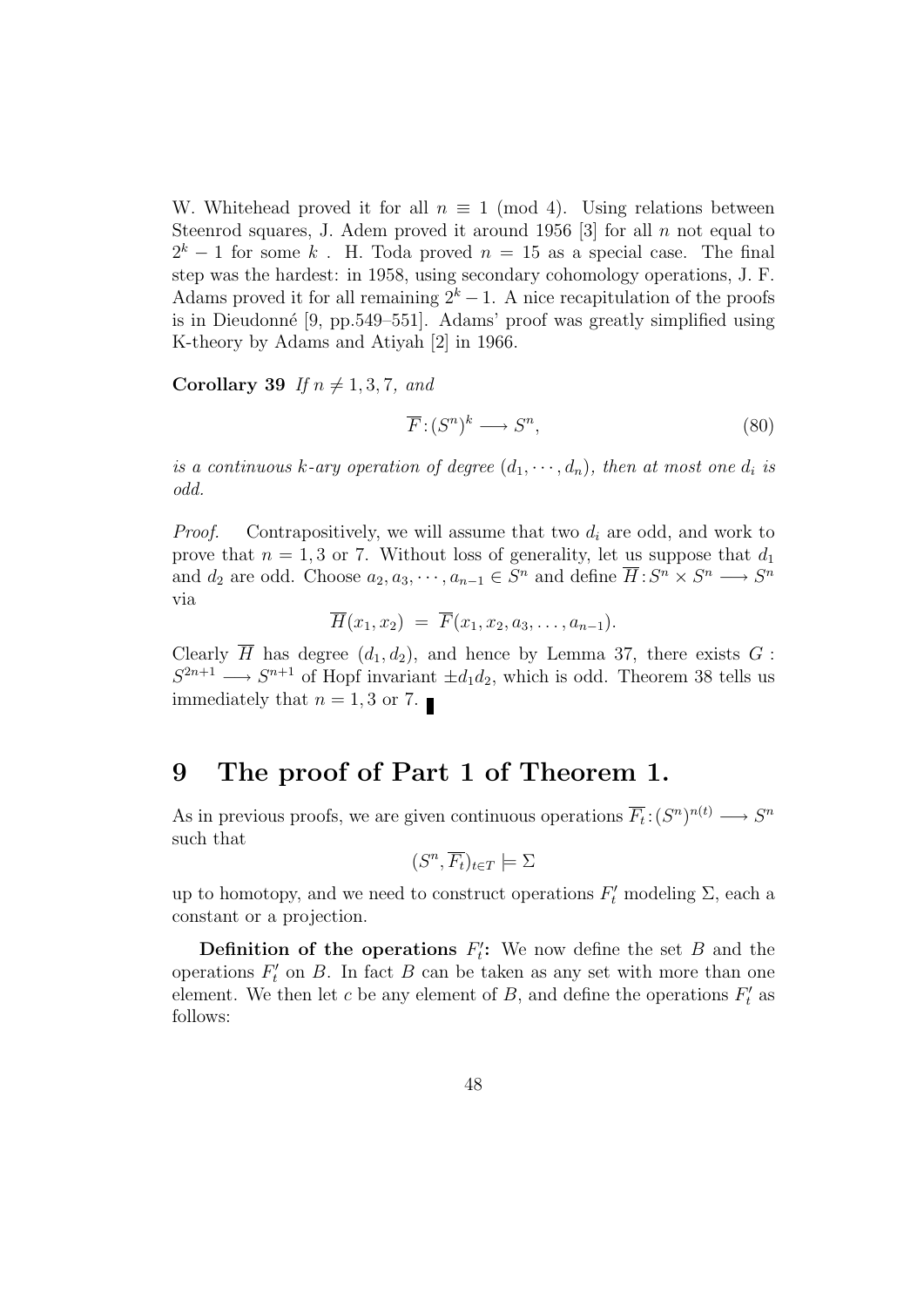(A) If the degree of  $\overline{F_t}$  is  $(d_1, \dots, d_{n(t)})$ , with each  $d_i$  even, then

$$
F'_t(x_1,\cdots,x_{n(t)}) = c.
$$

(B) If  $d_i$  is odd, then

$$
F'_t(x_1,\cdots,x_{n(t)}) = x_i.
$$

(Of course, in clause  $(B)$ , only one  $d_i$  can be odd, by Corollary 39 above.)

As in §5, we use Equations (6) and (7) to create an associated interpretation  $\tau'$  for any term  $\tau$ . As we remarked before, to complete the proof of Part 1. we need only establish that

$$
(B, F'_t)_{t \in T} \models \Sigma.
$$

In the next lemma,  $\tau$  is any term in the language of  $\Sigma$ , and N is a positive integer chosen large enough that  $i < n$  for all variables  $x_i$  appearing in  $\tau$ . As was said in remarks following Equation (8),  $\overline{\tau}^N$  is the continuous N-ary operation on  $S<sup>n</sup>$  that is defined by Equations (6–8). The proof is like proofs that have come before, and hence left to the reader. (It is an inductive argument that seems to require a straightforward division into cases. The first four points at the start of §8 will be useful for some of the cases. For example, for  $\tau$  a composite term, one needs Lemma 36 to calculate the degree of  $\overline{\tau}^N$ .)

**Lemma 40** For any term  $\tau$ , if the degree of  $\overline{\tau}^N$  is  $(d_1, \dots, d_N)$  with each  $d_i$ even, then  $\tau'(x) = c$  for any  $x \in B^{\omega}$ . If some  $d_i$  is odd, then  $\tau'(x) = x_i$  for any  $x \in B^{\omega}$ .

Completion of the proof of Part 1. Lemma 40 immediately yields a construction of  $\tau'$  from the homotopy class of the operation  $\overline{\tau}^N$ . Hence, by Lemma 3, the operations  $F_t'$  $t'$  satisfy  $\Sigma$ , and the theorem is proved.

## 10 A sketch of the proof of Theorem 2.

We consider only the case where  $A$  is  $B<sup>q</sup>$ , and the fundamental group

$$
G~=~\Pi_b(B)
$$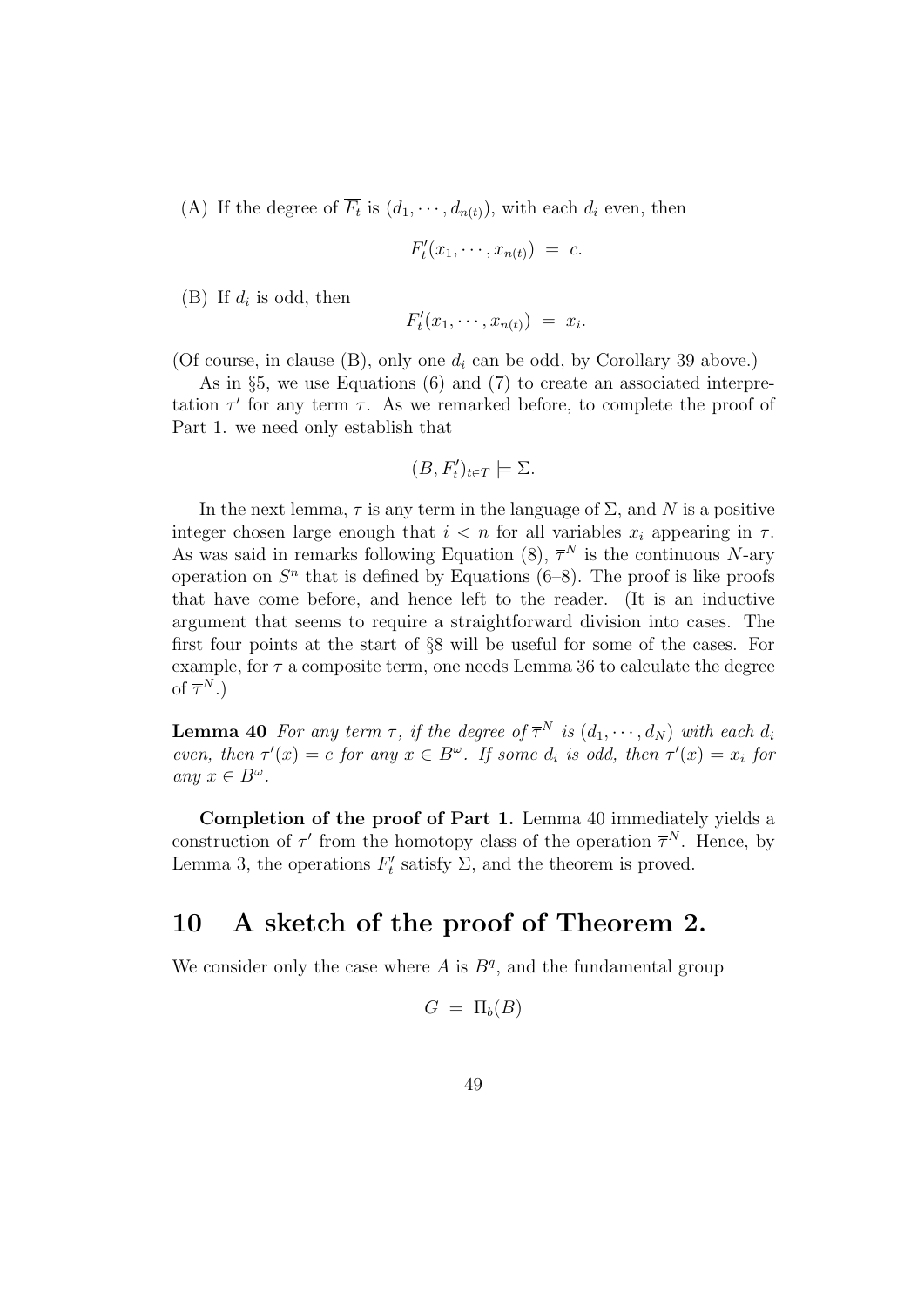is free on k generators  $(2 \leq k < \omega)$ . Then the fundamental group

$$
\Pi_a(A) \cong G^q
$$

a  $q^{\text{th}}$  power of the free group G.

Thus for each  $t \in T$ , the homomorphism

$$
F_t^* : \Pi_a(A)^{n(t)} \longrightarrow \Pi_{\overline{F_t}(a,\cdots,a)}(A)
$$

takes the form of a homomorphism

$$
F_t^{\star}: G^{qn} \longrightarrow G^q.
$$

Now for  $1 \leq j \leq q$ , the composite homomorphism

$$
{}_jF_t^{\star} = G^{qn} \xrightarrow{F_t^{\star}} G^q \xrightarrow{\pi_j} G
$$

is a homomorphism to which we can apply Lemma 13. Either

- (i)  ${}_jF_t^{\star}$  fails to be onto, or
- (ii)  ${}_jF_t^*(x_1,\ldots,x_{qn}) = \phi(x_i)$  for some i with  $1 \leq i \leq qn$ , and for some automorphism  $\phi$  of  $G$ .

We now define operations  $F_t'$  $t'$  on  $C = D^q$ , of the type required for qundemanding, as follows. First choose an element  $d \in D$ . Then define

$$
F'_t\!:\!D^{qn}\longrightarrow D
$$

in terms of its component mappings

$$
{}_jF'_t = D^{qn} \xrightarrow{F'_t} D^q \xrightarrow{\pi_j} D,
$$

namely, if (i) holds, then  $jF'_t$  $t'$  should be a constant map with value d; if (ii) holds, then  $\overline{j}F'_t$  $t'$  should be the  $i<sup>th</sup>$  projection function.

The proof now proceeds in the manner of the proof of Part 2 (in §5). One needs to prove inductively, for every component of every term, that a failure to be onto ((i) above) corresponds to a constant value of that component, and that condition (ii) above corresponds in a similar way to an  $i<sup>th</sup>$  coordinate projection. We omit the details.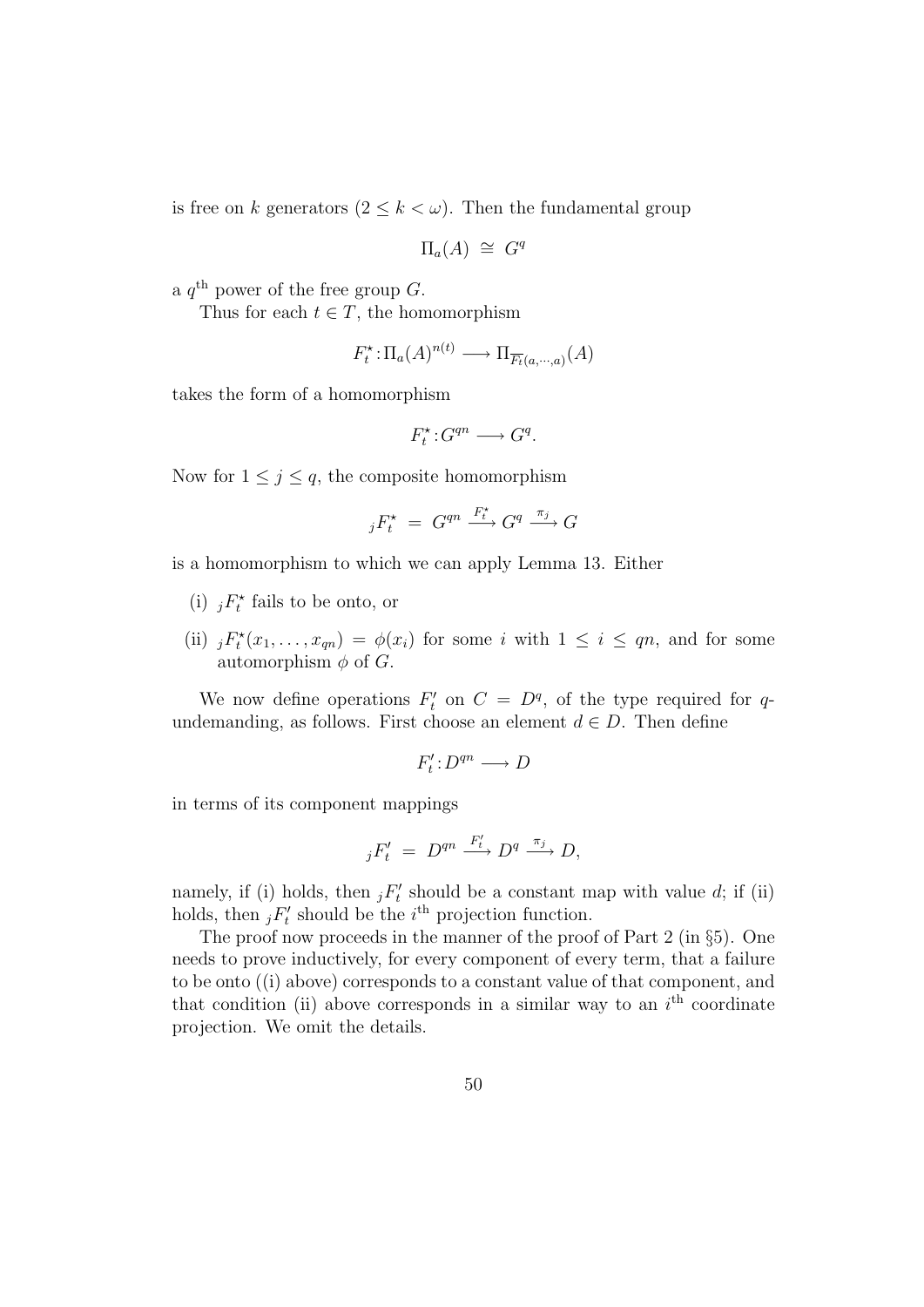## 11 Final remarks and problems.

One overall difficulty with the subject of topological algebra is the scarcity of examples. From this perspective, Theorem 1 is somewhat discouraging, making it seem harder than ever for us to discover new and interesting examples. Some possibilities of examples can be seen in §11.4 below.

### 11.1 Generalizations and extensions.

We have omitted some obvious generalizations. E.g. the surface of genus k for  $k > 2$ , various one-point joins of three or more spheres (of varying dimensions), and so on. In many cases such generalizations should be pretty straightforward. More generally, it would be an interesting study in CGR's to find the best possible common generalization of Lemmas 25, 28, 30, 32 and 34 (and of the technical Lemmas 17 and 19 on which they rely). Such endeavors might yield the best possible extension of our cohomological method.

Likewise, it would be a valuable project to find extensions of the grouptheoretic results in §4, in order to extend the homotopy-theoretic proofs of §5 in the best possible way.

### 11.2 Our results, interpreted in clone theory.

For some more general remarks, it will be useful to speak in the context of the *clone*  $C(A)$  which is described in [39] and [40].  $C(A)$  is the clone whose elements are the continuous operations on  $A$ , and whose operations are formed in the usual way by substituting  $n$  continuous  $m$ -ary operations  $\overline{F_1}, \dots, \overline{F_n}$  into a single *n*-ary operation  $\overline{G}$  to form a single *m*-ary operation  $\overline{H}$ . In other words

$$
\overline{H}(x_1,\dots,x_m) = \overline{F}(\overline{G_1}(x_1,\dots,x_m),\dots,\overline{G_n}(x_1,\dots,x_m)).
$$
 (81)

(Another designation of this object — in the school of F. W. Lawvere [19] [20]; see also [46] or the appendix to [36] — is the *algebraic theory* of A in the category of spaces and continuous maps.)

We have avoided speaking of  $C(A)$ , since the results proved here can in fact be stated and proved without any very complex categorical machinery. Nevertheless, those familiar with  $C(A)$  will recognize that each part of Theorem 1 is tantamount to the existence of a *clone homomorphism*  $\overline{F} \longmapsto F'$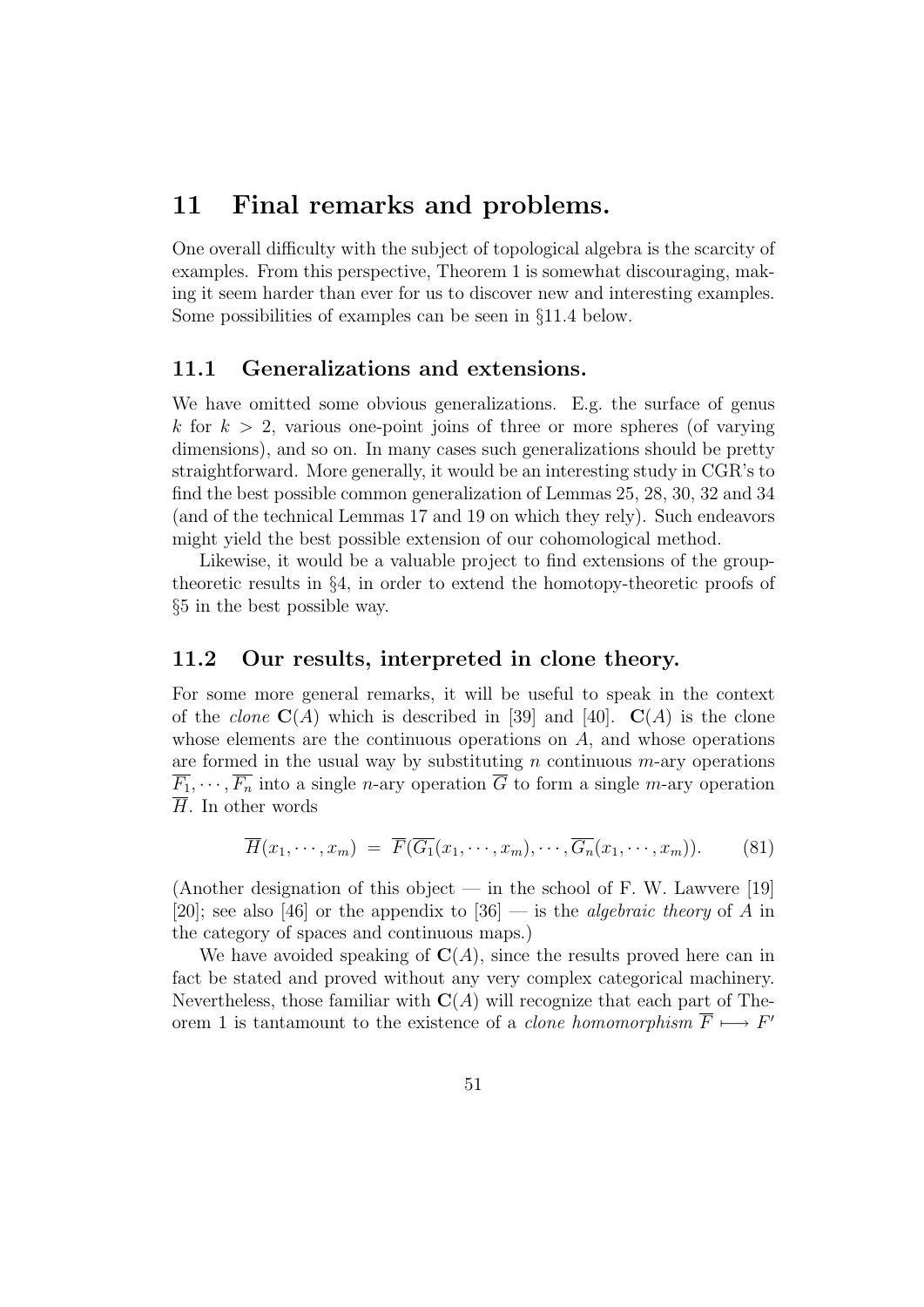from  $\mathbf{C}(A)$  to the clone<sup>13</sup> of a trite algebra.

To see this, we let A be any of the spaces described in Theorem 1. We let  $\overline{F}_t$  ( $t \in T$ ) be an indexed collection of all continuous operations on A. Every time Equation (81) holds for some operations  $\overline{H}$ ,  $\overline{F}$ ,  $\overline{G_1}$ , ...,  $\overline{G_n}$  among the collection of operations  $F_t$ , we include the formal equation

$$
H(x_1, \cdots, x_m) \approx F(G_1(x_1, \cdots, x_m), \cdots, G_n(x_1, \cdots, x_m))
$$
 (82)

in  $\Sigma$ , and we let  $\Sigma$  consist precisely of all Equations (82). Clearly Equations (81) tell us that the continuous operations  $\overline{F}_t$  model  $\Sigma$ , and hence A is compatible with  $\Sigma$ . Hence any part of Theorem 1 will tell us that  $\Sigma$  is undemanding. In other words, there are operations  $F_t$  $t'$  ( $t \in T$ ) satisfying  $\Sigma$ such that

$$
H'(x_1, \dots, x_m) = F'(G'_1(x_1, \dots, x_m), \dots, G'_n(x_1, \dots, x_m))
$$
 (83)

holds whenever (82) holds; which is to say, whenever (81) holds. In other words, (81) implies (83), and so  $\overline{F} \longmapsto F'$  is a clone homomorphism.

In fact, since Theorem 1 assumes only satisfaction up to homotopy, we easily see that we really have a homomorphism from the clone of homotopy classes of continuous operations on A to the clone of a trite algebra.

As an aside, we mention that an *operad* (see [21]) is like a clone in comprising maps  $A^n \longrightarrow A$  and operators that act on tuples of maps. (In this case, one has all permutations of variables and a sort of distinct-variable composition of operations.) For discriminating classes defined by equations  $\Sigma$ , the operad is a coarser instrument than the clone (see [21, page 16]). Nevertheless, there is a large body of results linking operads to algebraic topology, and so there might be some payoff to investigation of operads in the context of this paper. (Thanks to the referee for pointing to operads.)

### 11.3 The lattice of interpretability.

The existence of the homomorphism  $\overline{F} \longmapsto F'$  (in §11.2) tells us that A lies as low as possible in the lattice of varietal interpretation L, which was introduced by W. D. Neumann in [28], and later described in more detail by

<sup>&</sup>lt;sup>13</sup>Among clones with a constant, this one is the smallest (in the sense of  $\S11.3$  below). S. Swierczkowski showed that it is not completely meet-irreducible in the lattice of  $\S11.3$ (reported in [24]).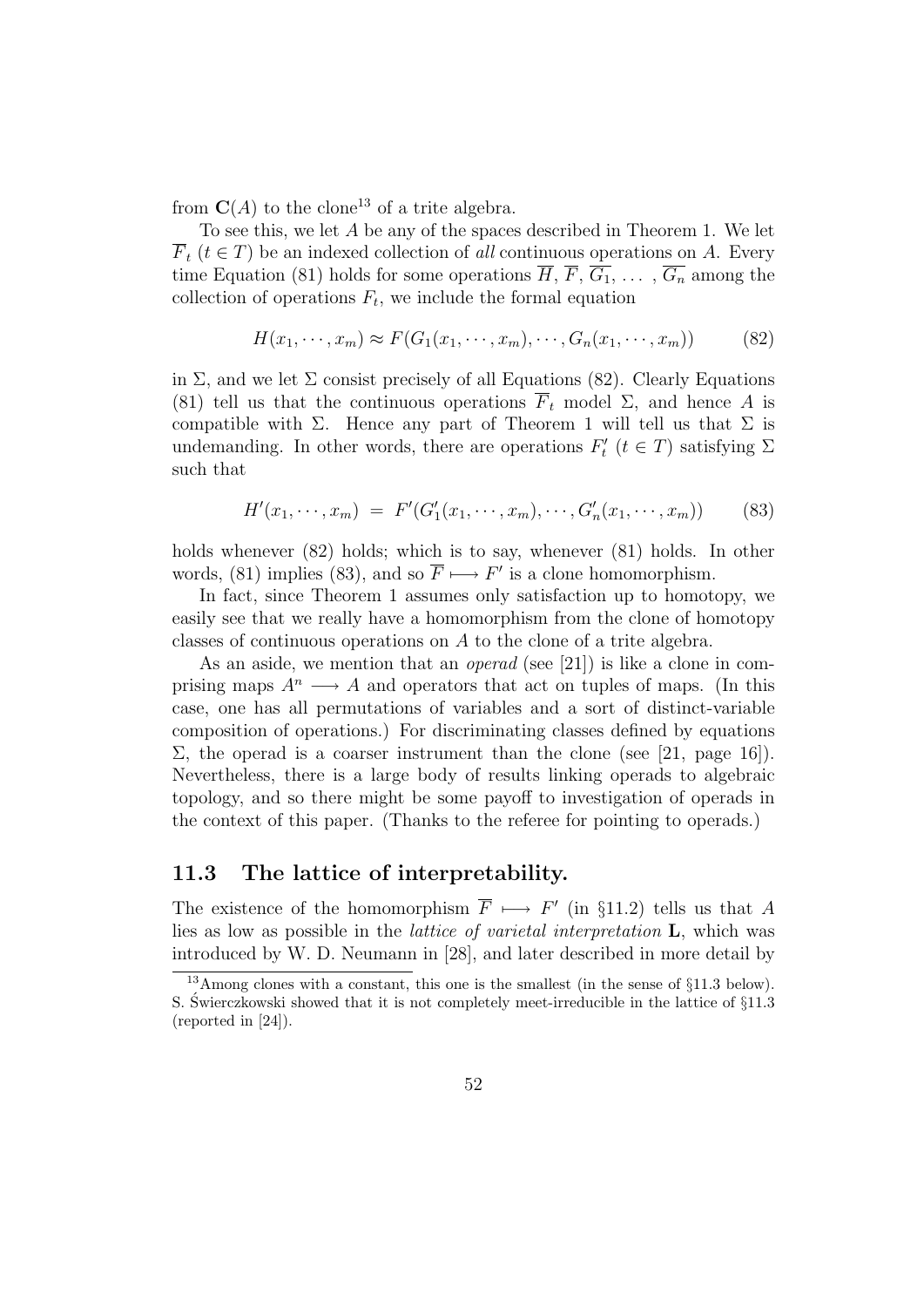García and Taylor in  $[12]$ . (There is also a brief description in  $[40]$ . For some sidelights on the theory of this lattice, see Mycielski and Taylor [27].)

Now obviously, there exist spaces A such that no retraction  $\overrightarrow{F} \longmapsto F'$ exists. This is of course the case when any demanding  $\Sigma$  is satisfiable on A, for instance, if A is the underlying space of a topological group. In this case, we wonder if, in some cases, we could find a concrete interpretation of  $\Sigma$  onto which one can retract  $\mathbf{C}(A)$ . In other words, we would like to know theorems of the following type for a specific space A, and a specific demanding  $\Sigma: \Sigma$ can be continuously modeled on A, and moreover the clone of all operations on A retracts onto the operations that model  $\Sigma$ . Another way to say this would be that  $\Sigma$  and  $\mathbf{C}(A)$  have exactly the same location in the lattice **L**.

Actually we know three kinds of space A for which we can prove a result of the desired kind: the  $q^{\text{th}}$ -power spaces of Theorem 2, the circle  $S^1$ (see Theorems 41 and 42 below), and the solenoid (see Theorems 45 and 46 below).

As for the  $q<sup>th</sup>$ -power spaces of Theorem 2, we leave it to the reader that the corresponding  $\Sigma$  is the set of all operations of the type required for qundemanding, together with the equations that hold among them. For  $S<sup>1</sup>$ and the solenoid, we prove some theorems that are relatively easy extensions of the material that we already have. The first result is true for any  $n$ , but of course we already knew something stronger (Part 1) for  $n \neq 1, 3, 7$ .

**Theorem 41** The abstract clone  $C(S^n)$  lies below the theory of Abelian groups in the interpretability lattice. The same is true of the homotopy quotient of  $\mathbf{C}(S^n)$ .

*Proof.* Suppose  $\overline{F}$ :  $(S^n)^k \longrightarrow S^n$  is a k-ary operation. Let its degree (as defined in §8) be  $(e_1, \dots, e_k)$ . Now define

$$
\Phi(\overline{F}) = e_1 x_1 + \dots + e_k x_k; \tag{84}
$$

in other words,  $\Phi(\overline{F})$  is the Abelian-group term appearing on the right-hand side of (84). (More properly, one should restore the parentheses that are obviously missing from (84), and then consider the equivalence class of this term, modulo the theory of Abelian groups.)

Now to see that  $\Phi$  respects the formation of composite operations, we suppose that  $\overline{G_j}: (S^n)^N \longrightarrow S^n$  has degree  $(g_1^j)$  $j_1^j, \cdots, g_N^j$   $(1 \le j \le k)$ . Appropriate applications of Equation (84) tell us that

$$
\Phi(\overline{G}_j) = g_1^j x_1 + \cdots + g_N^j x_N
$$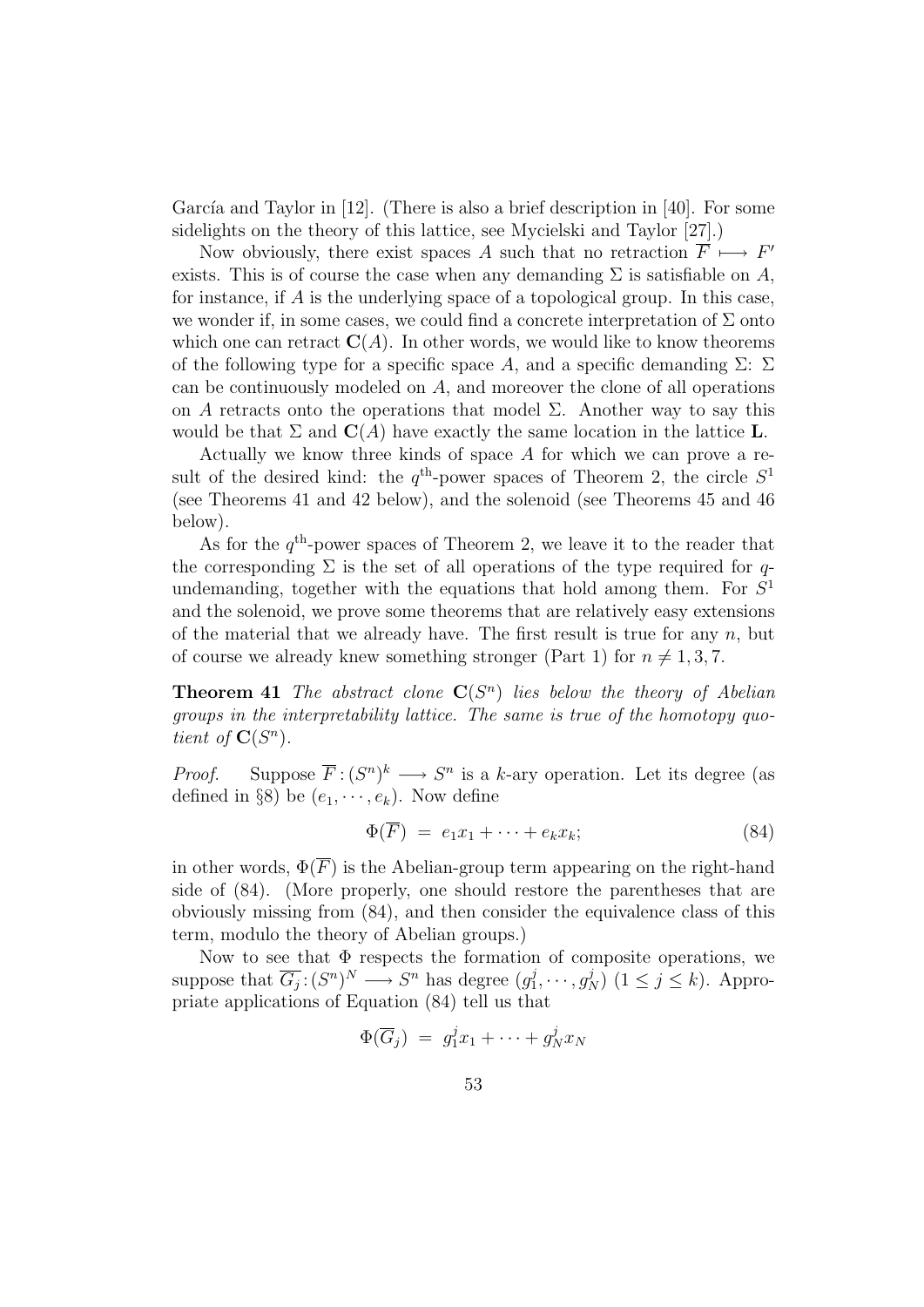$(1 \leq j \leq k)$ . Substituting these equations into (84) yields

$$
\Phi(\overline{F})(\Phi(\overline{G}_1),\cdots,\Phi(\overline{G}_k)) = \sum_{i=1}^N \left(\sum_{j=1}^k g_i^j e_j\right) x_i \tag{85}
$$

According to Lemma 36, the coefficients of the variables  $x_i$  appearing on the right-hand side of Equation (85) are precisely the degrees of the composite map  $\overline{H}$ :  $(S^n)^N \longrightarrow S^n$ , defined by

$$
\overline{H}(x) = \overline{F}(\overline{G_1}(x), \cdots, \overline{G_k}(x)).
$$

Therefore, the term appearing on the right-hand side of Equation (85) is  $\Phi(\overline{H})$ . Therefore  $\Phi$  respects the formation of composite operations, and the lemma is proved. ■

On the other hand, when  $n = 1$ , the reverse inequality is immediate since (by multiplication of complex numbers of unit modulus)  $S<sup>1</sup>$  is an Abelian group:

**Theorem 42** In the interpretability lattice, the abstract clone  $C(S^1)$  lies above the theory of Abelian groups .

Now Theorems 41 and 42 tell us that the abstract clone  $\mathbf{C}(S^1)$ , and its homotopy quotient, are both precisely the same as the theory of Abelian groups, as far as the interpretability lattice is concerned.

As for the spheres  $S^3$  and  $S^7$ , we do not know their position in the lattice, except that they lie below Abelian groups, by Theorem 41. By James [18], these two spheres cannot be Abelian groups, even up to homotopy, and hence they lie strictly below Abelian groups.

For another example of this kind of equality, we consider the case of solenoids. For the sake of definiteness, we will consider the so-called *dyadic* solenoid. This space is most simply defined to be the closed, hence compact, subset  $S_2$  of the infinite product

$$
(S^1)^{\omega} = S^1 \times S^1 \times S^1 \times \cdots
$$

defined by

$$
S_2 = \left\{ x \in (S^1)^{\omega} \mid x_0 = 2x_1; \ x_1 = 2x_2; \ x_2 = 2x_3; \ \cdots \right\}.
$$
 (86)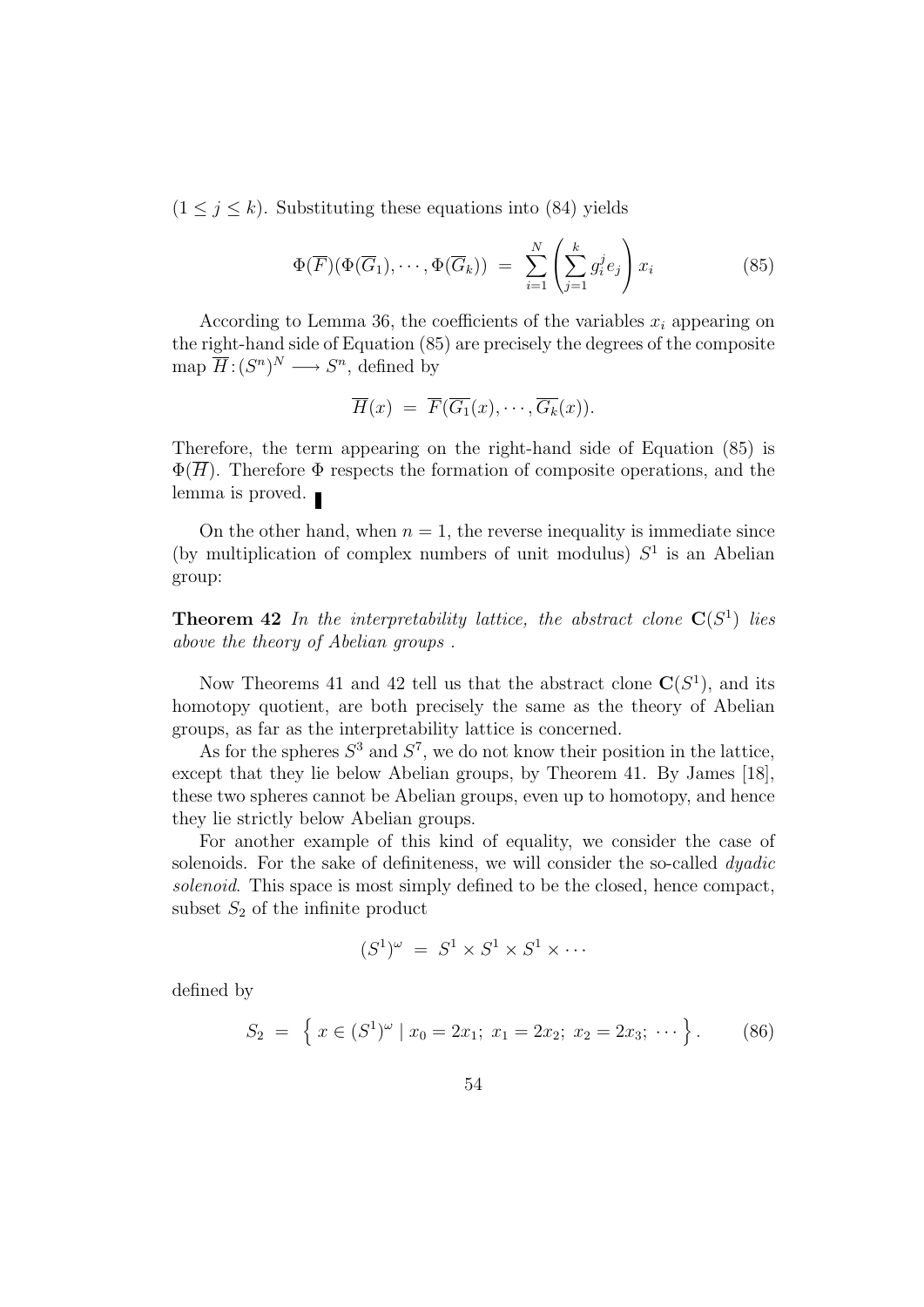(Obviously, the definition is easily modified to form other solenoids by changing the multipliers:  $x_0 = n_1x_1$ ,  $x_1 = n_2x_2$ , and so on.)

We will analyze this space with the Čech cohomology  $\check{H}^*(S_2)$ . Much of what we said about ordinary cohomology in  $\S6.3$  holds true for Cech cohomology —  $\check{H}^*$  is a functor from spaces into graded R-monoids. For subtle spaces like the dyadic solenoid, Cech cohomology can differ from the ordinary cohomologies (such as the singular cohomology) that are described in §6.3. In particular  $\dot{H}^*(S_2)$  is zero, while  $\check{H}^*(S_2)$  is not (see Lemma 43 below). A version of the Künneth formula (Theorem 21) holds for Cech cohomology with integer coefficients — see Spanier [33, Chapter 6, Exercise E5, page 360].

Obviously we need integer coefficients for the following lemma: a field would yield too much divisibility.

**Lemma 43** In dimension 1, the Cech cohomology of the dyadic solenoid,  $\check{H}^{\star}(S_2)$ , is isomorphic (as an Abelian group) to the group of rational numbers (under addition) with universe

$$
Z_{(2)} = \{ \frac{m}{2^k} \, : \, m, k \in Z, k \ge 0 \}.
$$

Proof. This is essentially Exercise 5 on page 444 of Munkres [26]. That exercise contains an interesting alternate description of the dyadic solenoid as the intersection of a nested sequence of polyhedra. Then Theorem 73.4 on page  $440$  of  $[26]$  yields the Cech cohomology as the direct limit of the sequence

$$
Z \longrightarrow Z \longrightarrow Z \longrightarrow \cdots
$$

with each arrow indicating multiplication by 2. Up to isomorphism, this limit is clearly the group  $Z_{(2)}$  described above.

We omit the proof of the following easy lemma.

**Lemma 44** If  $\phi: Z_{(2)} \longrightarrow Z_{(2)}$  is a group homomorphism, then there exists a rational  $\alpha$ , with denominator a power of 2, such that  $\phi(x) = \alpha x$  for all  $x \in Z_{(2)}$ 

Let us note that, as a set of rational numbers,  $Z_{(2)}$  is closed under multiplication as well as addition, and hence is a ring. Hence we may speak of  $Z_{(2)}$ -modules. Here is a result analogous to Theorem 41 above.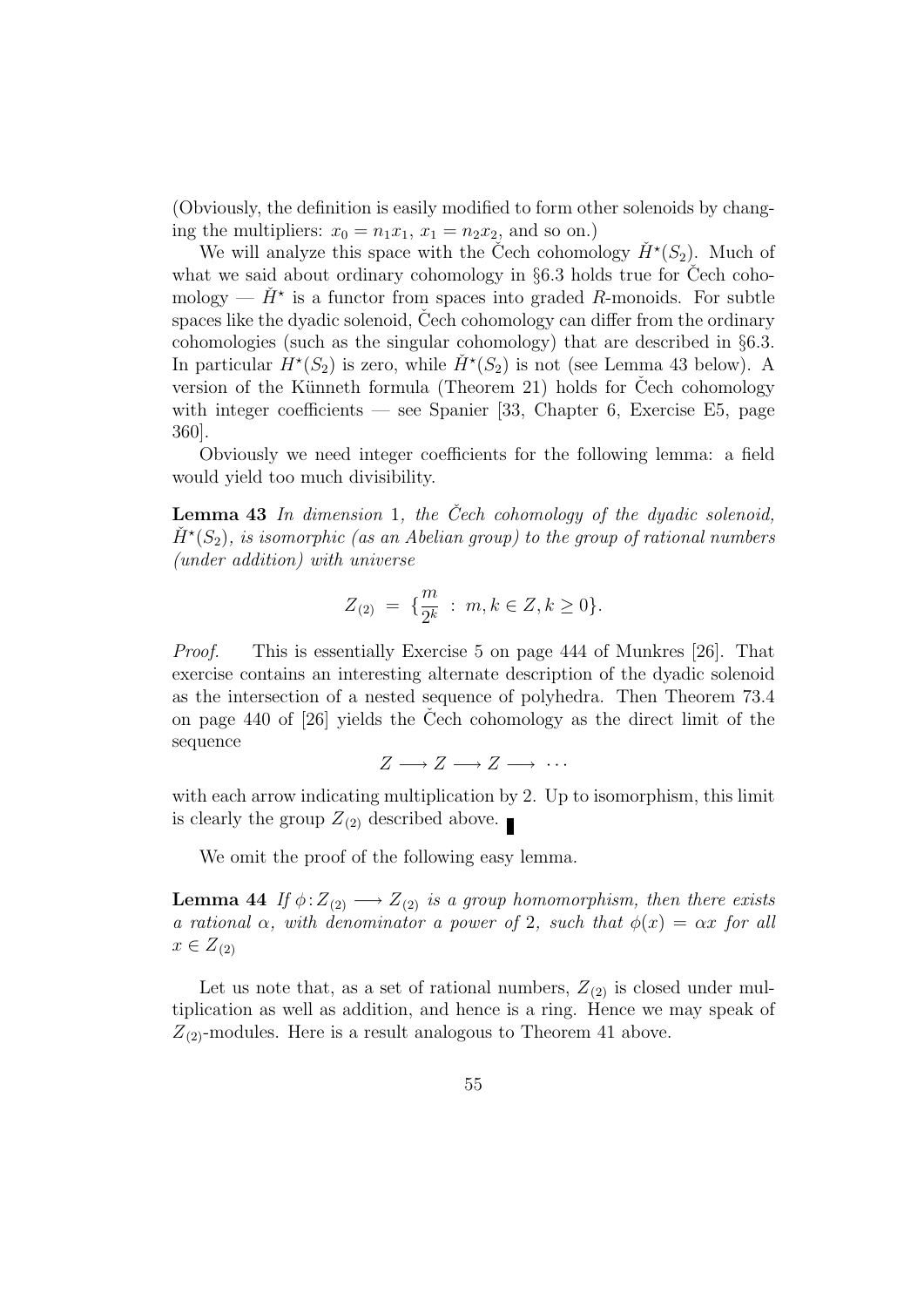**Theorem 45** The abstract clone  $\mathbf{C}(S_2)$  lies below the theory of  $Z_{(2)}$ -modules in the interpretability lattice. The same is true of the homotopy quotient of  $\mathbf{C}(S_2)$ .

*Proof.* Suppose  $\overline{F}$ :  $(S_2)^k \longrightarrow S_2$  is a k-ary operation. In the usual way, it defines a group homomorphism

$$
\check{F}^{\star} : \check{H}^{\star}(S_2) \longrightarrow \check{H}^{\star}(S_2) \otimes \cdots \otimes \check{H}^{\star}(S_2),
$$

which in dimension 1 is a group homomorphism

$$
\check{F}^{\star}: Z_{(2)} \longrightarrow Z_{(2)} \otimes \cdots \otimes Z_{(2)}
$$

As usual, we let

$$
e_i = \eta_i(e) = 1 \otimes \cdots \otimes e \otimes \cdots \otimes 1,
$$

where 1 is the generator of  $\check{H}^0(S_2)$ , e denotes the unit element of  $Z_{(2)} =$  $\check{H}^1(S_2)$ , and the e appears in the i<sup>th</sup> of k tensor-factors. From Lemma 44 it is not hard to determine that

$$
\check{F}^{\star}(e) = \alpha_1 e_1 + \cdots + \alpha_k e_k,
$$

for scalars  $\alpha_1, \dots, \alpha_k \in Z_{(2)}$  Now as in the proof of Theorem 41 above, we define

$$
\Phi(\overline{F}) = \alpha_1 x_1 + \cdots + \alpha_k x_k,
$$

which may be regarded as a k-ary operation in the theory of  $Z_{(2)}$ -modules. We leave to the reader the job of proving that  $\Phi$  respects the formation of composite operations.

**Theorem 46** The abstract clone  $\mathbf{C}(S_2)$  lies above the theory of  $Z_{(2)}$ -modules in the interpretability lattice.

*Proof.* By its very definition (86),  $S_2$  is a topological subgroup of  $(S^1)^\omega$ . To complete the proof, we need, in essence, to define division by 2 in a continuous way. Taking the representation of  $S_2$  given in (86), we simply define

$$
\theta(x_0,x_1,x_2,\cdots) = (x_1,x_2,x_3,\cdots).
$$

This  $\theta$  is clearly continuous, and moreover, it is apparent from the defining equations appearing in (86) that  $2\theta(x) = x$  for all  $x \in S_2$ .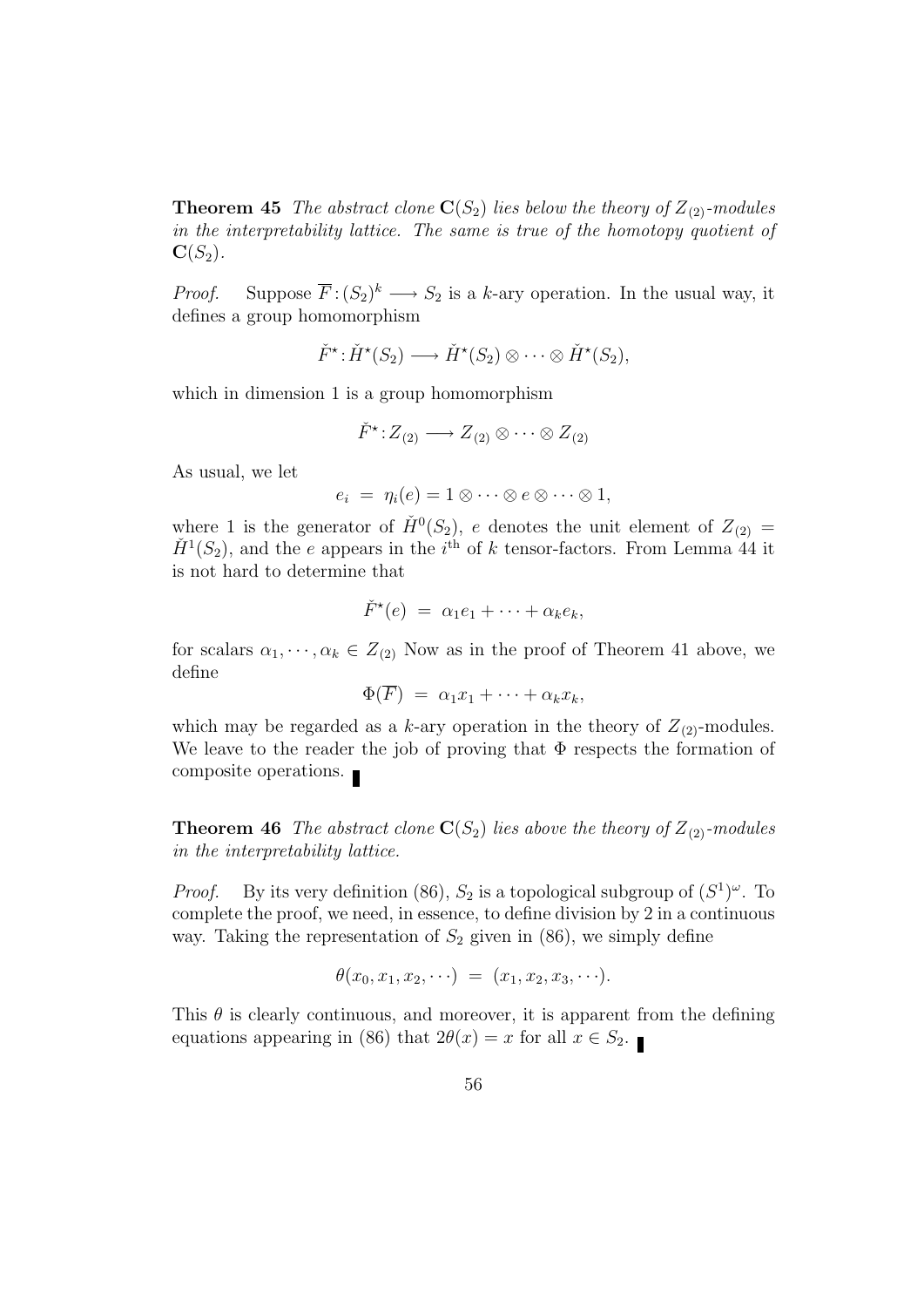Now Theorems 45 and 46 tell us that the abstract clone  $\mathbf{C}(S_2)$ , and its homotopy quotient, are precisely the same as the theory of  $Z_{(2)}$ -modules, as far as the interpretability lattice is concerned.

Of course, we already represented the theory of Abelian groups with  $\mathbf{C}(S^1)$  in Theorems 41 and 42, and so Theorems 45 and 46 would be redundant if Abelian group theory and the theory of  $Z_{(2)}$ -modules happened to occupy the same spot in the interpretability lattice. In fact, as is pointed out in [25], this would be true only if there were a unit-preserving ringhomomorphism from  $Z_{(2)}$  to Z. Obviously there is no such homomorphism, and so in fact  $Z_{(2)}$ -modules are strictly higher in the lattice.

### 11.4 A construction for topological algebras.

Suppose that  $A$  is a space that can continuously satisfy only undemanding  $\Sigma$  (such as the spaces of Theorem 1, and that B is the Σ-free algebra on A, with the Swierczkowski topology  $[35]$  (or a related topolgy — see [37], [4] or [7]). By construction, B is compatible with  $\Sigma$ ; but one might suppose that there are no further compatibilities beyond those that follow from this one. More formally, the author asked in 1986 [39, page 38] whether the operations of  $\mathbf{C}(B)$  will retract onto operations satisfying  $\Sigma$ .

In fact, even at that time, a negative answer was available in the literature. For *n* a fixed natural number  $\geq 2$ , let *F* be an *n*-ary operation symbol. The equations

$$
F(x_1, \cdots, x_n) \approx F(x_{\sigma(1)}, \cdots, x_{\sigma(n)})
$$
\n(87)

$$
F(x, \cdots, x) \approx x \tag{88}
$$

(with  $\sigma$  ranging over all permutations of  $\{1, \dots, n\}$ ) define the variety of nmeans. In 1963, Eckmann, Ganea and Hilton [11] proved that if the space B is a CW-complex that admits a continuous  $n$ -mean (i.e., if B is compatible with Equations  $(87–88)$ , then B is an H-space up to homotopy, i.e. satisfies Equations (1) with equality replaced by homotopy. We now let  $B$  be the Σ-free algebra over A, for Σ the theory of n-means, and let A be one of the spaces of Theorem 1. According to Bateson [4],  $B$  is a CW-complex, and hence the Eckmann-Ganea-Hilton result applies, and so B admits a continuous  $n$ -mean. But H-space operations do not retract onto  $n$ -mean operations (as the reader may check), and hence the answer to the original question is negative in general. (At least from the homotopy point of view.)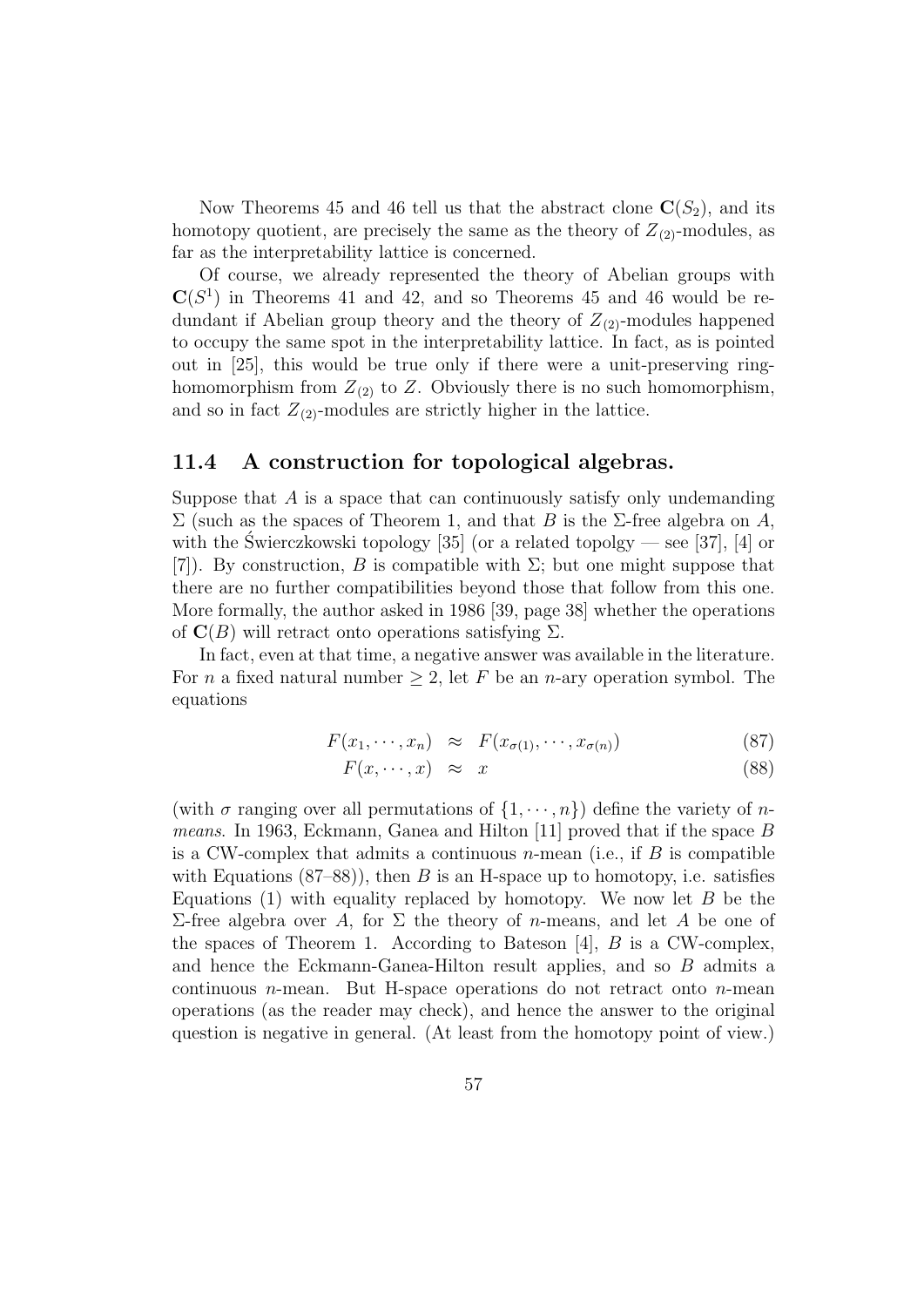Nevertheless, the material of this paper gives some hope for obtaining a positive answer in some special cases: at least there are now simple spaces A for which one can begin to consider the free  $\Sigma$ -algebra on A. This makes it possible to begin some further research in this direction.

### 11.5 Compatibility and H-spaces.

Problem. Does condition (i) imply condition (ii) for every topological space A?

- (i) A is compatible with some  $\Sigma$  that is not q-undemanding for any q. (For q-undemanding, see before the statement of Theorem 2 in §2.)
- (ii) A admits the structure of an H-space (Equations  $(1)$ ) up to homotopy.

Certainly the weakened form of (i)

(i') A is compatible with some demanding  $\Sigma$ .

is not strong enough in general to imply (ii). For example, Equation (17) of  $\S2$  is demanding, but is compatible with spaces (such as the square of the figure-eight) that cannot be H-spaces, not even up to homotopy. On the other hand, there are several special cases where  $(i')$  is known to imply (ii):

- If A is a suspension and  $\Sigma$  is idempotent [38, Theorem 3.1].
- If A is a CW-complex and  $\Sigma$  defines *n*-means (as in Equations (87–88)).
- If A is a CW-complex and  $\Sigma$  is either congruence-modular or congruencek-permutable for some  $k$  [38, Theorem 6.1].

Theorem 1 supplies a certain evidence for the supposition that (i) might imply (ii); or at least, it eliminates some possible counterexamples. The spaces A studied in those theorems were known to satisfy the negation of (ii). (That, in fact, was our motivation for studying them in this context.) Our results say, of course, that for each such  $A$  we also have a strong negation of (i), namely that every  $\Sigma$  compatible with A is undemanding.

If there is any hope of creating a space satisfying (i) but failing to satisfy (ii), then the method of the Swierczkowski topology, outlined in  $§11.4$  above, might be one place to look. If  $\Sigma$  is demanding and A is not an H-space, why should we expect  $F$  in general to be an H-space, where  $F$  is the (suitably topologized)  $\Sigma$ -free algebra over A?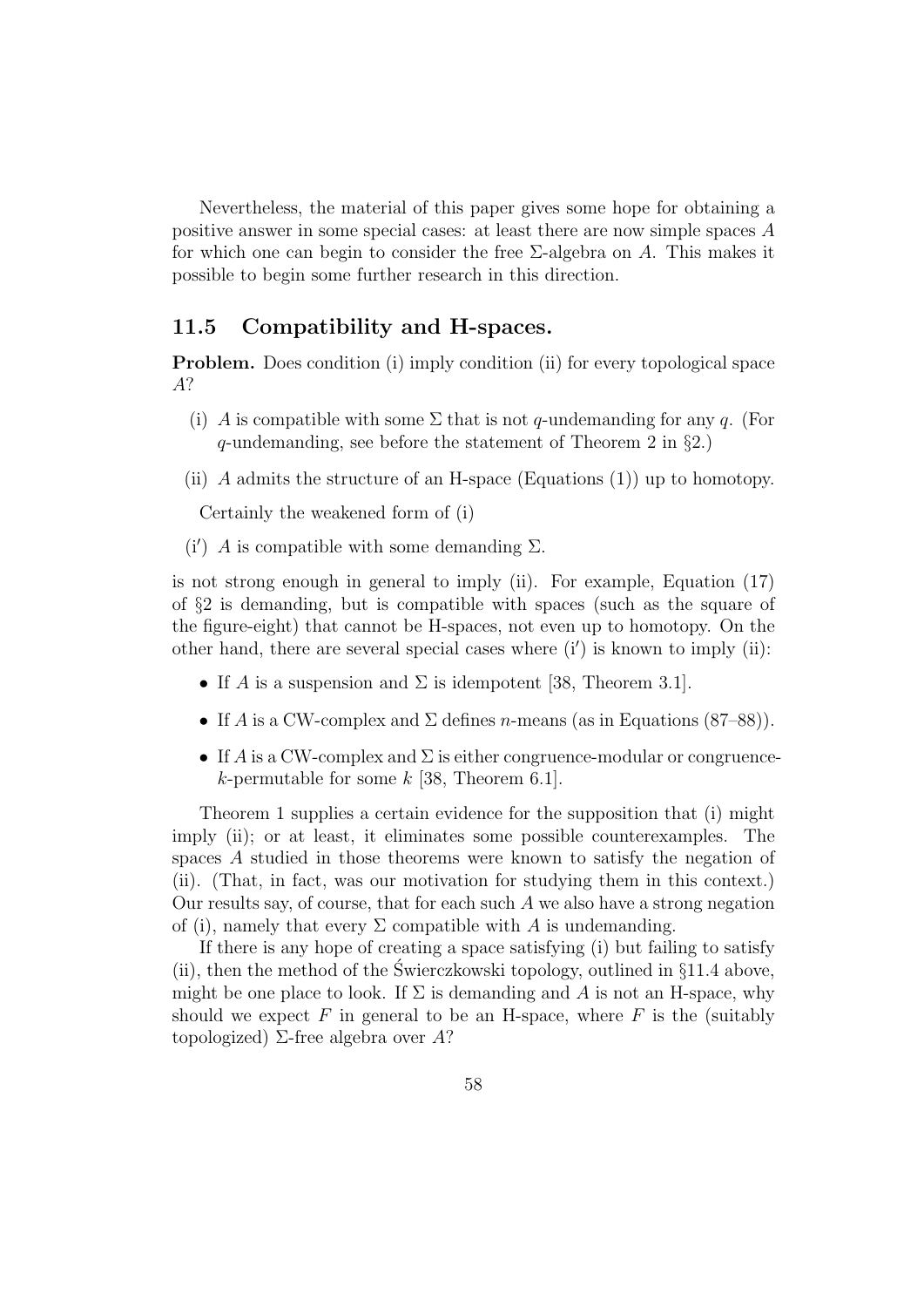### 11.6 Compatibility and commutativity of homotopy.

Problem. Does Condition (i) of §11.5 imply

(iii) A has commutative fundamental group.

As is well known, Condition (ii) of §11.5 implies Condition (iii), and hence an affirmative solution to the Problem in §11.5 would imply a positive solution to the problem stated here. Moreover, much as before, Condition (i') of  $\S11.5$  does not imply (iii). (Equation (17) of  $\S2$  is demanding, and also compatible with spaces (such as the square of the figure-eight) that have non-commutative fundamental group.)

We know that (i') implies (iii) when  $\Sigma$  is idempotent. [37, Theorem 5.1], but such a result is unknown for  $(i')$  implies  $(ii)$ .

## References

- [1] J. F. Adams, On the non-existence of elements of Hopf invariant one, Annals of Mathematics (2) 72 (1960), 20–104.
- [2] J. F. Adams and M. F. Atiyah, K-theory and the Hopf invariant, Quart. Jour. Math. (Oxford) 17 (1966), 31–38.
- [3] J. Adem, The relations in Steenrod powers of cohomology classes, Algebraic Geometry and Topology, Symposium in honor of Solomon Lefschetz, Princeton University Press, 1957.
- [4] A. Bateson, Fundamental groups of topological R-modules, Transactions of the American Mathematical Society 270 (1982), 525–536, 1979.
- [5] R. Brown, From groups to groupoids: a brief survey, Bulletin of the London Mathematical Society 19 (1987), 113–134.
- [6] Topology: a geometric account of general topology, homotopy types, and the fundamental groupoids, Halsted Press, New York, 1988.
- [7] J. P. Coleman, Topologies on free algebras, Ph.D. Thesis, University of Colorado, Boulder 1992. (UMI Dissertation Services Order Number 9318085.)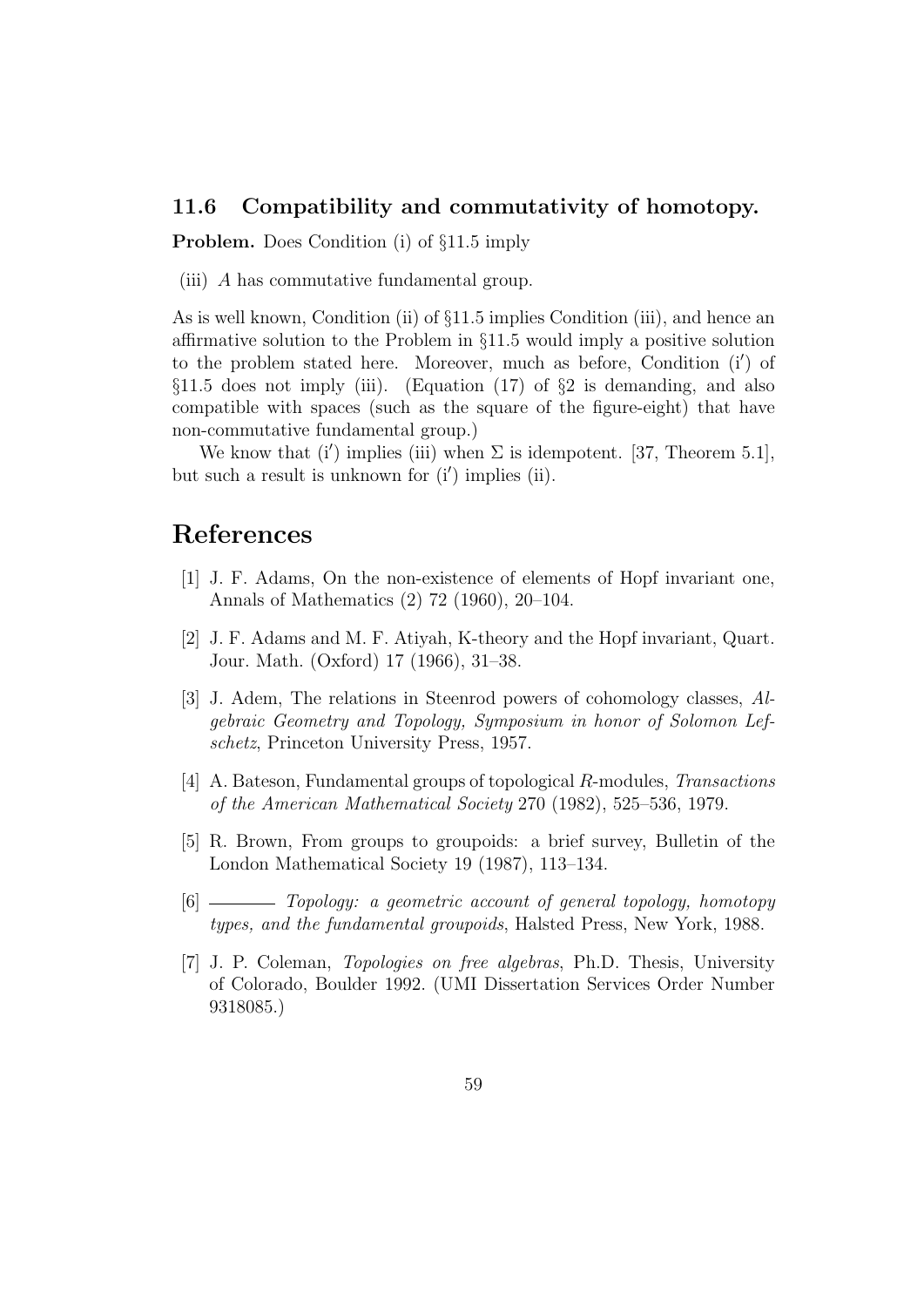- [8] H.Cook, Continua which admit only the identity mapping onto nondegenerate subcontinua, Fund. Math. 60 (1967), 241–249.
- [9] J. Dieudonn´e, A History of Algebraic and Differential Topology 1900– 1960, Birkhäuser, Boston, 1989. QA 612 D54 1989
- [10] T. Evans, Products of points some simple algebras and their identities, American Mathematical Monthly 74 (1976), 363–372.
- [11] B. Eckmann, T. Ganea and P. Hilton, Generalized means, in: D. Gilbarg, et al., eds., Studies in Mathematical Analysis (Stanford University Press, 1963), 82–92.
- $[12]$  O. C. García and W. Taylor, The lattice of interpretability types of varieties, MEMOIRS OF THE AMERICAN MATHEMATICAL SOCIETY, Number 305, iii+125 pages. MR 86e:08006a.
- [13] M. Hall, Jr., *The Theory of Groups*, Macmillan, New York, 1959.
- [14] P. J. Higgins, Categories and Groupoids, van Nostrand Reinhold, London, 1971.
- [15] P. J. Hilton and S. Wylie, Homology Theory, Cambridge University Press, 1960.
- [16] H. Hopf, Über die Abbildungen von Sphären auf Sphären niedrigerer Dimension, Fundamenta Mathematicae 25 (1935), 427–440.
- [17] S.-T. Hu, Homotopy Theory, Academic Press, New York, 1959. QA3 .P8 volume 8
- [18] I. M. James, Multiplications on spheres, I, II, Proceedings of the American Mathematical Society 8 (1957), 192–196, and Transactions of the American Mathematical Society 84 (1957), 545–558.
- [19] F. W. Lawvere, Functorial semantics of algebraic theories, Proc. Nat. Acad. Sci. 50 (1963), 869–872.
- [20] Some algebraic problems in the context of functorial semantics of algebraic theories, Lecture Notes in Mathematics 61 (1968), 41–46. (Reports of the Midwest Category Seminar, II)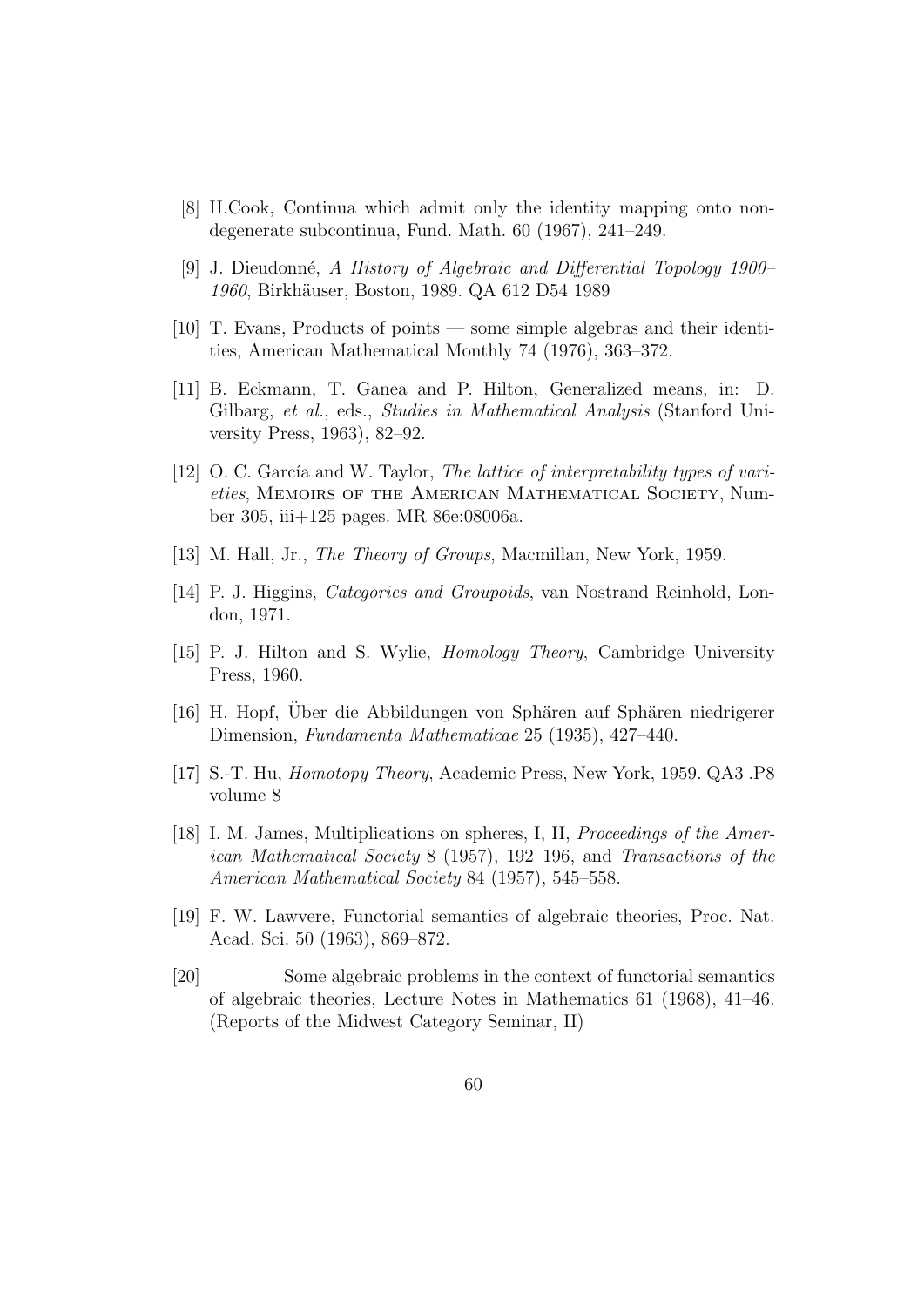- [21] J.-L. Loday, J. D. Stasheff and A. A. Voronov, Operads: Proceedings of Renaissance Conferences. Volume 202 of Contemporary Mathematics, American Mathematical Society, 1997, 443 pages.
- [22] R. N. McKenzie, G. F. McNulty and W. F. Taylor, Algebras, Lattices, Varieties, Volume 1, Wadsworth and Brooks-Cole Publishing Company, Monterey, CA, 1987.
- [23] W. Magnus, A. Karrass and D. Solitar, Combinatorial Group Theory, Interscience, New York, 1966.
- [24] R. McKenzie and S. Swierczkowski, Non-covering in the interpretability ´ lattice of equational theories, Algebra Universalis 30 (1993), 157–170.
- [25] R. McKenzie and W. Taylor, Interpretation of module varieties, Journal of Algebra 135 (1990), 456–493.
- [26] J. R. Munkres, Elements of Algebraic Topology, Benjamin-Cummings, Menlo Park, CA, 1984.
- [27] J. Mycielski and W. Taylor, Remarks and problems on a lattice of equational chapters, Algebra Universalis 23 (1986), 24–31.
- [28] W. D. Neumann, Representing varieties of algebras by algebras, Journal of the Australian Mathematical Society 11 (1970), 1–8.
- [29] On Malcev conditions, *Journal of the Australian Mathematical* Society 17 (1974), 376–384.
- [30] S. P. Novikov, Topology, Translated from the Russian by B. Botvinnik and R. G. Burns, Volume 12 of the Encyclopedia of Mathematical Sciences (R. V. Gamkrelidze, Editor-in-Chief), Springer-Verlag, Berlin, 1996. QA 613 T6613 1996
- [31] A. Pultr and V. Trnková Combinatorial, algebraic and topological representations of groups, semigroups and categories, Academia, Prague, 1980.
- [32] J. Sichler and V. Trnková, Isomorphism and elementary equivalence of clone segments, Periodica Mathematica Hungarica 32 (1996), 113–128.
- [33] E. Spanier, Algebraic Topology, McGraw-Hill, New York, 1966.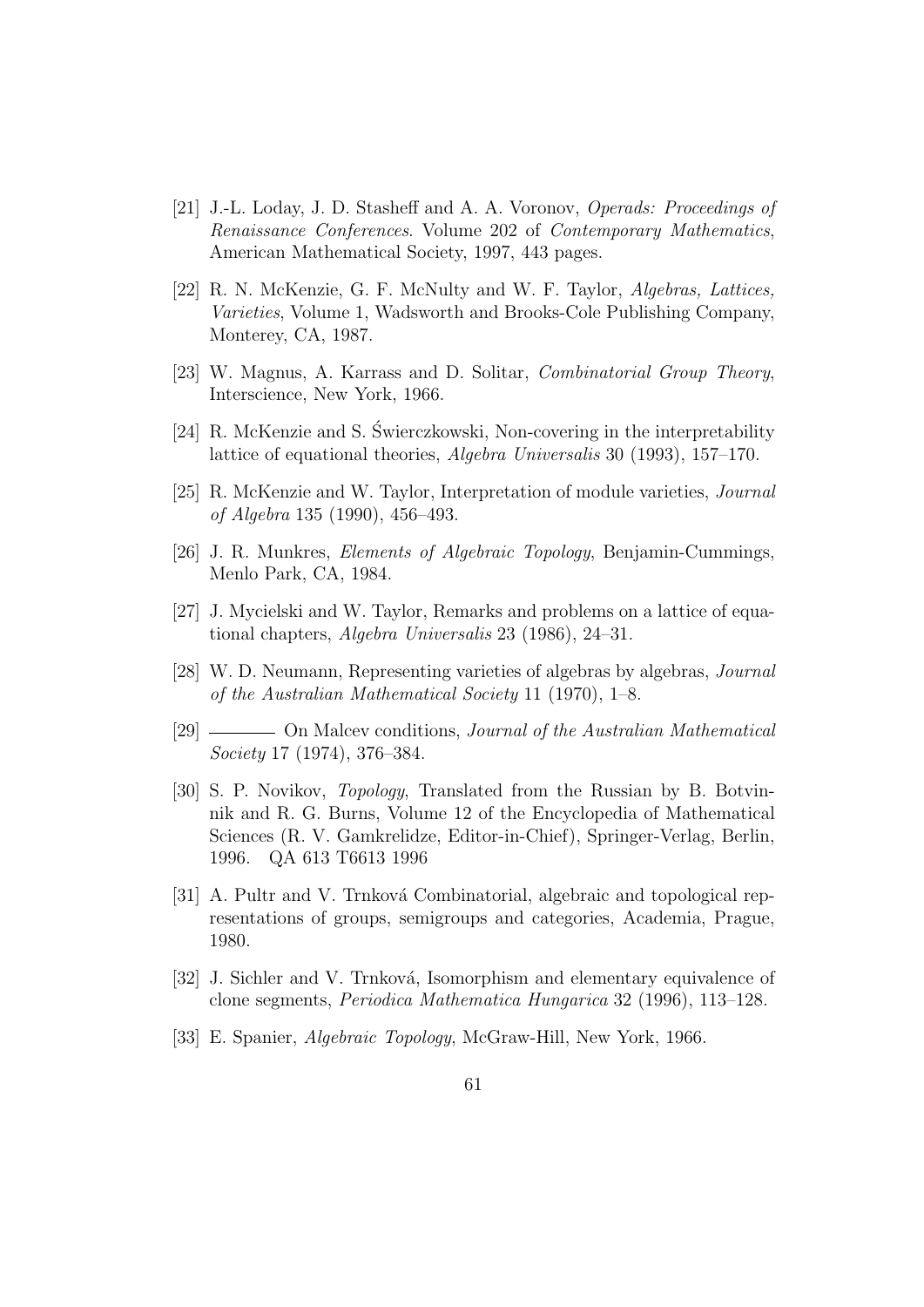- [34] N. E. Steenrod, Cohomology Operations, Annals of Mathematics Studies, volume 50, Princeton University Press, 1962.
- [35] S. Świerczkowski, Topologies in free algebras, *London Math. Soc. Pro* $ceedings (3) 14 (1964), 566-576.$
- [36] W. Taylor, Characterizing Mal'cev conditions, Algebra Universalis 3 (1973), 351–397.
- [37] Varieties obeying homotopy laws, Canad. J. Math. 29 (1977), 498–527.
- [38] ——— Laws obeyed by topological algebras extending results of Hopf and Adams, J. Pure and Applied Algebra 21 (1981), 75–98.
- [39] The clone of a topological space, Volume 13 of Research and Exposition in Mathematics, 95 pages. Helderman Verlag, 1986.
- [40] Abstract Clone Theory, 507–530 in Algebras and Orders, Proceedings of the NATO Advanced Study Institute, Montreal, 1991. Edited by I. G. Rosenberg and G. Sabidussi, Kluwer, 1993.
- [41] V. Trnková, Semirigid spaces, Trans. Amer. Math. Soc. 343 (1994), 305– 325.
- [42] Continuous and uniformly continuous maps of powers of metric spaces, Topology and its Applications 63 (1995), 189–200.
- [43] Algebraic theories, clones and their segments, Applied Categorical Structures 4 (1996) 241–249.
- [44] Representation of algebraic theories and nonexpanding maps, to appear in Journal of Pure and Applied Algebra.
- [45] G. W. Whitehead, *Elements of Homotopy Theory*, Springer-Verlag, New York, 1978. QA 612.7 W45.
- [46] G. Wraith, Algebraic Theories, Volume 22 of Universitet Aarhus Matematisk Institut, Lecture Notes Series, 1970.